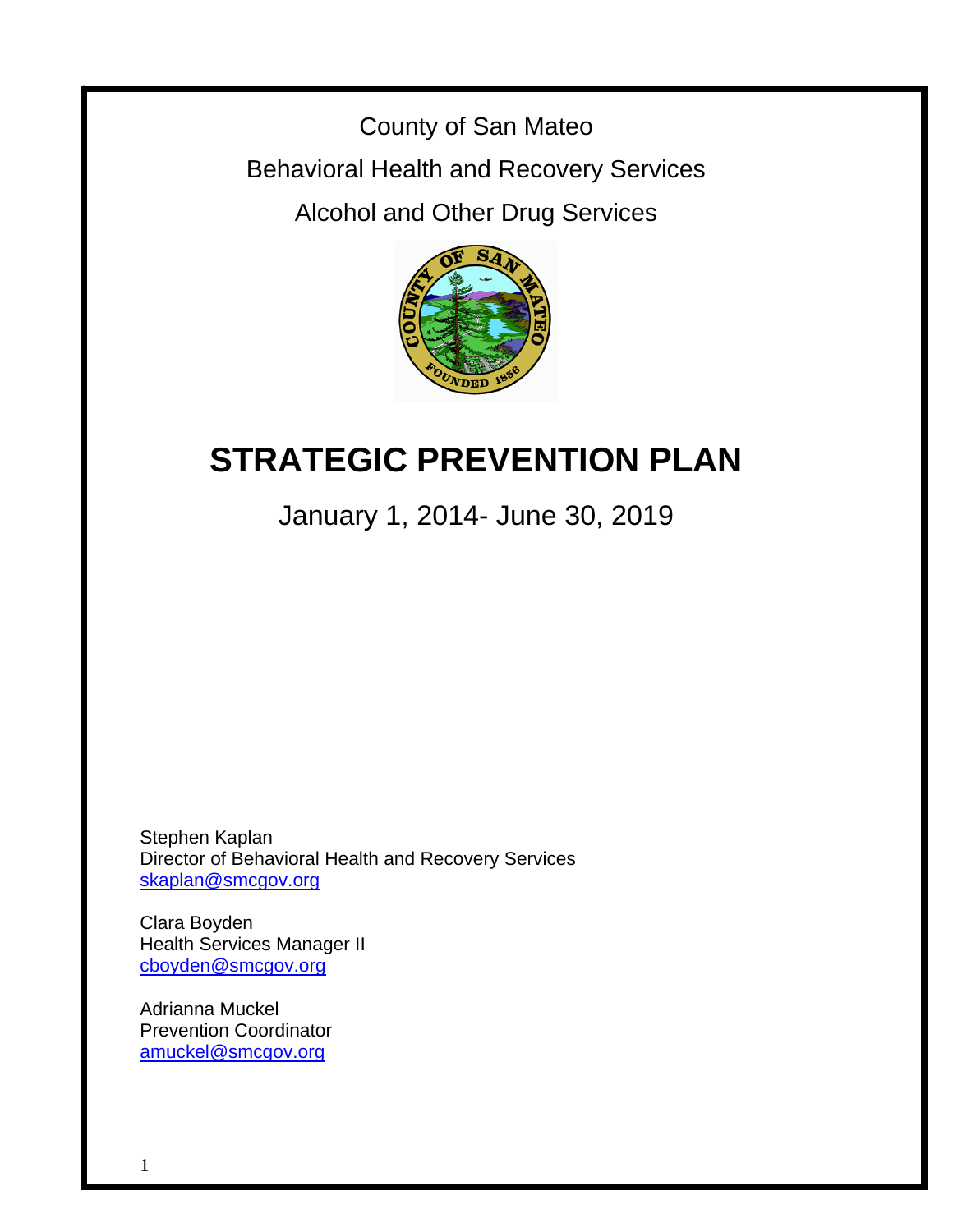# Table of Contents

| Behavioral Health Prevention and Early Intervention Framework2 |  |
|----------------------------------------------------------------|--|
|                                                                |  |
|                                                                |  |
|                                                                |  |
|                                                                |  |
| First Chance Sobering Station Annual Report, 2011-201211       |  |
|                                                                |  |
|                                                                |  |
|                                                                |  |
|                                                                |  |
|                                                                |  |
|                                                                |  |
|                                                                |  |
|                                                                |  |
|                                                                |  |
|                                                                |  |
|                                                                |  |
|                                                                |  |
|                                                                |  |
|                                                                |  |
|                                                                |  |
|                                                                |  |
|                                                                |  |
|                                                                |  |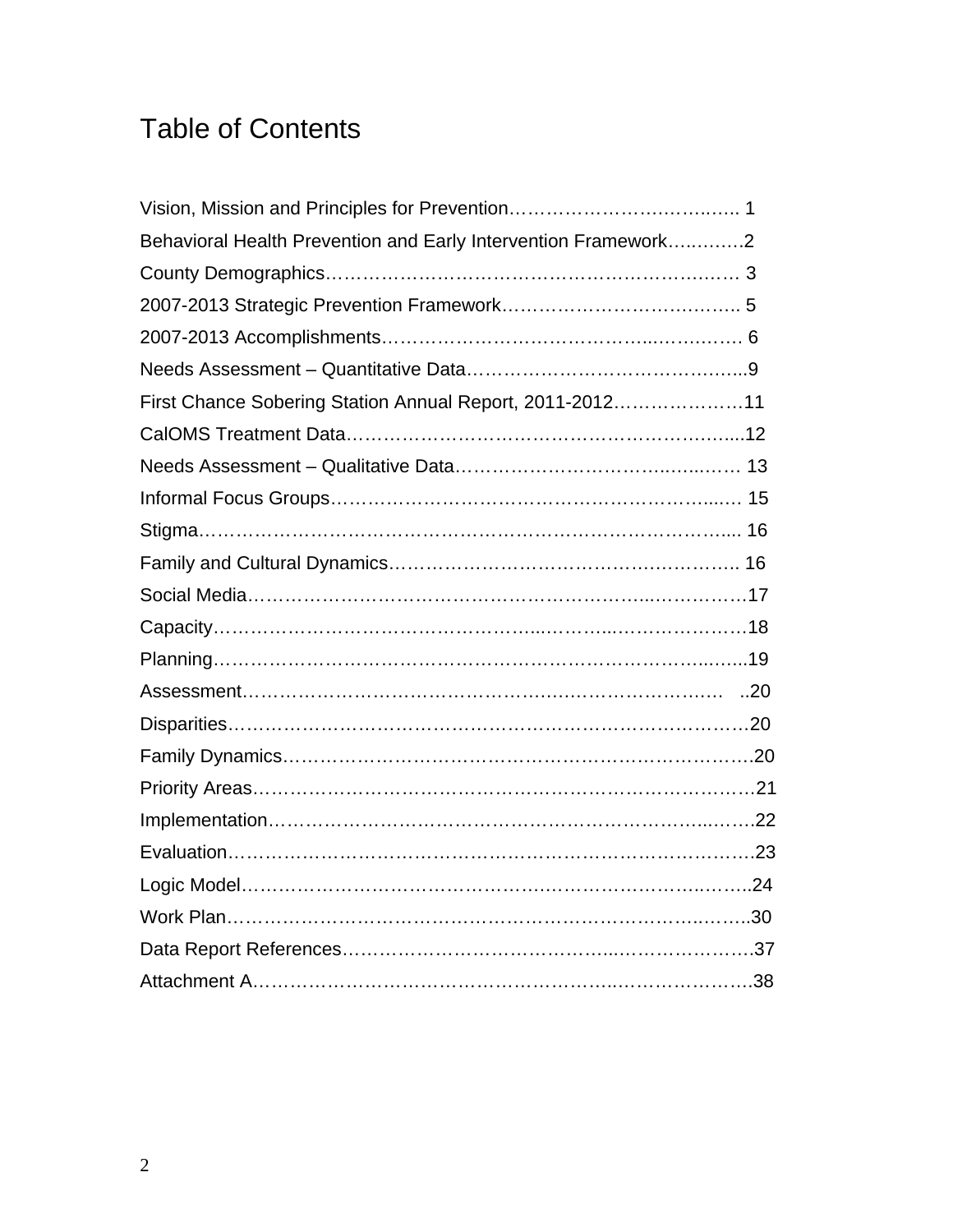# **San Mateo County Behavioral Health and Recovery Services Alcohol and Other Drug Services Strategic Prevention Framework 2014-2019**

In order to address community problems associated with problem alcohol and drug use and to improve overall health and well-being, San Mateo County Alcohol and other Drug Services has developed a Strategic Prevention Framework (SPF) plan to create a sustainable, community-based preventionfocused infrastructure that will build partnerships between local government agencies, schools, faith based organizations, law enforcement, community based organizations, businesses, and residents. The SPF was developed over nine months and includes the following components: assessment, capacity building, planning, implementation, and evaluation. Our long term goal is for each partnership to become self-sustaining and able to seek and obtain outside funding to support the ongoing prevention needs of each community.

# **Our Vision**

Individuals, families, and communities fulfill their promise and successfully pursue their dreams in a society where stigma and discrimination against those with mental illness and/or alcohol and drug addiction are remnants of the past.

# **Our Mission**

We build opportunities for people with or at risk of alcohol and drug addiction and mental health challenges to achieve wellness and/or recovery through partnership, innovation, and excellence.

# **Our Principles for Prevention**

This Strategic Prevention Framework complements other San Mateo County initiatives aimed at treatment and services by specifically articulating the strategies and action that can prevent people from needing services in the first place, while working to support all people in the community to achieve optimal health. The following principles guide the process for planning, development and implementation of prevention efforts in San Mateo County.

- Behavioral health is integral to individual health and community well being.
- Our cultural diversity is a strength that must be accounted for and utilized in our approach.
- The participation and input from community members, including persons receiving behavioral health services and their families, should inform our efforts and community voices should be honored.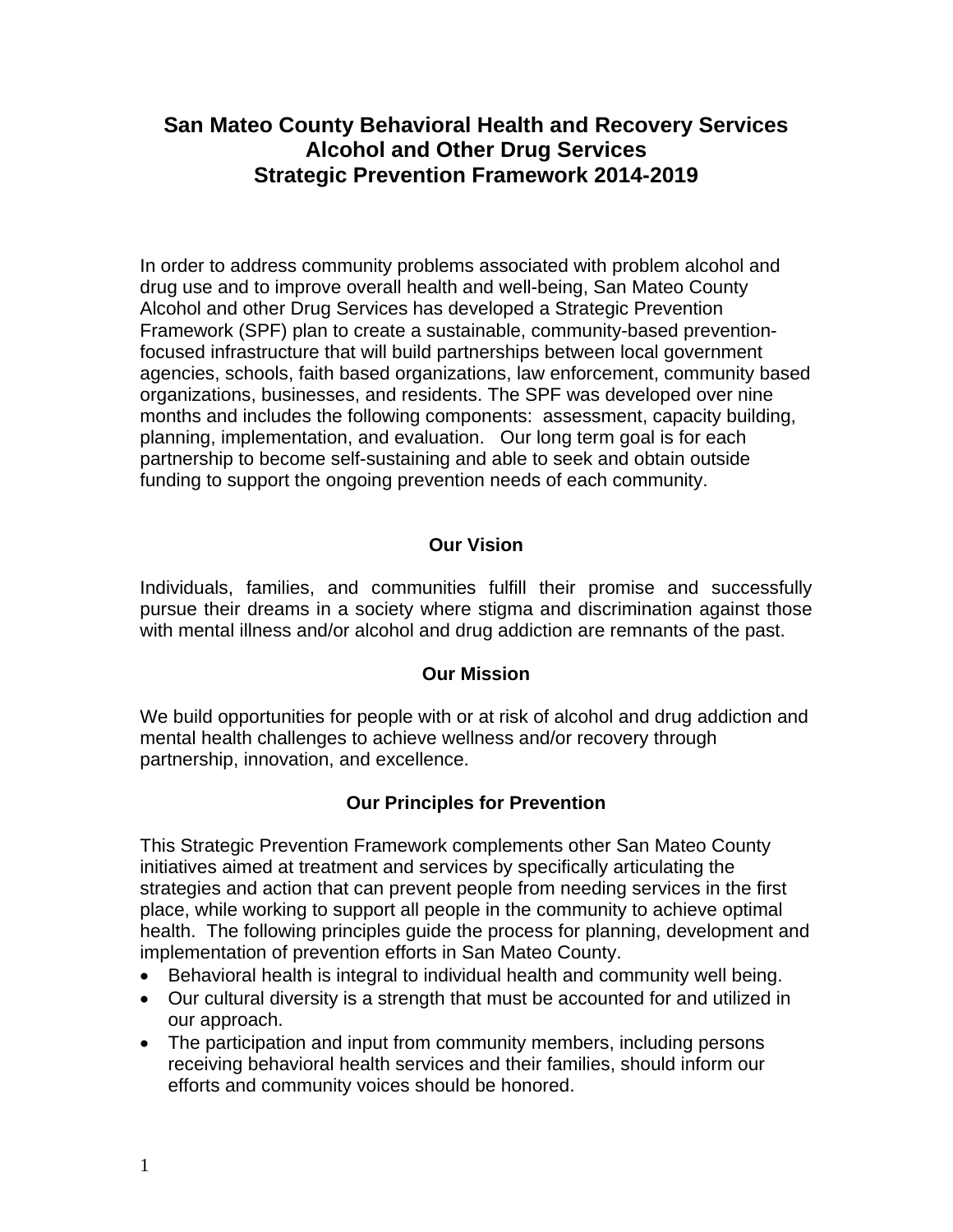- Where people live, work, learn, play, worship, and interact and the social connections that emerge in these settings – influence wellness in general and behavioral health specifically.
- The policies, decisions, and actions of public and private organizations, institutions and workplaces impact behavioral health outcomes.
- Strategies must be inclusive of all those living in San Mateo County regardless of race, ethnicity, language, nationality, age, gender, sexual orientation, or presence of behavioral health conditions.
- Partnering with related community efforts facilitates the achievement of our outcomes.
- Stigma reduction and striving for its elimination is central to all strategies.
- Focusing on the principal risk and resiliency factors will yield the best results.
- Focusing on strategies that work at the organizational practice and policy levels will reach the greatest number of people and can help prevent behavioral health problems before they occur.

### **Behavioral Health Prevention and Early Intervention Framework**

In March 2009, San Mateo County Behavioral Health and Recovery Services (BHRS) released a Primary Prevention Framework for Substance Abuse and Mental Health (BHRS Prevention Framework). This Framework calls for prevention efforts in San Mateo County to focus on organizational practices and policy change, building and strengthening relationships with nontraditional partners, and developing a comprehensive prevention approach to address the underlying determinants which influence mental health and addiction. It identifies the following four strategy areas as the focal point of BHRS prevention efforts to promote the health and well being of individuals, families and communities in San Mateo County.

- **Enhance Place**: Enhance the places that people live, work, play, go to school, worship, and socialize to support emotional and psychological health. Seek to reduce substance abuse and decrease exposure to violence in place based settings. The BHRS Prevention Framework calls for outcomes that include decreased availability of alcohol and other drugs through implementation of land use and zoning policies, decreased density of alcohol and drug paraphernalia outlets, and decreased alcohol advertising in communities. It also calls for responsible beverage service and advertising practices by local businesses.
- **Connect People**: Strengthen positive social-emotional development, enhance social connections, and reduce isolation as a means to support emotional health and promote psychological well being. Healthy social connections will reduce substance abuse and decrease exposure to violence. Promote opportunities and activities which bring together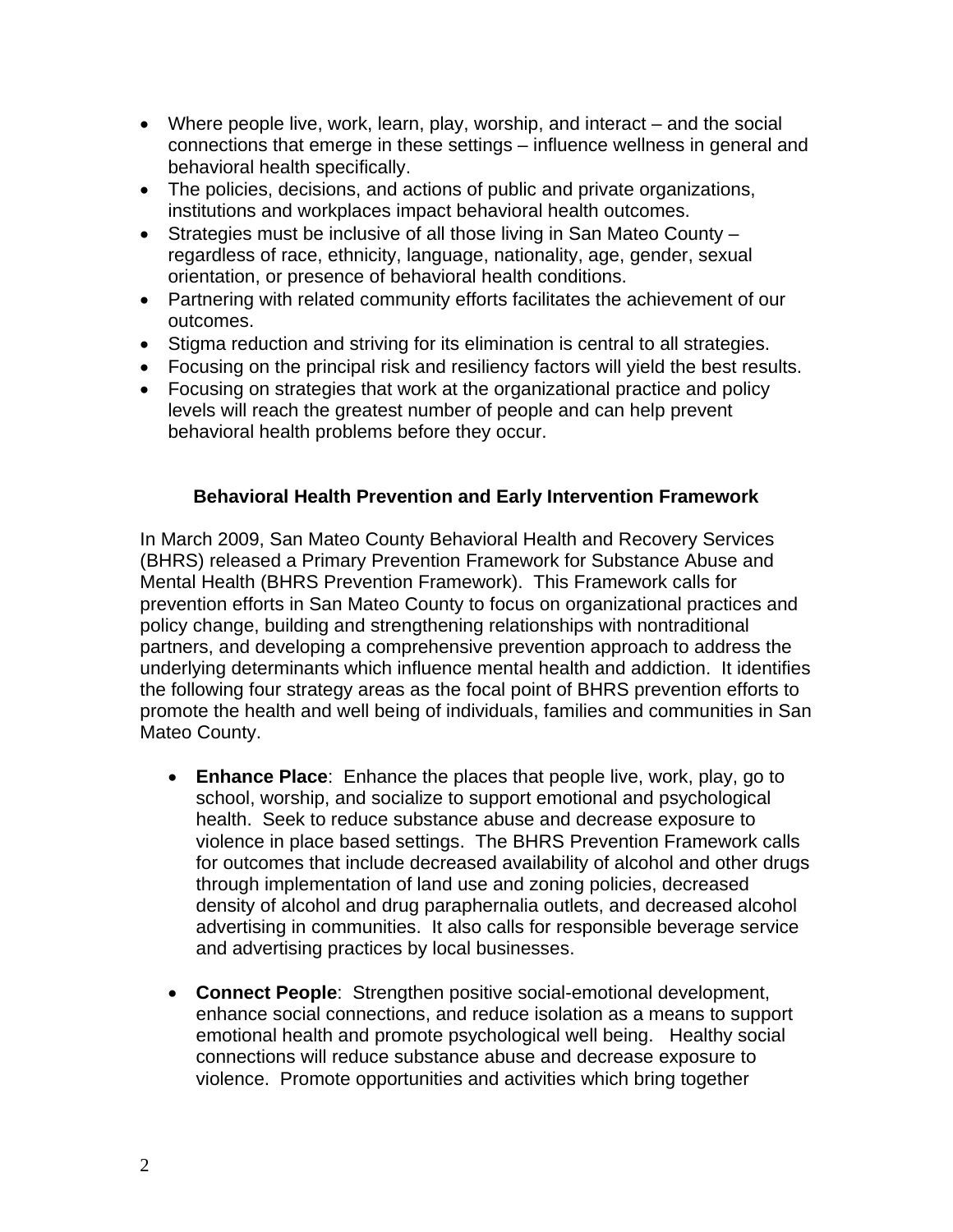community residents and engage them to participate in prevention activities.

- **Foster Prosperity**: Reduce stigma and enhance economic opportunity and self-sufficiency, especially for those most at risk for mental health problems and substance abuse. Implement policies and practices in schools, workplaces, public service organizations, and agencies that reduce stigma and discrimination against people with addiction histories.
- **Expand Partnerships**: Engage multiple government sectors, businesses, and community members – including people receiving behavioral health services and their families – to enhance places, strengthen connections among people, and foster prosperity to improve emotional health. Community partnerships shall promote mental well being, reduce substance abuse, and decrease exposure to violence, through their actions, decisions, practices and policies. BHRS prevention efforts expand partnerships by working closely with other prevention efforts in the San Mateo County Health System. In addition, community-based prevention partnerships are funded to identify and implement strategies to improve the health and well being of individuals and families in their communities.

The BHRS Prevention Framework aligns with the work Alcohol and Other Drug Services (AOD) began in 2007 under the first Strategic Prevention Framework (SPF), but also calls for us to stretch and further expand upon current efforts. As such, it serves as a foundation for this San Mateo County Strategic Prevention Framework 2014-2019.

### **County Demographics**

San Mateo County is home to 718,451 people who live in 20 cities and numerous unincorporated areas. With 1,602 persons per square mile, San Mateo County's population density is far greater than the statewide figure of 239 (2010 US Census Bureau). The density level varies greatly within the county, from 13,373 persons per square mile in Daly City to 10 persons per square mile in Pescadero (city-data.com); these two areas are only 37 miles apart.

As in California as a whole, San Mateo County is racially and ethnically diverse. 42.3% of the population is White, 24.8% are Asian, 25.4% are of Hispanic or Latino origin, 2.8% are African American, 1.4% is native Hawaiian, and 0.5% are American Indian, 2.8% are Other. (2011-2012 San Mateo County Profile).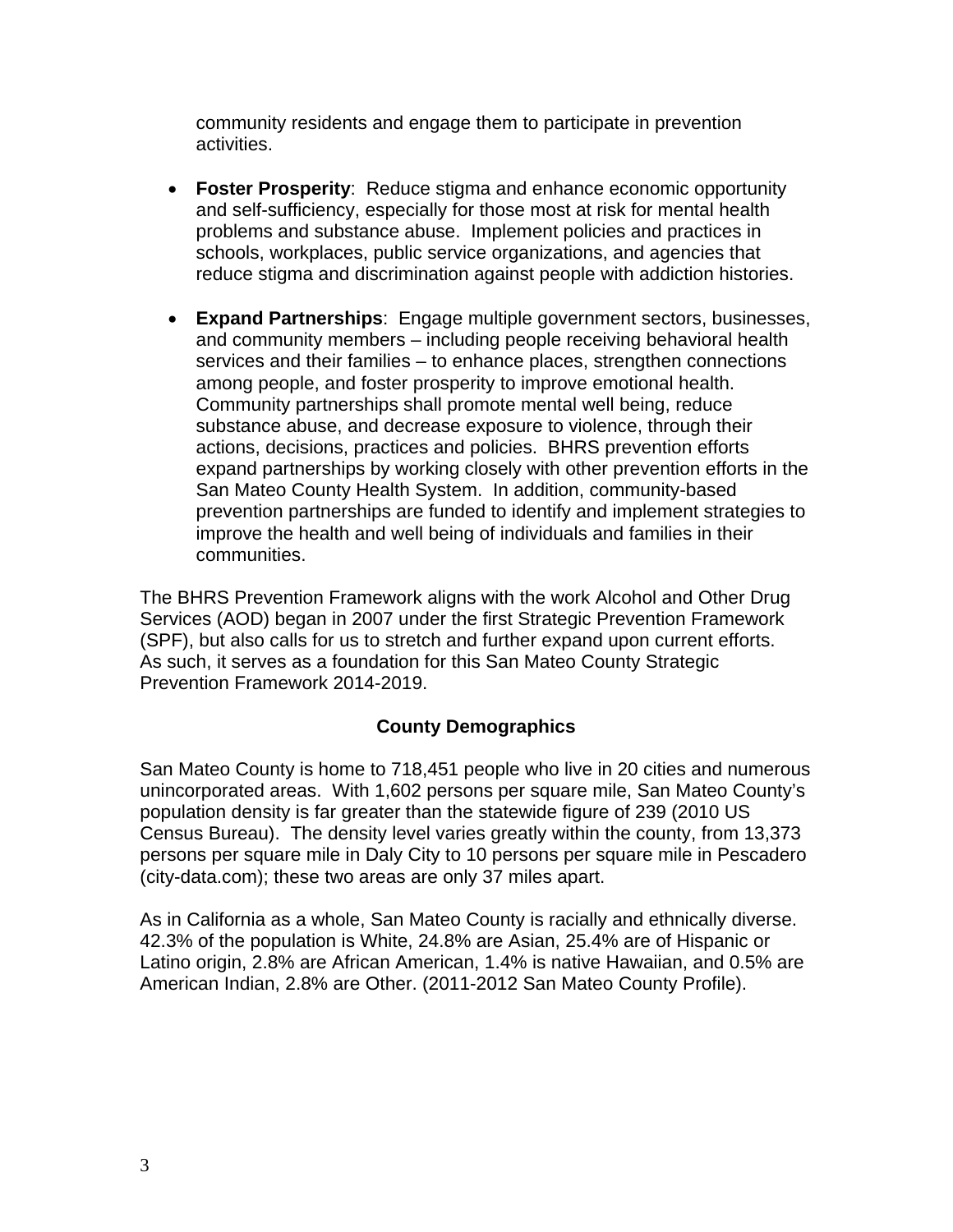

According to a Robert Wood Johnson Foundation report, San Mateo County ranks as the fifth healthiest among California's 58 counties. These ratings are based on a number of key measures, including premature death and the number of adults without health insurance (2011-2012 San Mateo County Profile). However, there are pockets within the County with significant health disparities. For example, people living in the city of Daly City have an average per capita income of just \$29,200, compared to \$65,500 in the city of San Mateo. People in Daly City are 30% more likely to die from heart disease, 10% more likely to be hospitalized for diabetes, 80% more likely to contract active tuberculosis, and 50% more likely to contract Chlamydia than those living in the city of San Mateo (Brown and Jacobsen, San Mateo County Health Department Epidemiologists). In the southern part of the County, the city of Atherton has an average per capita income of \$107,132 annually, with an average life expectancy of 83-85 years. Yet just a few miles south in the city East Palo Alto, the average per capita income is \$18,335 (city-data.com) with an average life expectancy of 77-79 years for an East Palo Alto resident. In San Mateo County as a whole, for every \$10,000 in individual annual income, that person's life expectancy is extended by six months (Brown and Jacobsen, San Mateo County Health Department Epidemiologists).

The San Mateo County Health System is committed to improving the health outcomes for individuals, families and communities. And, as part of the Health System, San Mateo County BHRS AOD is committed to reducing health disparities and improving the health and well being of communities and the individuals and families who live in them.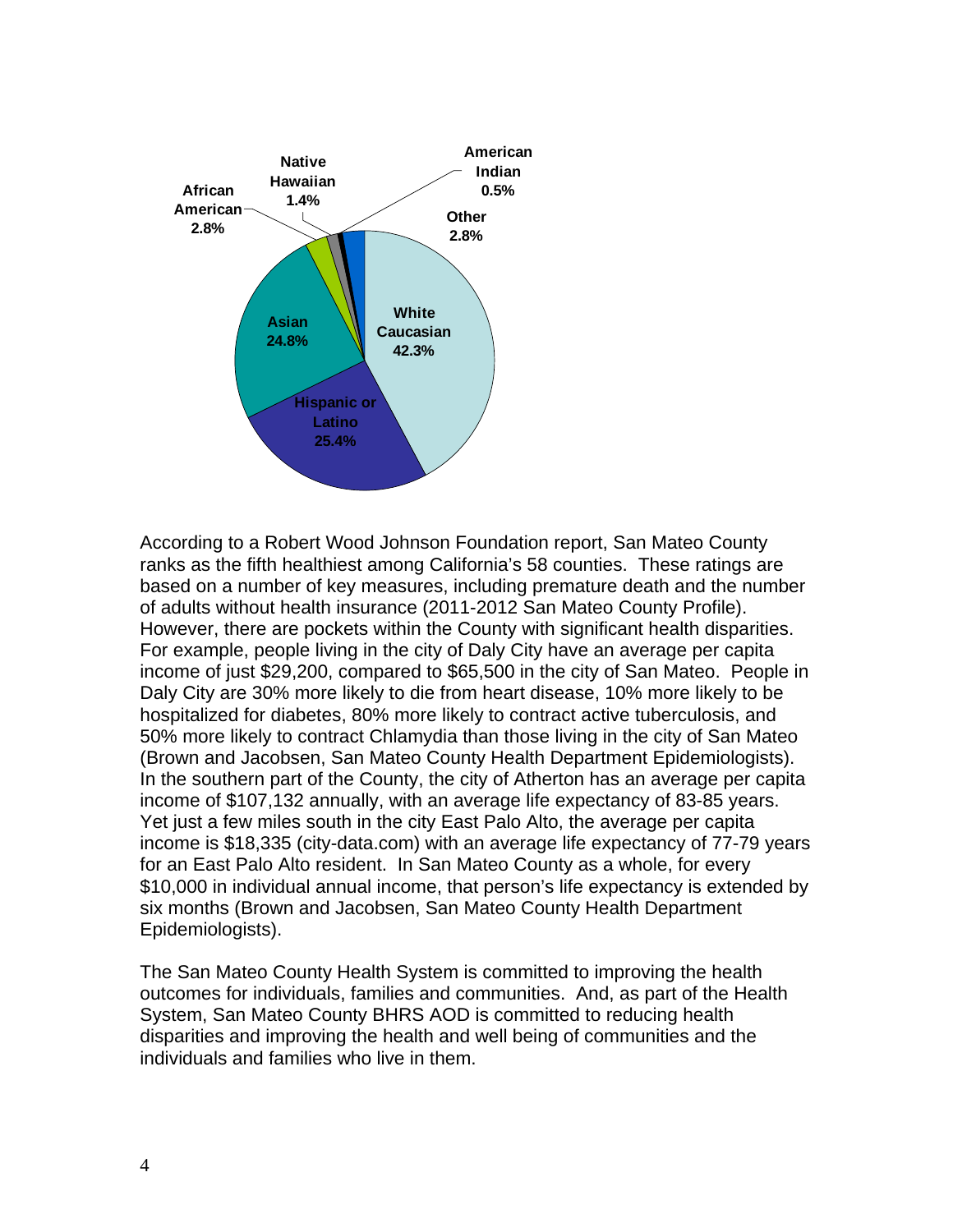# **2007-2013 Strategic Prevention Framework (SPF)**

In 2005, the California Department of Alcohol and Drug Programs (ADP) adopted a new policy directing counties that receive Substance Abuse Prevention and Treatment (SAPT) Federal Block Grant funds to use the Strategic Prevention Framework (SPF). The SPF is a planning and program design process developed by the federal Substance Abuse and Mental Health Services Administration (SAMHSA). It consists of five steps – assessment, capacity building, planning, implementation, and evaluation – and helps counties plan for and build a community based infrastructure for effective prevention.

In 2007, San Mateo County Behavioral Health and Recovery Services, Alcohol and Other Drug Services (BHRS AOD) released its first SPF after conducting an in-depth strategic planning process and needs assessment. The SPF was revised in 2008 and identified two major problem areas and four objectives.

Problem 1. Historically there has been little attention and support given to preventing AOD problems at the community level.

Contributing factors to the problem:

- Limited funding for prevention activities
- People do not know what they can do, or do not think there is anything they can do.
- Often alcohol or other drug use is seen as "normal."
- The alcohol and tobacco industries have a lot of power and resources.
- Not investing "upstream" leads to increased costs/impacts on individuals, families, communities and systems (e.g., hospitalization, injuries, arrests, suspension rates, and other social and legal problems.)

Problem 2. Youth and young adults are frequently getting and using alcohol and other drugs. This situation is often seen as normal, and either accepted or not effectively addressed in many communities within San Mateo County.

County-wide data (per 2003-2004 CHKS data) and contributing factors to the problem:

- 23.1% of 11<sup>th</sup> graders in San Mateo County have "had enough alcohol to feel it a lot" or "until they get really drunk."
- Binge drinking rates among adults increased significantly between 2001- 2004 – 12.7% to 16.2%.
- $\bullet$  13.4% of 9<sup>th</sup> and 11<sup>th</sup> grade students and those in alternative high schools have mixed alcohol with driving.
- Data demonstrate the common acceptance of alcohol, in particular, as well as general acceptance of tobacco, marijuana and other drugs.
- More than half of youth report that it is easy to obtain alcohol (57%) and marijuana (47%).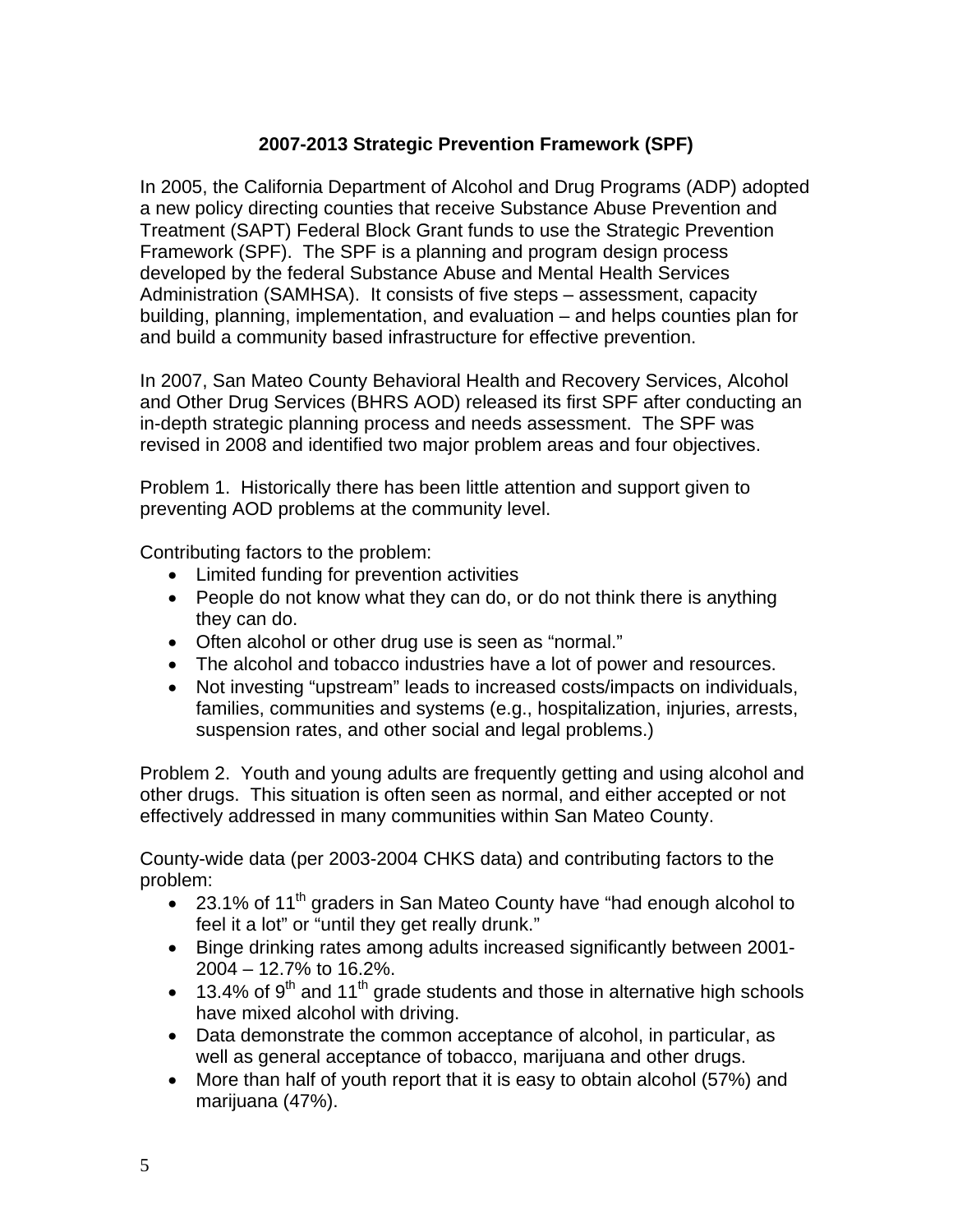- Existing laws related to selling alcohol and tobacco are not always enforced.
- Recent prevention efforts in San Mateo County have not focused on reducing legal alcohol or other drug access that results in harm, such as overuse of alcohol and misuse of prescription medications.

Objective 1. Decrease underage (youth) access to/availability of alcohol and other drugs from retail and social settings. Put into place solutions so that young people are not easily able to get (and use) alcohol and other drugs.

Objective 2. Decrease harm associated with access to alcohol, prescription medication and/or over the counter medications. Even when individuals are able to get alcohol and other drugs (such as prescriptions) legally, problem use leads to harmful outcomes. Put in place solutions that will reduce problem use and related harmful outcomes.

Objective 3. Increase protective factors (safety, positive connections, supports, skills and opportunities) for targeted populations of youth and young adults who are either at risk of, or already beginning to participate in problem alcohol or other drug use.

Objective 4. Build the capacity of an effective prevention system.

# **2007-2013 Accomplishments**

Between 2007 and 2012, San Mateo County BHRS AOD strived to achieve these objectives, with numerous successes. Seven community based prevention partnerships were funded in the areas of East Palo Alto, Redwood City/North Fair Oaks, Half Moon Bay/Coastside, Western Daly City and Pacifica, the Bayshore neighborhood of Daly City, the city of San Mateo, and Pescadero/Southcoast. Each partnership consisted of residents, community based organizations, faith organizations, schools, law enforcement, city officials, youth, and businesses. Each conducted their own local community needs assessment, and identified and implemented strategies that aligned with the four objectives to address their community's needs.

Accomplishments in Daly City and Pacifica include:

- Successfully developed and advocated for a Social Host Ordinance, which was adopted by the city of Pacifica.
- Developed and gathered parent pledges to comply with the Social Host Ordinance in Pacifica.
- Implemented a "Make the Call" campaign to increase awareness of and enforcement of the Social Host Ordinance in Pacifica.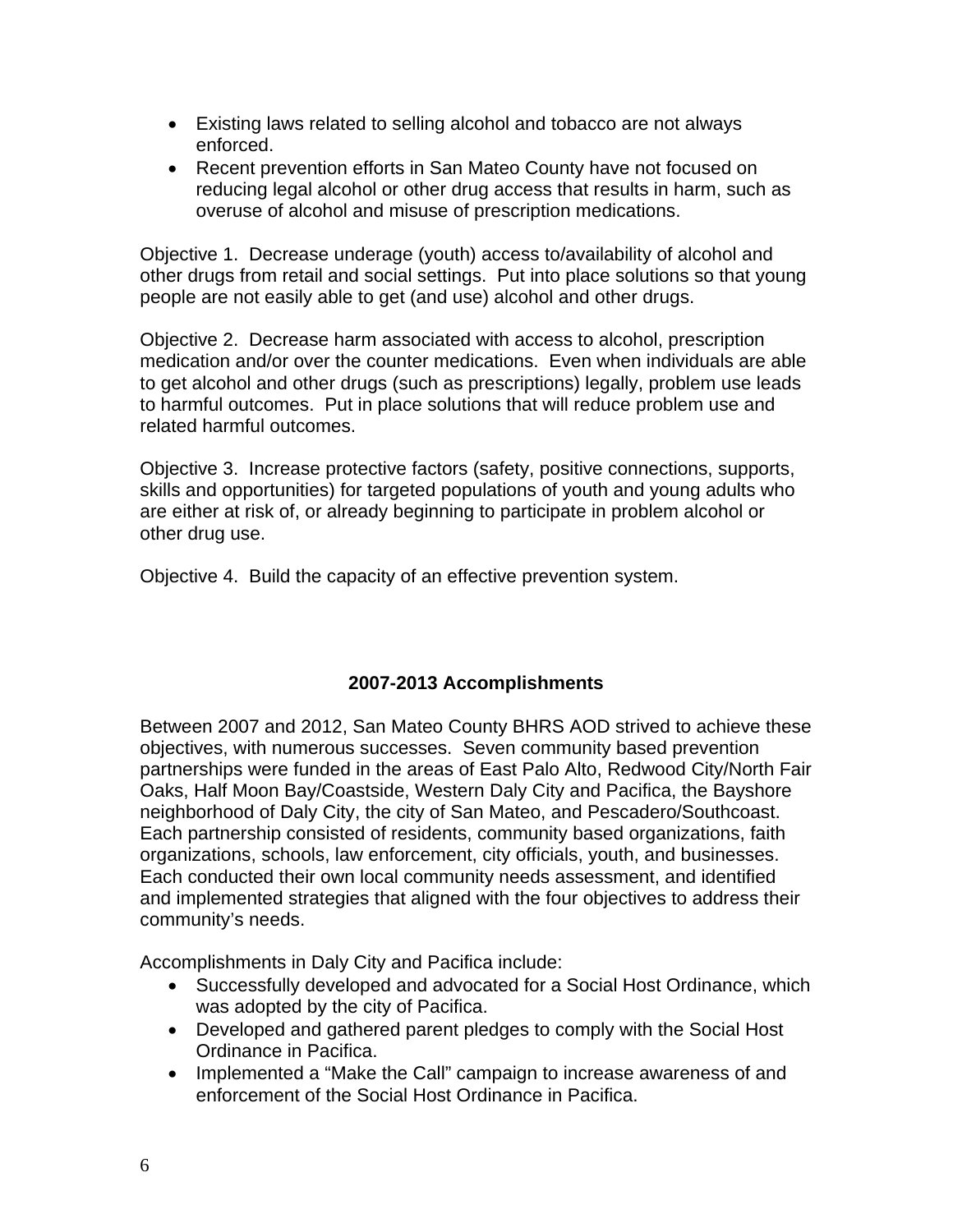- Advocated for an alcohol and other drug use prevention curriculum added to the Pacifica School District's (K-8 grades) strategic plan.
- Conducted a series of Responsible Beverage Service (RBS) training for alcohol merchants near Jefferson High School in Daly City.
- Conducted community surveys in Daly City around attitudes on alcohol use and under which circumstances parents permit underage children to drink alcohol.
- In partnership with Youth Leadership Institute, conducted a Youth Access Survey in the Jefferson Union High School District in Pacifica and Daly City.
- Leveraged resources to secure a Drug Free Communities Grant to expand partnership activities to the City of South San Francisco.

Accomplishments in east Daly City's Bayshore neighborhood include:

- In partnership with Youth Leadership Institute, conducted a Youth Access Survey in schools in the Bayshore community of Daly City.
- Conducted a youth and an adult Photovoice project around alcohol use; both of which were displayed in every library in San Mateo County.
- Conducted a youth resiliency survey looking at internal and external resiliency factors in youth at Robertson Middle School. The partnership seeks to increase the external resiliency factors for youth.
- Advocated for Alcoholics Anonymous meetings to be held within the Bayshore neighborhood.
- Conducted a series of community meetings to increase parental skills in talking to children about not using alcohol, and how to ensure that alcohol in their homes is not accessible to youth. The partnerships gathered pledges from parents that underage drinking would not be permitted in their homes.

Accomplishments in East Palo Alto include:

- Successfully develop and advocated for a city ordinance prohibiting medical marijuana dispensaries which was adopted by the city of East Palo Alto.
- In partnership with the East Palo Alto Police Department, enforced alcohol merchant signage law compliance, and implemented signs advertising that merchants will not sell alcohol to people under 21.
- Created a summer youth program offering internships and jobs to youth, to increase protective factors and resiliency.
- Implemented parent pledges, parent perception surveys, and youth substance abuse surveys in the community.
- Implemented Responsible Beverage Service Training with partnership members and will begin implementing with merchants.
- Engaged merchants with businesses in identified "hot spots" as partners to implement focused prevention strategies to reduce access alcohol and drugs in high crime areas as identified by the East Palo Alto Police Department Data Mapping System)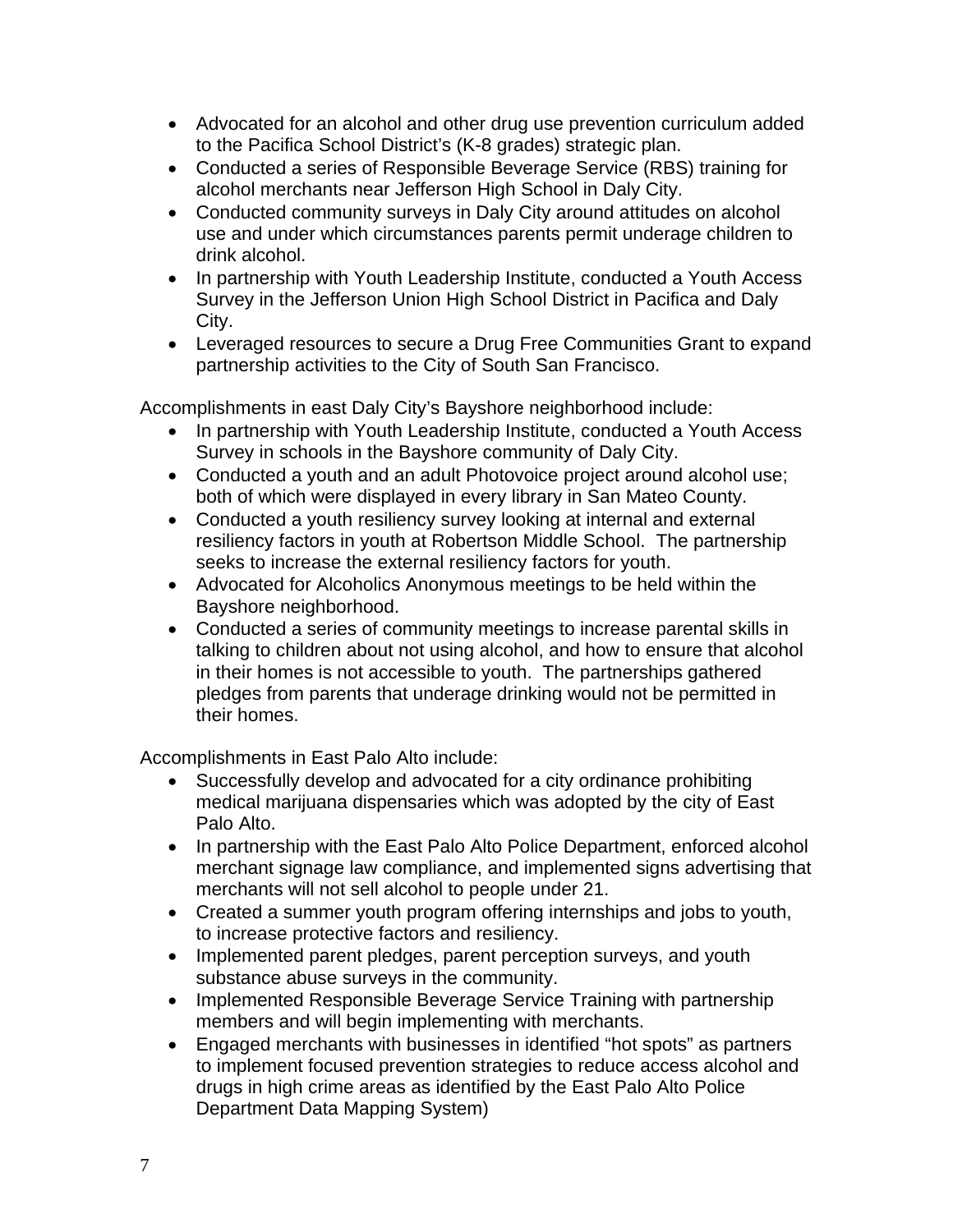Accomplishments in Redwood City and North Fair Oaks include:

- Target Responsibility for Alcohol Connected Emergencies (TRACE) protocol adopted by the Redwood City Police Department.
- Conducted a youth Photovoice project highlighting the mixed messages in the community about alcohol and the negative consequences of problem alcohol and other drug use in the community.
- Developed and gathered youth pledges to be good role models for their younger siblings.
- Partnered with Youth Leadership Institute to conduct two Healthy Cornerstore makeovers, helping merchants move alcohol and tobacco displays to prevent theft and provide more healthy fresh fruit and vegetable options to customers.
- Conducted Responsible Beverage Service (RBS) training for alcohol merchants.
- Partnered with the District Attorney to develop a program that offers RBS training to merchants charged with selling alcohol to underage people in lieu of fines.

Accomplishments in Half Moon Bay and the Coastside include:

- Developed a video to increase public awareness of youth alcohol and other drug use in the community and mobilize residents around prevention efforts.
- Partnered with alcohol merchants to rearrange store refrigeration cases so that alcoholic beverages are not stored in the same cases as nonalcoholic beverages.
- Developed the Coastside Collaborative to advocate for the implementation of policies that prevent youth from accessing alcohol at the seasonal festivals in the coastal communities.

Accomplishments in Pescadero and the Southcoast include:

- In partnership with Youth Leadership Institute, conducted a Youth Access Survey in the high school.
- Commissioned youth to design and paint a mural celebrating the strengths of the community that in now displayed in areas where youth go to use alcohol and other drugs.
- Successfully advocated to the Pescadero Foundation to adopt and implement a community events policy requiring all alcohol venders to be trained in Responsible Beverage Service (RBS) and requiring wrist bands to identify event attendees over the age of 21.
- Advocated that the school board adopt a policy prohibiting the use of alcohol during school fundraising events.

Accomplishments in San Mateo's North Central neighborhood include: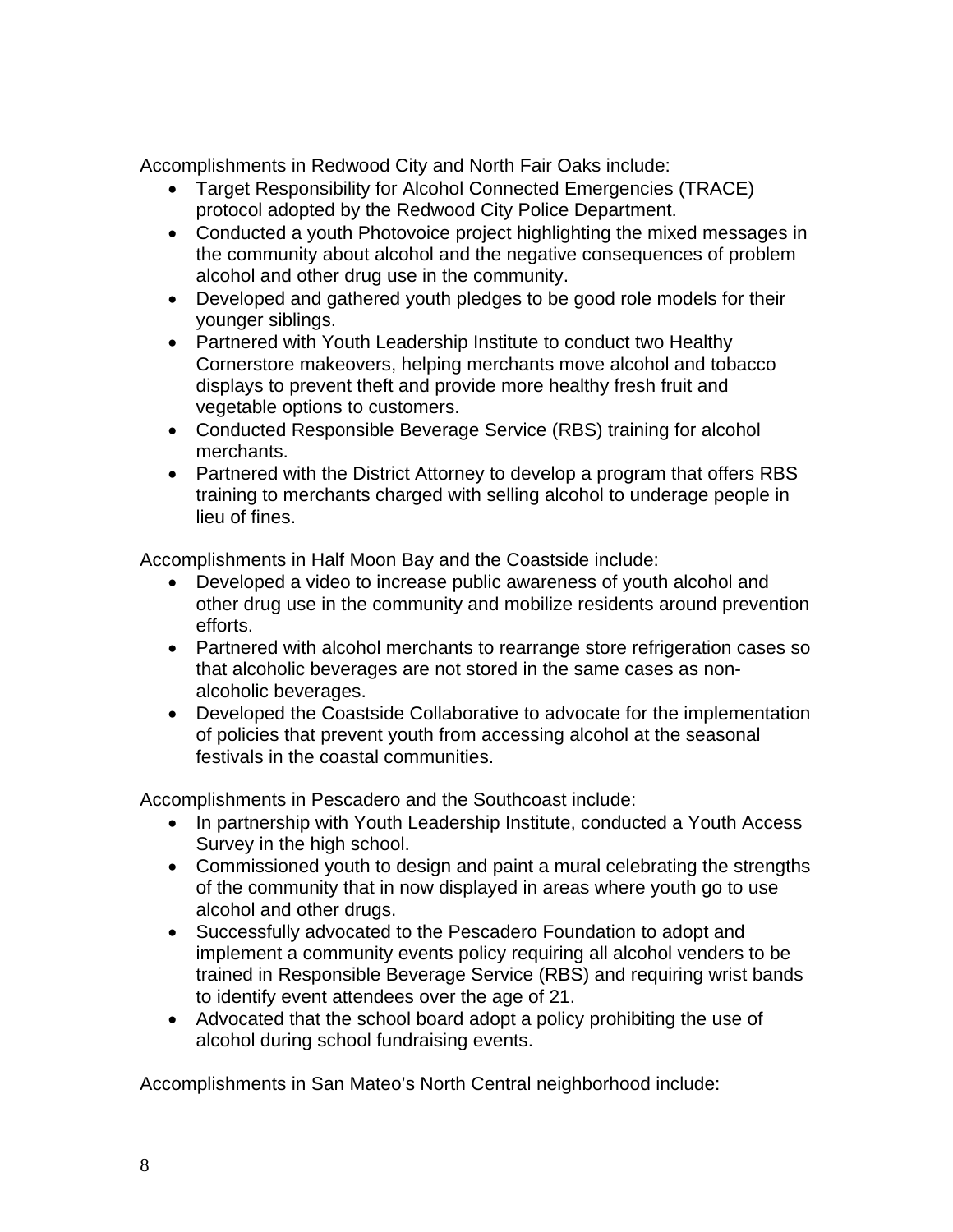- Conducted Responsible Beverage Service (RBS) training for alcohol merchants.
- Conducted Lee Law compliance assessments with alcohol merchants.
- Successfully advocated for Target Responsibility for Alcohol Connected Emergencies (TRACE) protocol which was adopted by the San Mateo Police Department.
- Advocated for and passed a TRACE resolution by the San Mateo City Council.
- Development of Star Program to recognize and honor alcohol merchants who sell responsibly.
- Development and implementation of a local Public Service Announcement program around consequences of drinking regularly at a young age.

# **Needs Assessment - Quantitative Data**

This SPF seeks to build upon the 2007-2013 SPF. As such, San Mateo County BHRS AOD prevention staff researched data, held numerous community stakeholder meetings and focus groups, and interviewed key individuals in the community and within the seven funded prevention partnerships to guide the direction of the 2014-2019 SPF Plan.

In comparing 2007-2009 CHKS data for San Mateo County to the 2003-2004 CHKS data used in the 2007-2013 SPF, it is apparent that ease of access to alcohol and marijuana remains high among youth, as does use and binge drinking. Drinking and driving among youth appears to be significantly increased.

| <b>BINGE DRINKING</b>       |                                                                                                               |                       |                       |                        |  |  |
|-----------------------------|---------------------------------------------------------------------------------------------------------------|-----------------------|-----------------------|------------------------|--|--|
| <b>CHKS</b><br>Year         | <b>Issue</b>                                                                                                  | $7th$ Grade           | $9th$ Grade           | 11 <sup>th</sup> Grade |  |  |
| 2003-<br>2004               | % of youth who report they have<br>"had enough alcohol to feel it a lot"<br>or "until they get really drunk." |                       |                       | 23%                    |  |  |
| 2007-<br>2009               | % if youth who report they have<br>"been very drunk or sick after<br>drinking."                               | 9%                    | 25%                   | 44%                    |  |  |
| $2007 -$<br>2009            | % of youth who report binge<br>drinking at least once in the past<br>30 days.                                 | 5%                    | 13%                   | 27%                    |  |  |
| <b>DRINKING AND DRIVING</b> |                                                                                                               |                       |                       |                        |  |  |
| <b>CHKS</b><br>Year         | <b>Issue</b>                                                                                                  | 7 <sup>th</sup> Grade | 9 <sup>th</sup> Grade | 11 <sup>th</sup> Grade |  |  |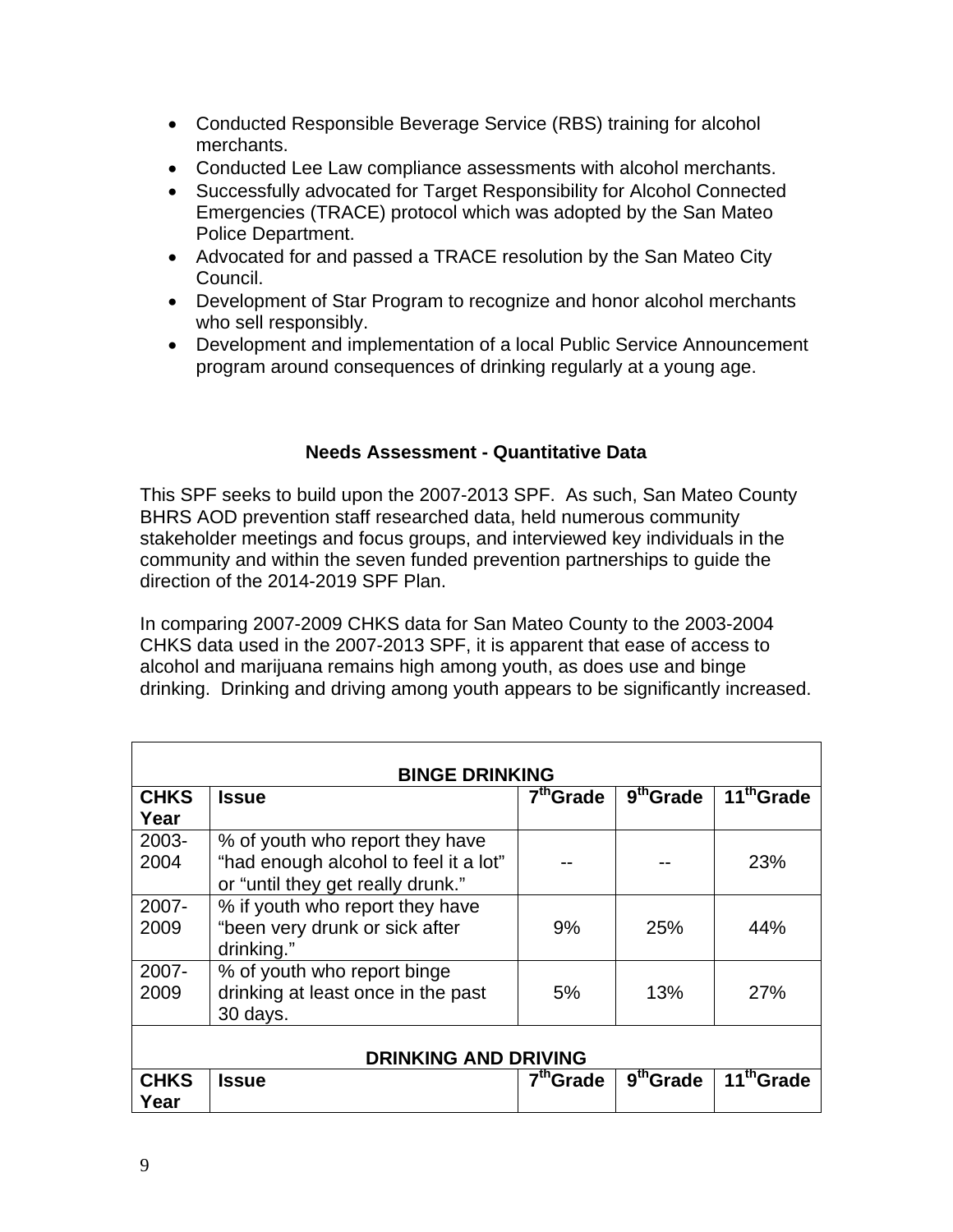| 2003-<br>2004       | % of youth who report mixing<br>alcohol with driving                                                                           | 13%                       |                       |                        |
|---------------------|--------------------------------------------------------------------------------------------------------------------------------|---------------------------|-----------------------|------------------------|
| 2007-<br>2009       | % of youth who report either<br>driving a car after drinking, or been<br>in a car driven by a friend that had<br>been drinking |                           | 20%                   | 29%                    |
| 2007-<br>2009       | % of youth who report ever riding<br>in a car driven by someone who<br>had been drinking                                       | 49%                       |                       |                        |
|                     | ALCOHOL ACCESSIBILITY AND USE                                                                                                  |                           |                       |                        |
| <b>CHKS</b><br>Year | <b>Issue</b>                                                                                                                   | $\overline{7^{th}}$ Grade | 9 <sup>th</sup> Grade | 11 <sup>th</sup> Grade |
| 2003-<br>2004       | % of youth who agreed that<br>alcohol is easy to obtain.                                                                       | 57%                       |                       |                        |
| 2007-<br>2009       | % of youth who agreed that<br>alcohol is easy to obtain                                                                        | 61%<br>35%<br>74%         |                       |                        |
| 2007-<br>2009       | % of youth who report using<br>alcohol at least once in the past 30<br>days.                                                   | 13%                       | 26%                   | 41%                    |
|                     | <b>MARIJUANA ACCESSIBILITY AND USE</b>                                                                                         |                           |                       |                        |
| <b>CHKS</b><br>Year | <b>Issue</b>                                                                                                                   | 7 <sup>th</sup> Grade     | 9 <sup>th</sup> Grade | 11 <sup>th</sup> Grade |
| 2003-<br>2004       | % of youth who agreed that<br>marijuana is easy to obtain.                                                                     | 47%                       |                       |                        |
| 2007-<br>2009       | % of youth who agreed that<br>marijuana is easy to obtain.                                                                     | 20%<br>48%                |                       | 70%                    |
| 2007-<br>2009       | % of youth who report using<br>marijuana at least once in the past<br>30 days.                                                 | 5%                        | 13%                   | 24%                    |

Additionally, 57% of young adults aged 18-24 report binge drinking at least once in the past year, a rate that is significantly higher than the state average of 44%. And, 45% of adults aged 25-34 reported binge drinking in the past year (Indicators of Alcohol and Other Drug Risk and Consequences, San Mateo County, 2010).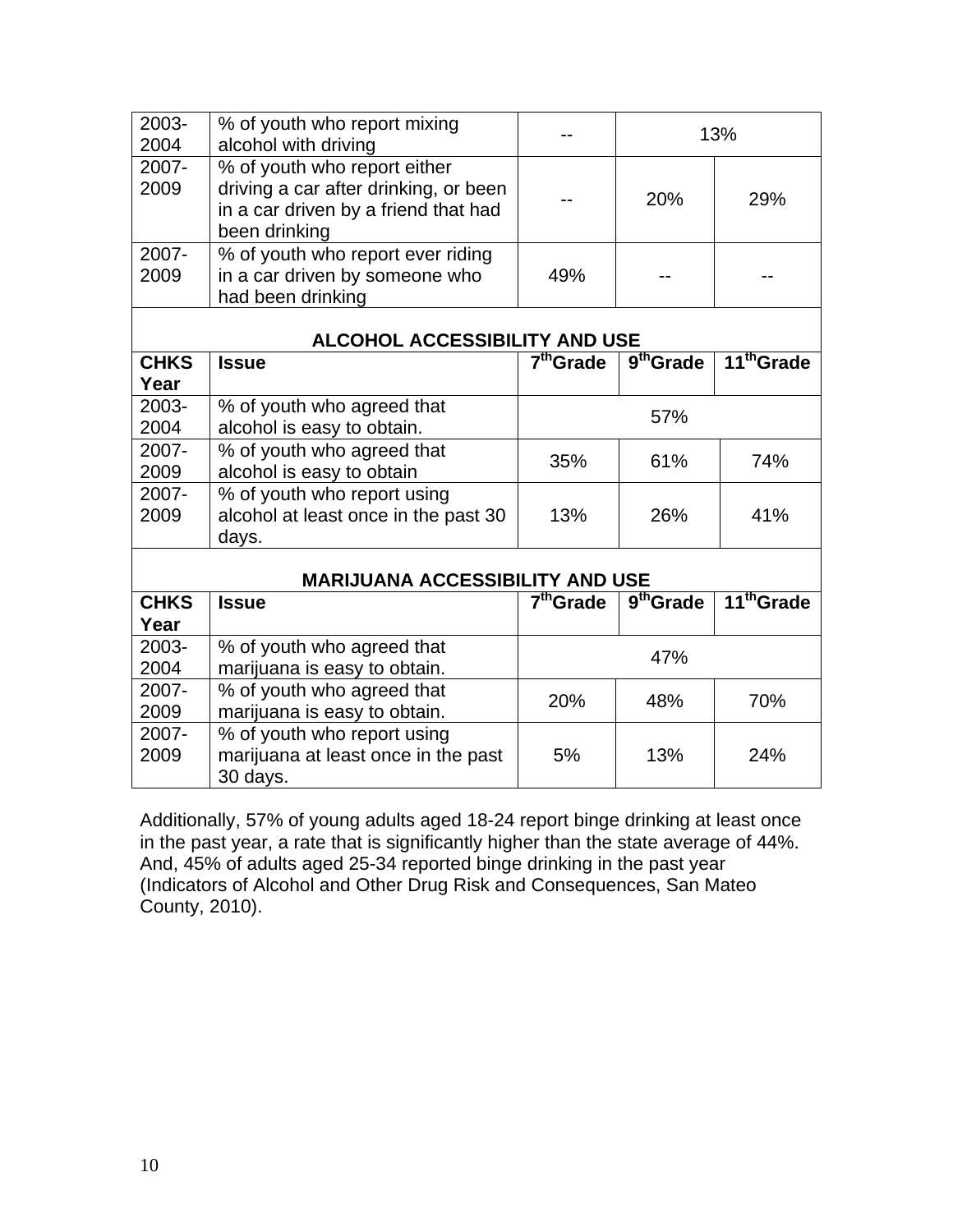#### **Binge Drinking Rates Among 18-24 Year Olds**



San Mateo County has about 1.5 injuries or fatalities per 100,000 people in alcohol-involved car accidents. Of the alcohol-related car accidents, 25% of the drivers who had been drinking prior to the accident are between ages 18 and 24, and another 25% between the ages of 25 and 34 (Indicators of Alcohol and Other Drug Risk 2010).

# **First Chance Sobering Station Annual Report, 2011-2012**

First Chance Sobering Station is a drop-off, detoxification center in lieu of jail for adults arrested under 23152 CVC driving under the influence, 647(f) public intoxication or 11550 H, under the influence of drugs. First Chance collects and publishes data annually, including place of last drink data. In FY 2011-2012, 849 individuals agreed to complete the last drink data survey.

| <b>Category</b>           | No. | $\frac{9}{6}$ | Category               | No. | $\%$ |
|---------------------------|-----|---------------|------------------------|-----|------|
| Airplane/airport          | 3   | 0.3%          | Hotel/motel            | 8   | 1%   |
| At friend's home          | 149 | 17.6%         | In a car/truck/boat    | 9   | 1%   |
| At own home               | 88  | 10.4%         | Non-specific           | 65  | 7.7% |
|                           |     |               | bar/restaurant         |     |      |
| At relative's home        | 20  | 2.4%          | On                     | 43  | 5%   |
|                           |     |               | street/beach/park/pier |     |      |
| At work                   | 8   | 1%            | Sports event/concert   | 14  | 1.6% |
| Bowling/golfing/billiards | 9   | 1%            | Other                  | 20  | 2.4% |
| While driving             | 5   | 0.6%          |                        |     |      |

When asked: Where did you have your last drink?, 441 (52%) of the 849 respondents named a category of location:

408 (48%) of the respondents named a specific bar or restaurant. Those that were mentioned 5 or more times were: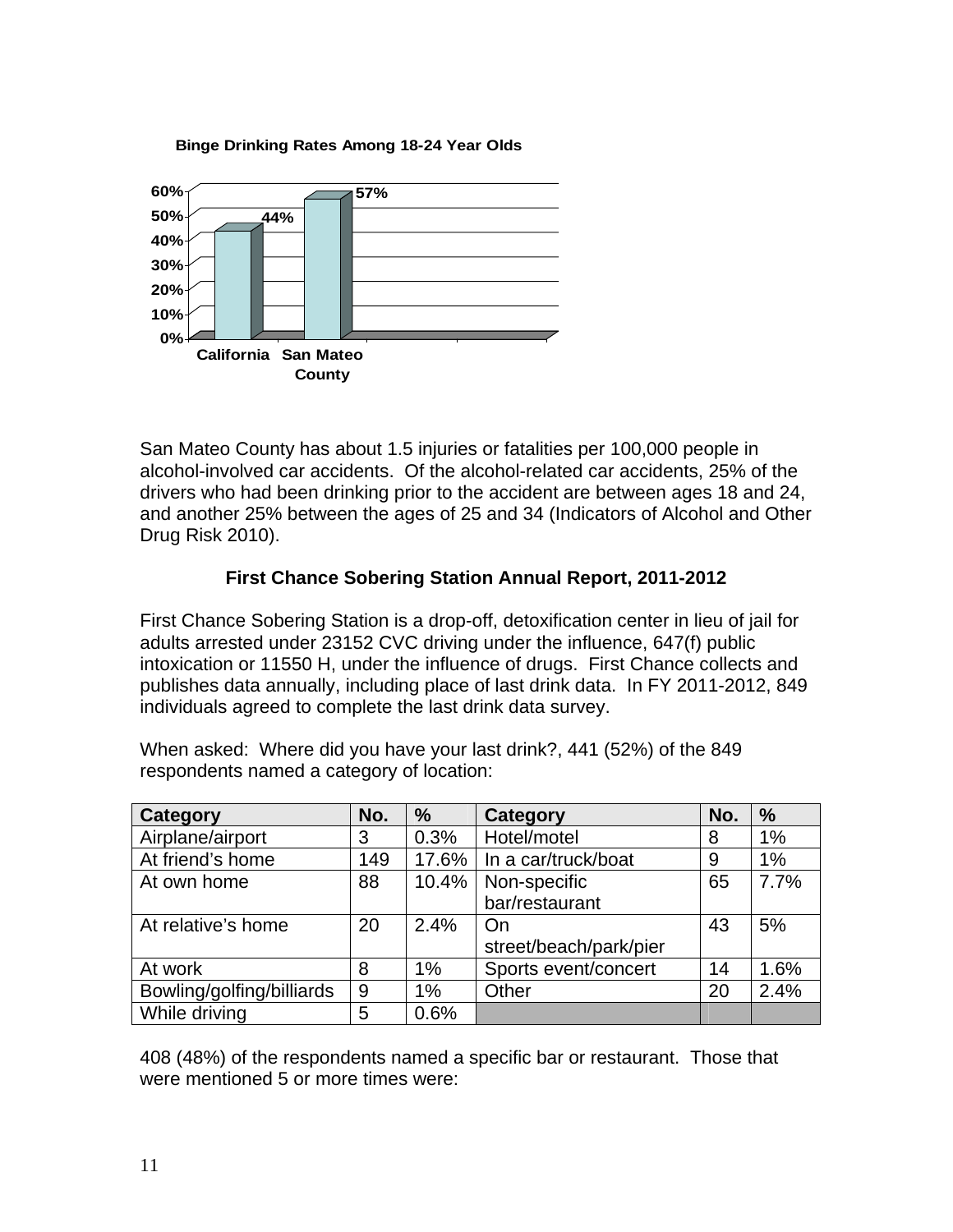Crown Plaza in Foster City\*\* The Office in San Carlos O'Neil's in San Mateo\*\* The Parlour in San Francisco\* Rosewood Hotel in Menlo Park The Patio in San Carlos Sodini's in Redwood City Winters Tavern in Pacifica\*\* Tequila Lounge in Redwood City

Rudy's Pub in Palo Alto\* The Swinging Door in San Mateo\*\*

Of the 849 clients surveyed, 56 (7%) were under age 21 at the time of arrest. 86% of those under 21 reported their last drink was served to them at a private home, however 14% reported being served at an establishment. The establishments reported were:

| City Nights in San Francisco*              |
|--------------------------------------------|
| The Residence Inn of San Mateo             |
| The Crib in San Francisco*                 |
| <b>Classic Bowling Center in Daly City</b> |

The Village Pub in Woodside Molly Magee's in Mountain View\* The Monte Carlo Club in Mountain View\* The Infusion Lounge in San Francisco\*

\*Located outside of San Mateo County \*\*Were also on the place of last drink in FY 10-11

On December 6, 2012, the city of San Mateo Police Department conducted a decoy operation at 42 locations. Six of the 42 were cited for selling alcohol to minors: The Swinging Door, Ryan's Sports Bar, BelMateo Bowl, CVS, Everybody's Market, and La Morenita Market (The Daily Journal, 12/14/12)

# **CalOMS Treatment Data**

Alcohol and other drug treatment admission data provide valuable information to prevention efforts in San Mateo County. This data indicates unique AOD problems and populations in the County with unmet needs. The following data is 2012 CalOMS Treatment Admission Data for San Mateo County.

Adult Admissions Data

Of the total adult treatment admissions in San Mateo County:

Adult Primary Drug of Choice at Treatment Admission (2012, San Mateo County)

- 35% are admitted primarily for alcohol
- 27% for methamphetamine
- 12.6% for marijuana
- 10.3% for cocaine
- 8.9% for heroin
- 6.2% for other drugs

Adult Treatment Admissions by Race/Ethnicity (2012, San Mateo County)

- 43.4% Caucasian
- 25.9% Other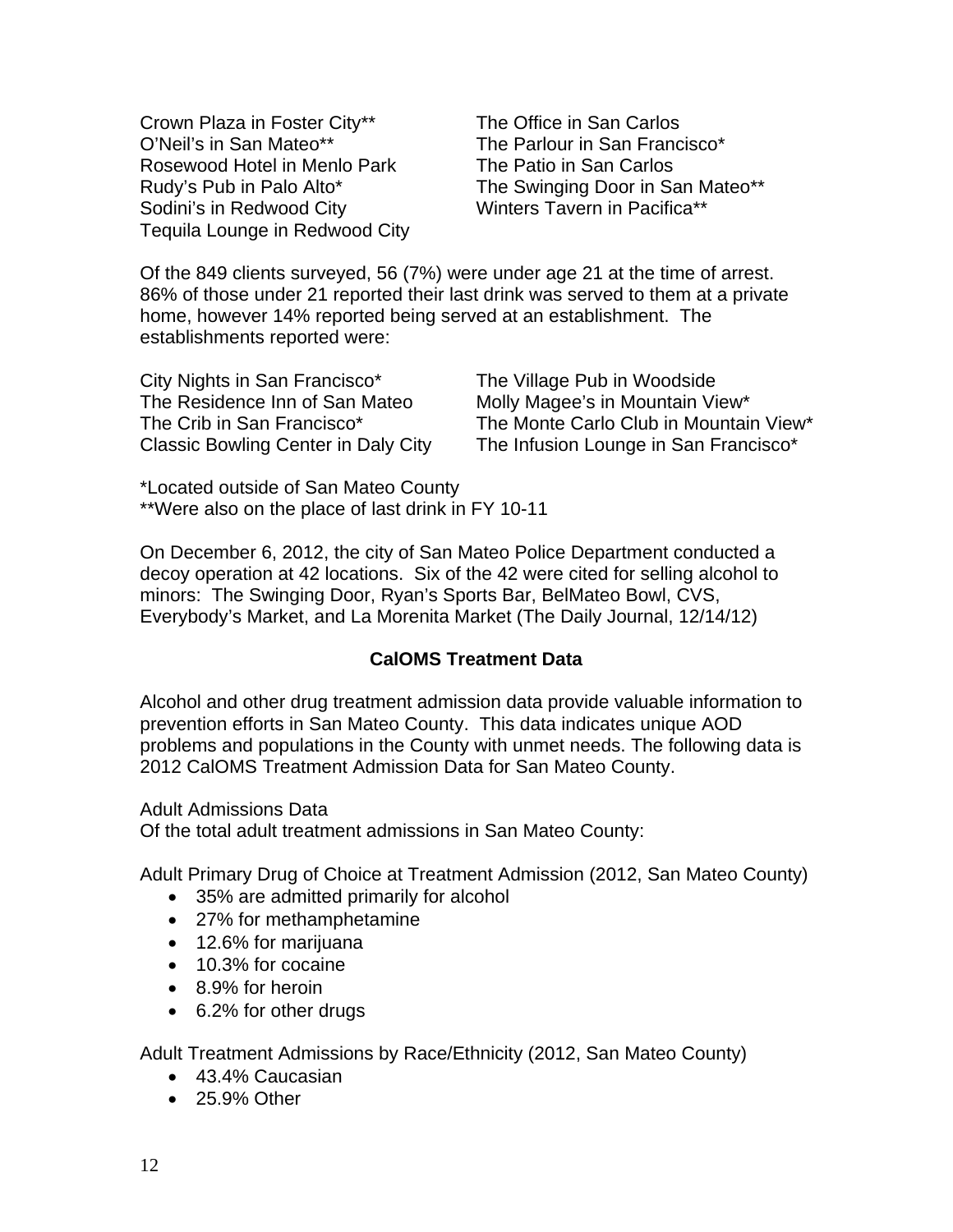- 15.4% African American
- 9.3% Multi Racial
- $\bullet$  5.1% Asian
- 0.7% American Indian
- 0.2% Pacific Islander
- Within these racial categories, 29.5% of people identified as being from Hispanic or Latino ethnic descent.

African American individuals are over-represented in treatment admissions data compared to the general population in San Mateo County as a whole, whereas Asian individuals are underrepresented.

Of the total youth ages 0-17 treatment admissions in San Mateo County the primary drug of choice at treatment admissions in 2012

- 71.6% are admitted for marijuana
- 19.7% for alcohol
- 2.8% for methamphetamine
- 2.4% for ecstasy
- 2.1% for cocaine
- 0.3% for heroin
- 3.2% for other drugs

In San Mateo County, Caucasians are 3-4 times more likely to be hospitalized for alcohol and drug use, compared to people of color. African American and Hispanic/Latino are more likely to be arrested for alcohol than other racial/ethnic populations in the County, and African Americans are 5-6 times more likely to be arrested for drugs than any other racial/ethnic population in the County (Indicators of Alcohol and Other Drug Risk 2010).

### **Needs Assessment - Qualitative Data**

San Mateo County BHRS AOD prevention staff held a series of five community stakeholder meetings to gather public input to help identify priority areas of need in order to inform the SPF. The meetings were held in the cities of San Mateo, Redwood City, Half Moon Bay, East Palo Alto, and Pacifica. At each meeting, participants were given a brief overview of the current SPF goals, objectives, and successes to date, and of the BHRS Prevention Framework and the need for it to guide the 2014-2019 SPF. Participants were then divided into breakout groups according to their interest in Enhancing Place, Connecting People, or Fostering Prosperity.

Participants suggested strategies at all levels of the Spectrum of Prevention (Prevention Institute). Below is a summary of the highlights of their suggestions, categorized by the six Spectrum of Prevention levels. A full listing of suggestions is provided in Attachment A to this SPF.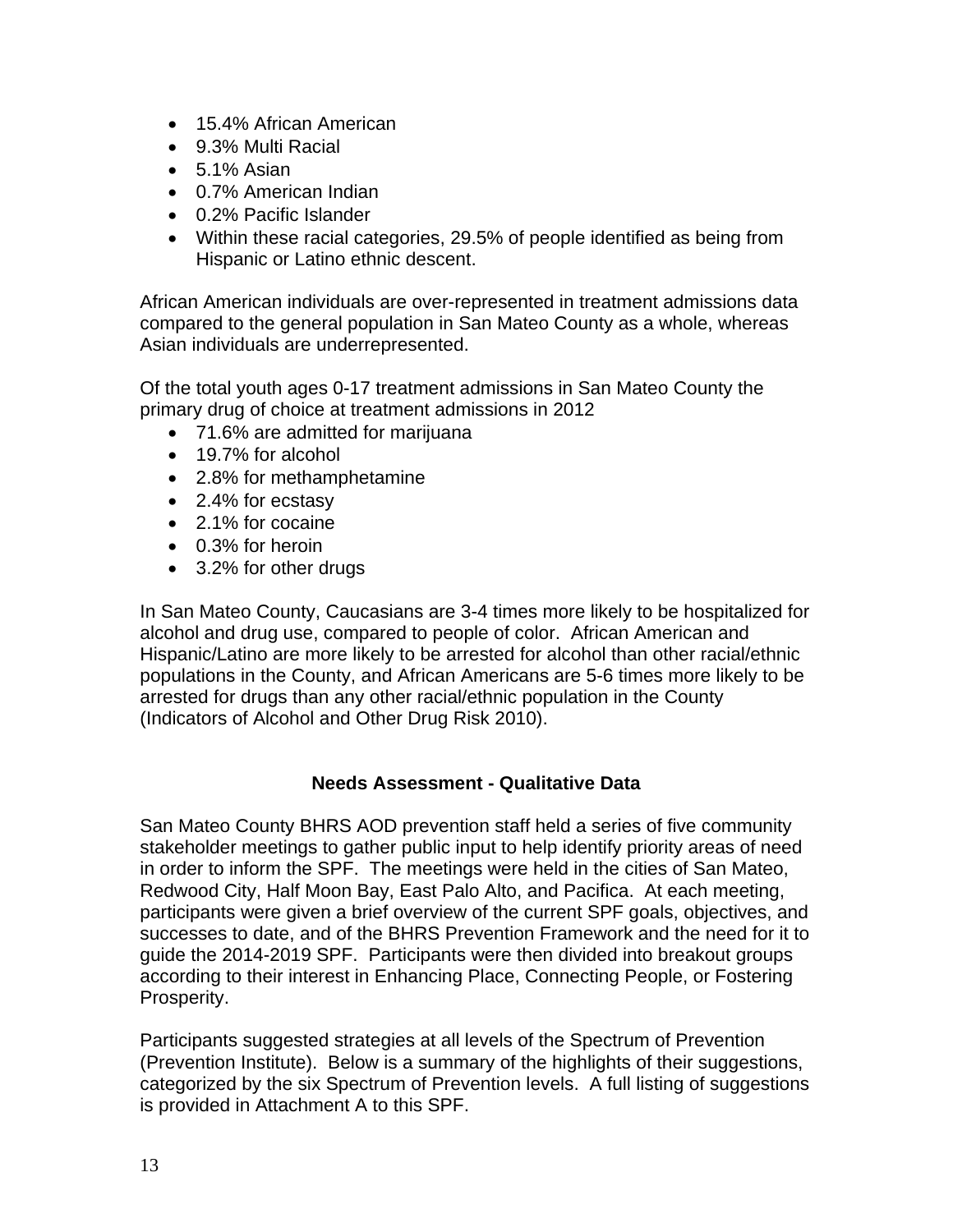| <b>Prevention Spectrum Level</b>                                                                                                                                    | <b>Suggested Activity</b>                                                                                                                                                                                                                                                                                                                                                                                                                                                                                                                                                                                                                                             |
|---------------------------------------------------------------------------------------------------------------------------------------------------------------------|-----------------------------------------------------------------------------------------------------------------------------------------------------------------------------------------------------------------------------------------------------------------------------------------------------------------------------------------------------------------------------------------------------------------------------------------------------------------------------------------------------------------------------------------------------------------------------------------------------------------------------------------------------------------------|
| Influencing Policy and<br>Legislation: Developing<br>strategies to change laws<br>and policies to influence<br>outcomes in health and<br>safety.                    | Restrict alcohol advertisements outside of<br>$\bullet$<br>stores.<br>Require merchants who have sold alcohol or<br>$\bullet$<br>tobacco to minors to purchase and use ID<br>scanners.<br>Limit/prohibit additional alcohol outlets, smoke<br>$\bullet$<br>shops, medical marijuana dispensaries,<br>hookah lounges etc. in cities and near<br>schools.<br>No alcohol allowed at events using public<br>halls, etc. where a certain percentage or more<br>of attendees are under 21.<br>Social Host Ordinances.<br>Heavier fines for those merchants selling<br>$\bullet$<br>alcohol to minors.                                                                       |
| <b>Changing Organizational</b><br>Practices: Adopting<br>regulations and procedures<br>to improve health and safety<br>and create new standards for<br>organization | Prohibit the display alcohol/tobacco<br>$\bullet$<br>advertisements at eye level.<br>Law enforcement to adopt procedures to use<br>$\bullet$<br>the TRACE protocol.<br>More frequent police decoy operations to find<br>$\bullet$<br>out which merchants are selling alcohol to<br>minors.<br>Require conditional use permits (CUP) at<br>festivals and fairs; also increase enforcement<br>of existing CUP.<br>Have schools include AOD prevention in their<br>$\bullet$<br>strategic planning processes.<br>Prohibit alcohol sponsorships at events<br>involving youth.<br>Responsible Beverage Service Training<br>(RBST) for alcohol outlets and festivals/fairs. |
| <b>Fostering Coalitions and</b><br>Networks: Bringing together<br>groups and individuals for<br>broader goals and greater<br>impact<br><b>Educating Providers:</b>  | Responsible Alcohol Merchant Awards<br>$\bullet$<br>(RAMA) or other public recognition of alcohol<br>merchants who do not sale to underage<br>youth.<br>Approach Chamber of Commerce or other<br>٠<br>non-traditional partners for volunteer, job, or<br>internship opportunities for students.<br>Combine AOD prevention efforts with groups<br>$\bullet$<br>that are already working on stigma reduction.<br>Connect with Pastors and faith leaders and<br>$\bullet$                                                                                                                                                                                                |
|                                                                                                                                                                     |                                                                                                                                                                                                                                                                                                                                                                                                                                                                                                                                                                                                                                                                       |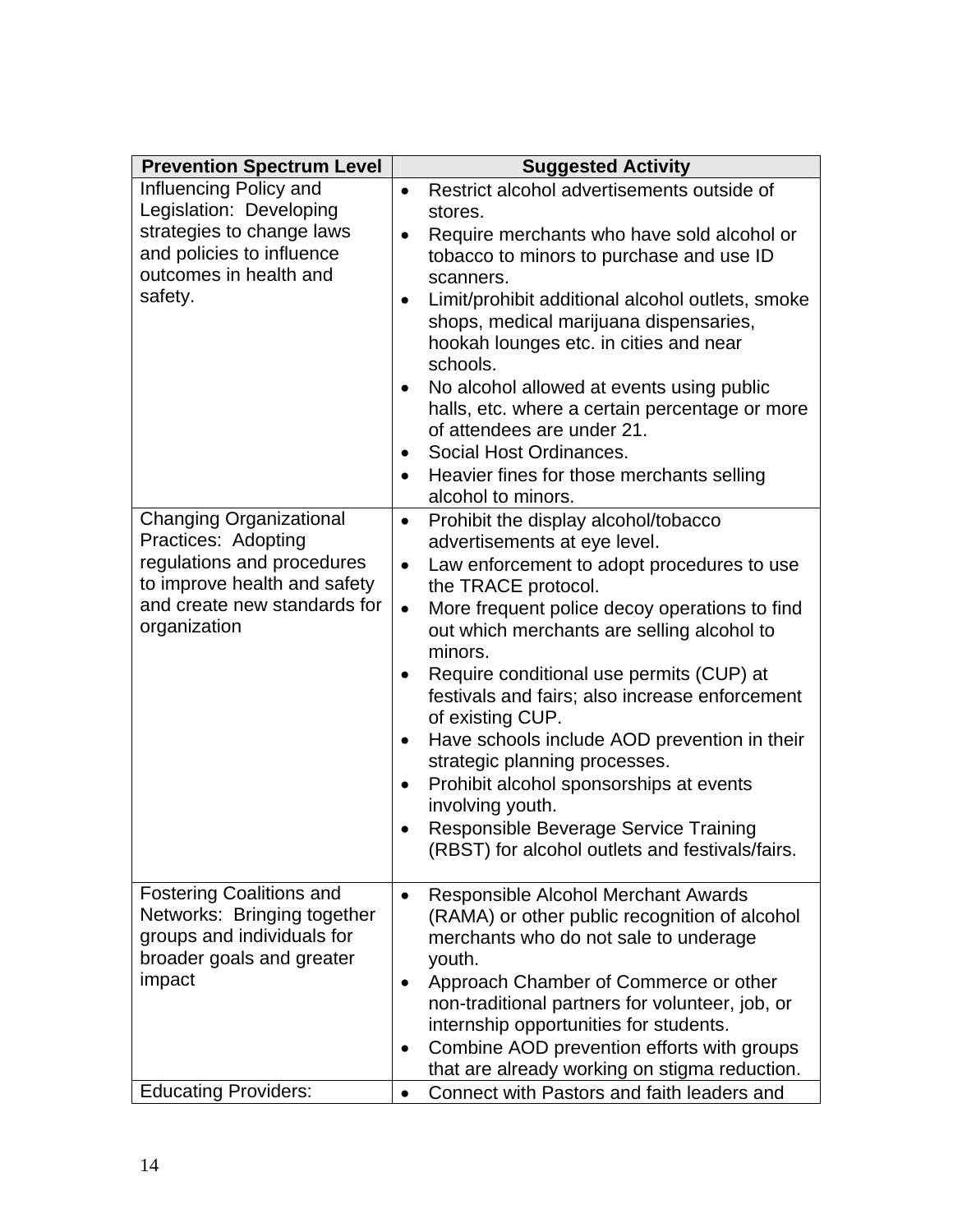| partner with churches to disseminate                     |
|----------------------------------------------------------|
| information. Have targeted                               |
| workshops/trainings for faith leaders on AOD             |
| - discuss with them AOD beliefs, youth,                  |
| stigma concerns, and denial.                             |
| Create an AOD prevention billboard<br>$\bullet$          |
| campaign.                                                |
| Community events that educate youth and<br>$\bullet$     |
| adults on AOD prevention.                                |
| Safe rides program for people who have been<br>$\bullet$ |
| drinking.                                                |
|                                                          |
| Parent education classes on AOD – signs,<br>$\bullet$    |
| symptoms, what drugs are common, what to                 |
| do if they think their child is using, etc.              |
| Mentoring opportunities for youth<br>$\bullet$           |
|                                                          |
|                                                          |
|                                                          |

San Mateo County BHRS AOD staff also reached out to targeted groups that were not fully represented at the five community stakeholder meetings. Seven informal focus groups were held with adolescent substance abuse treatment providers, youth in substance abuse treatment programs, homeless youth, monolingual Spanish speaking families in rural south coast areas, individuals in the Pacific Islander community, and Chinese older adults. Because of strong and active participation from the African American community in the community stakeholder meetings, an additional focus group was not conducted with the African American population. Key informant interviews were held with participants in a Lesbian Gay Bisexual Transgender Queer Questioning Intersex (LGBTQQI) advocacy group.

### **Focus Groups**

The sessions' participants shared concerns regarding medicinal marijuana, lack of knowledge of resources, stigma and other barriers to resources.

Regarding medicinal marijuana, participants were concerned that youth may think marijuana is "okay" to use because some people use it medicinally, or that it is a gateway drug. The adolescent treatment provider focus group reported that parents will consent to their child obtaining a medical marijuana card, with the thought that medical marijuana is safer than street marijuana which may be laced with other unknown, potentially more dangerous drugs. Parents believe they can supervise their child's use with a medical marijuana card.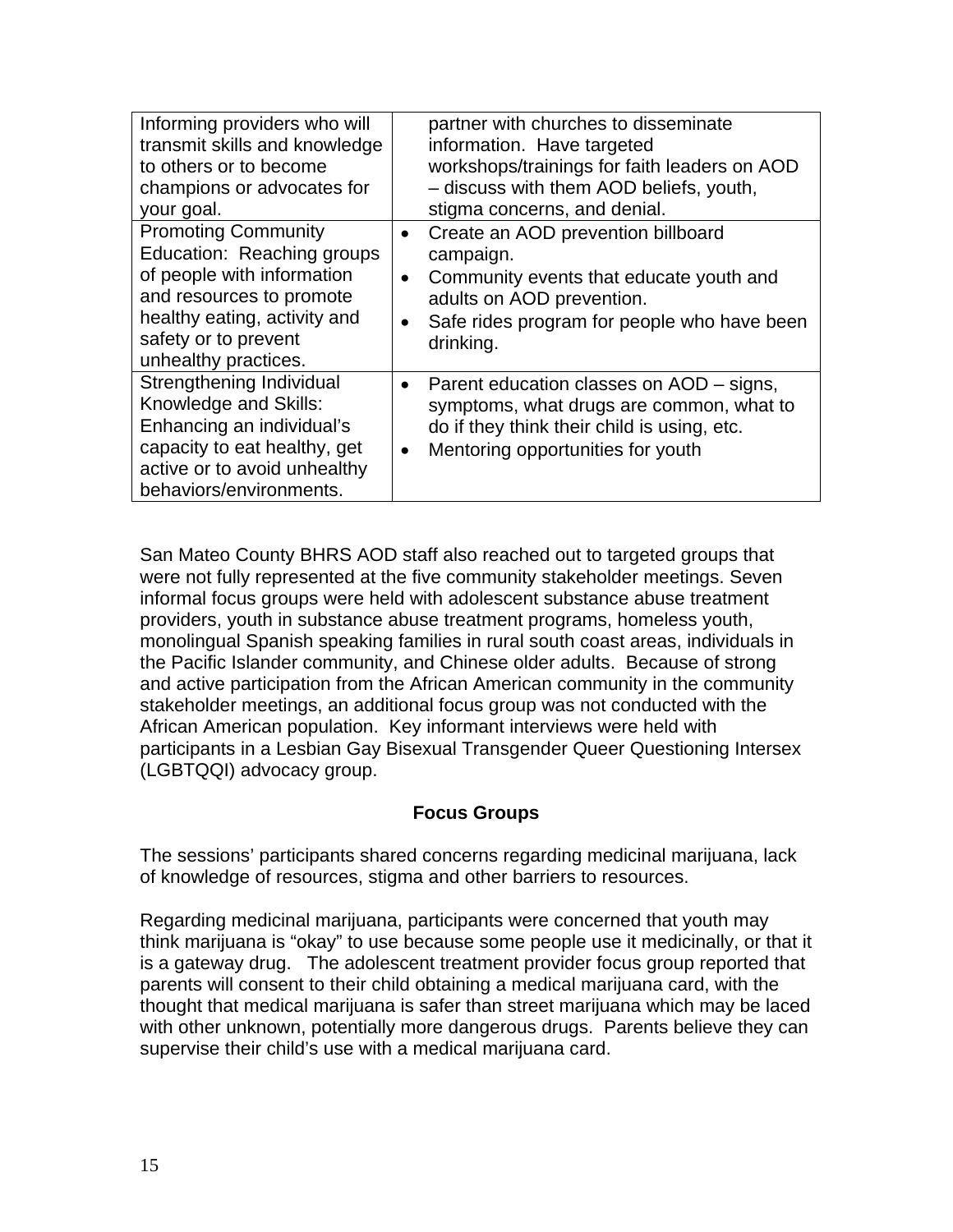Participants reported a general lack of knowledge about resources available around AOD use and prevention. Participants asked for workshops, groups, or training to help parents who are concerned their child may be using AOD.

### **Stigma**

Stigma remains a significant deterrent to obtaining the services to address concerns about problem alcohol or other drug use. Stigma was identified as the most prevalent barrier in the Chinese older adult focus group. According to participants, drinking alcohol to celebrate is acceptable, but excessive drinking is not. Participants reported that if substance abuse becomes a problem, the family would try to take care of it first, and would only seek professional help if the family could not resolve it internally. Asian families are often ashamed that someone in their family has a substance abuse issue, and therefore, they do not communicate with others about it. Stigma was also an issue in the Latino and Pacific Islander focus groups. Shame and embarrassment are barriers to seeking help. Some youth in treatment reported that parents only became alarmed about their child's marijuana use after contact with the criminal justice system (ie: arrests, probation, criminal record, etc.) Marijuana use itself did not concern many, but their child's involvement in the criminal justice system and the stigma attached when law enforcement is involved did.

# **Family and Cultural Dynamics**

Latino, Chinese and Pacific Islander focus group participants agreed that language and culture were significant barriers to seeking help. One example given was the legal drinking age is younger than 21 in other countries. Therefore, many parents will have differing cultural perspectives around alcohol consumption and youth. When speaking of ways to prevent the abuse of alcohol and drugs in their community specifically, the Latino focus group participants state that "much of it is cultural. Boys and men are allowed to do what they please while women and girls can't do anything." This cultural framework is important when planning for prevention services targeting the Latino community. The Chinese focus group participants reported services for newly immigrated individuals are important for prevention, because of the stress related to being in a new environment and culture.

The focus groups also spoke of family dynamics which may aggravate or contribute to AOD use among youth. Participants in the Latino focus group commented that "parents need to communicate with their children better," and "Many parents don't know what is going on with their children, and if they do have a problem with alcohol or drugs, the parents are working so much they can't do anything about it." Participants also commented that some youth self medicate with drugs and alcohol because of a stressful home environment. Participants in the Pacific Islander focus group suggested that as part of AOD prevention, there should be a "focus on the deeper reasons for AOD use among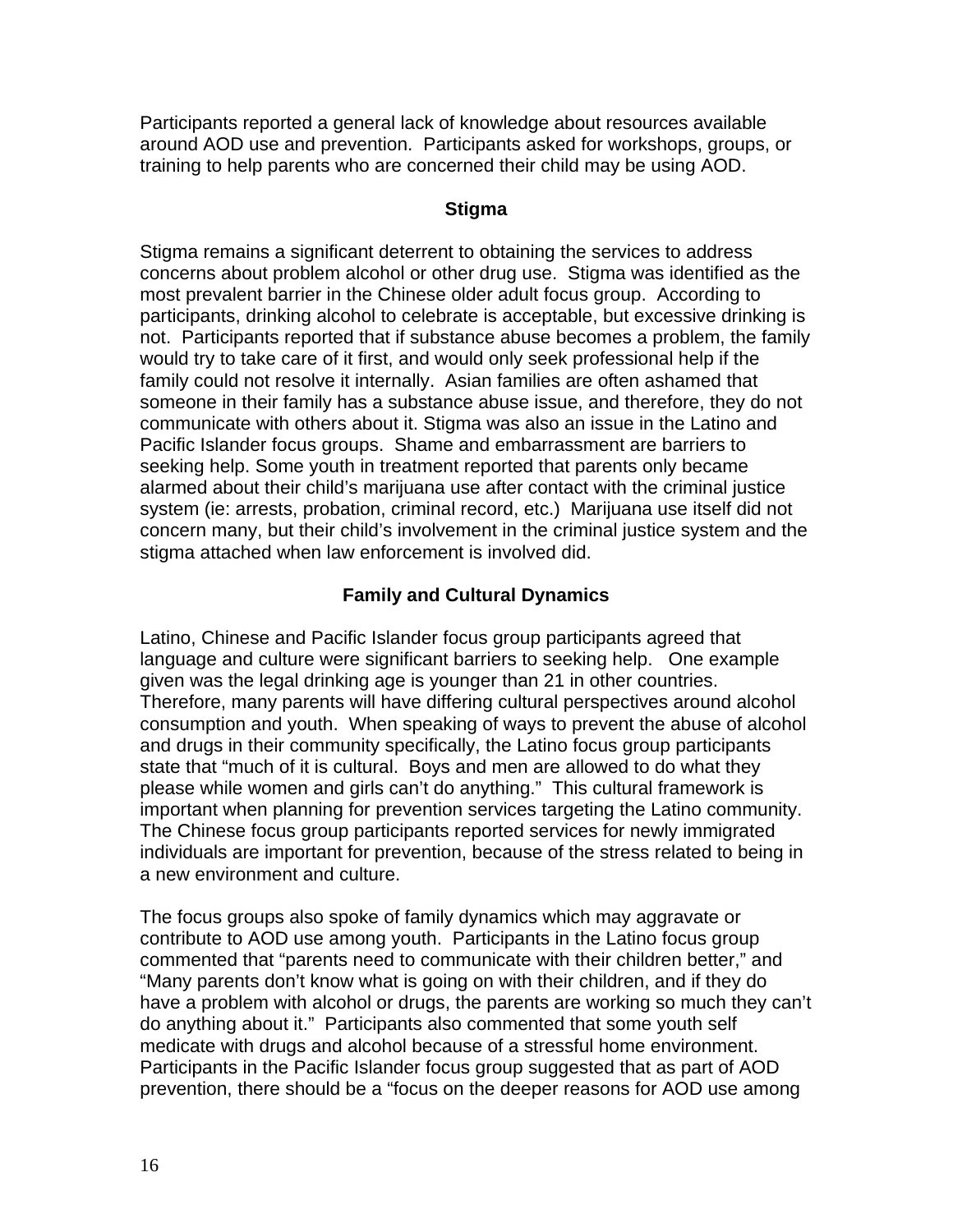youth. They are self medicating from family issues. They can't communicate with parents so [they] use alcohol to numb and cope." Pacific Islander parents requested parenting classes to balance traditional cultural values and to effectively address their children's "rebellious" behavior. Participants also commented that some parents believe it is okay for their children to use alcohol or other drugs, because the parents used when they were young without any serious consequences.

When asked what could be done to prevent problem AOD use, the homeless youth focus group suggested that greater parent involvement with their children may prevent youth from using alcohol or other drugs in the first place.

There seemed to be wide variation among the focus groups about prescription and over the counter (OTC) drug use. The Latino focus group made no mention of it. The Pacific Islander focus group agreed prescription drug abuse is common among adults. They spoke of people at church who were sick, but did not have insurance. People share their prescriptions, regardless of what they were prescribed for. Many people do not understand differences between various prescribed medications. The general idea is if a pill works for me, then it's going to work for you. The Chinese focus group expressed concerns over the side effects of prescription drugs but did not express concerns over misuse or abuse.

The adolescent treatment provider focus group perceived OTC and prescription drug abuse as problematic and a growing concern. The homeless youth focus group substantiated that OTC and prescription drugs are available and commonly used but that they were not any more used than other illegal drugs such as marijuana, cocaine and ecstasy (or "thizz.") The youth in treatment agreed that prescription drugs are not widely desired, but that youth would use it if it was available to them. However, OTC medications, such as cough syrups containing dextromethorphan (DXM) are very popular to mix with alcohol and other ingredients.

# **Social Media**

Social media also has an effect on alcohol consumption and other drug use among youth. The youth focus groups agreed that it has increased youth knowledge of how to access, use and combine substances to get high. Social media has also increased accessibility – youth can "friend" individuals they don't necessarily know who deal, or who are willing to provide alcohol or drugs to them. It also increases curiosity. "You see a picture of someone using and then you get curious on what it's like;" "People post things about their drug use and others think their life is boring and they start using too."

Each focus group was asked about current alcohol and other drug trends, and how/where youth were accessing drugs and alcohol. The most recurring trends included: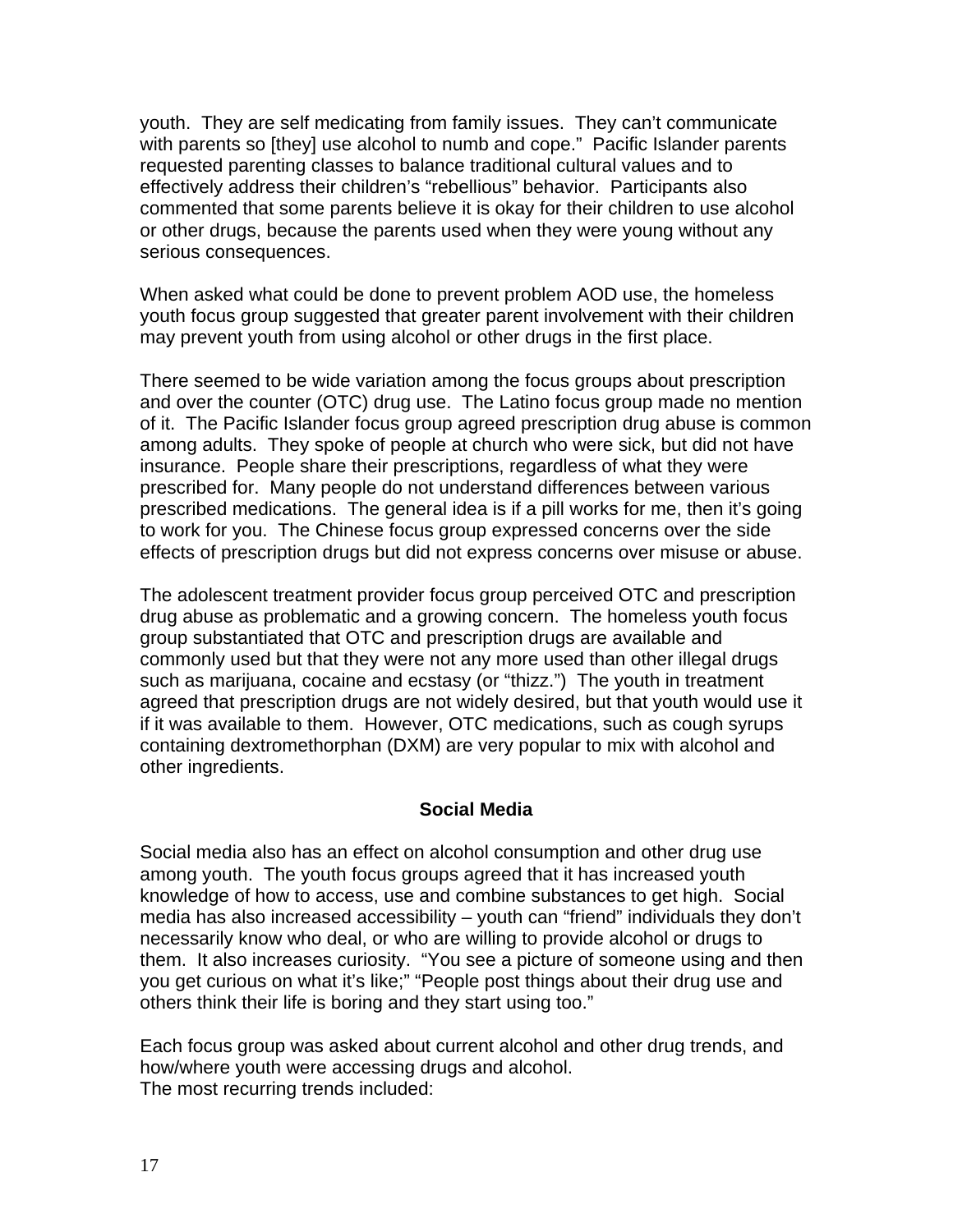- Alcohol
- Marijuana/edibles such as brownies, etc. with marijuana
- Lean/alcohol mixed with cough syrup and other drugs
- Ecstasy/MDMA/blue dolphins/thizz

The following responses are also notable:

- Tobacco
- Methamphetamine/ICE/Crystal/mollies
- Spice
- Energy Drinks
- Inhalants/spray paint/glue/spray deodorants
- Cocaine/crack
- Mixing alcohol with kava (among Pacific Islander youth)

Responses to how and where youth are accessing and using drugs and alcohol included:

- At parties
- From older friends/family members
- Smoke shops
- Stealing
- On school campus without teachers' knowledge
- Friends' homes
- Their own home
- Beaches
- Parks
- In vehicles/cars

### **Capacity**

Over the past five years, San Mateo County Alcohol and Other Drug prevention staff have developed the knowledge, skills and experience necessary to support robust community based prevention efforts. Significant training and technical assistance has been provided to contractors as they transitioned from programbased individual prevention services to community-based prevention partnerships. The SMC AOD Prevention Coordinator and Prevention staff are now poised to meet the challenges in the years ahead to create meaningful change to the social and cultural norms related to AOD use through environmental prevention and community-based processes.

The community-based partnerships have trained staff, partners and residents, developing expertise, elevating awareness of prevention issues and increasing capacity through their efforts in communities throughout the County, including San Mateo, East Palo Alto, Redwood City, Daly City, Pacifica, Half Moon Bay, Pescadero and La Honda. The partnerships have sought technical assistance from CARS and other consultant agencies around Responsible Beverage Service Training, the TRACE protocol, Social Host Ordinances, and other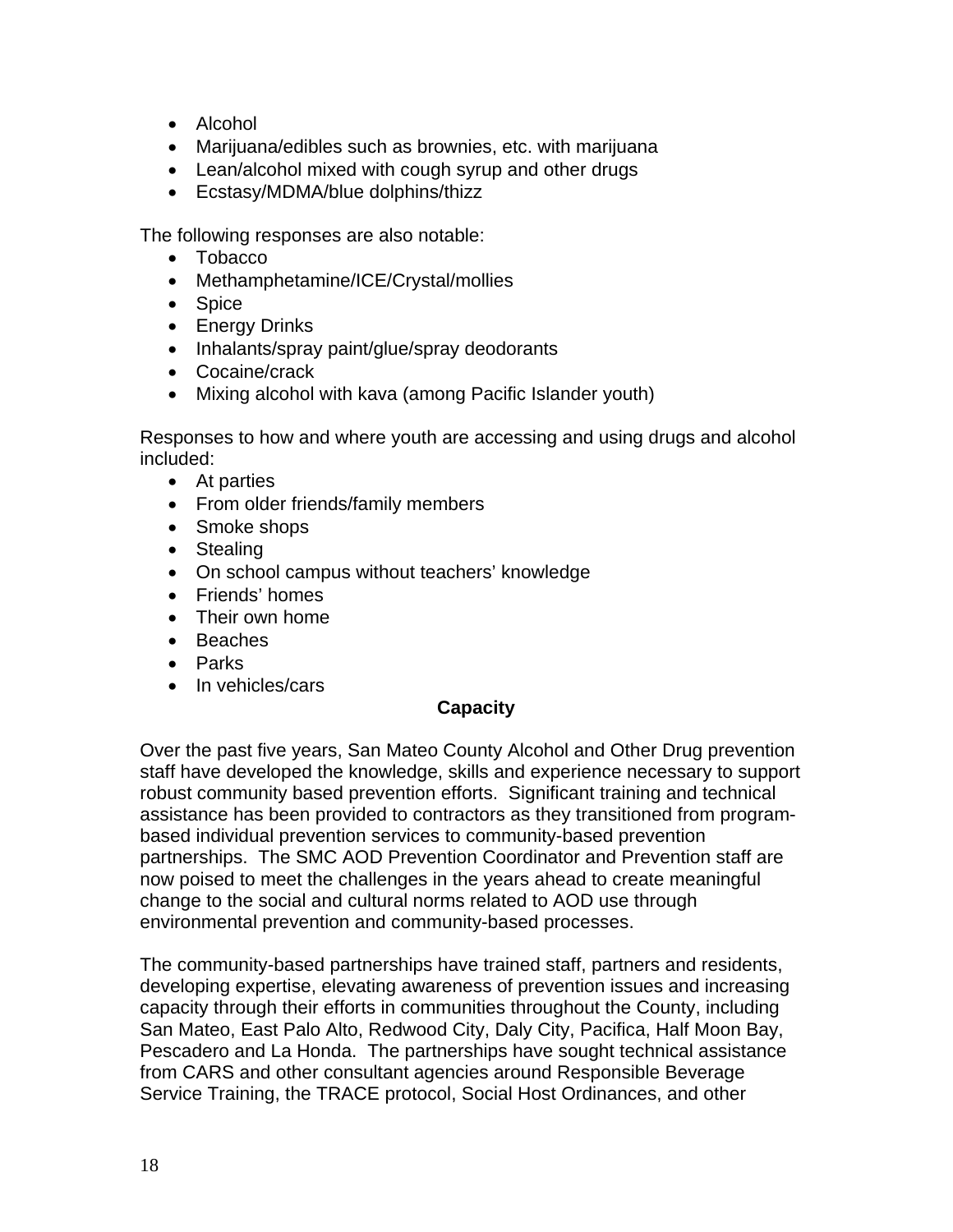environmental prevention strategies. The partnerships have worked towards implementing other strategies including corner store makeovers, improving safety, lighting and creating a sense of community ownership and pride in parks and other public places where AOD use is commonplace, and limiting or prohibiting additional smoke shops and medical marijuana dispensaries through city general plan updates and city ordinances.

SMC AOD contracts with Youth Leadership Initiative (YLI) to provide Club Live and Friday Night Live chapter and advisor support within San Mateo County. YLI has also collaborated with the partnerships to conduct Youth Access Surveys in local schools to gather data on youth AOD use and trends. Several community based prevention partnerships have established a Friday Night Live chapter as part of their youth prevention activities. Additionally, most community based partnerships also contract directly with YLI for training and technical assistance on environmental prevention, youth development approaches, and community outreach and engagement strategies.

In addition to implementing the above environmental prevention strategies in their own communities, the funded partnerships have collaborated with other prevention efforts in San Mateo County, including San Mateo County Public Health's Get Healthy San Mateo, and the San Mateo County Office of Diversity and Equity's Initiatives to reduce stigma and increase prosperity of various underrepresented or underserved populations in the county, and the County's Tobacco Prevention Program. The funded partnerships will continue to partner with these and other prevention efforts in San Mateo County to leverage resources and create safe, healthy and well communities.

### **Planning**

San Mateo County's Strategic Prevention Plan 2014-19 is based upon information garnered using the Strategic Prevention Framework approach. Over a nine-month period, prevention staff conducted an in-depth needs assessment to determine prevention priorities. The needs assessment included an analysis of existing data, and numerous community forums throughout the county, and targeted focus groups with specific populations in the county.

### **Access**

Focus group results indicate that ease of access and use of alcohol and marijuana remains problematic in San Mateo County. Data from youth treatment admissions support this, with 62% of treatment admissions being for alcohol or marijuana. Additionally, data from the California Healthy Kids Survey data indicate that it is still easy for youth in San Mateo County to access marijuana and alcohol, and that binge drinking remains a significant problem for young people in this county. The First Chance Sobering Station's Place of Last Drink data reveal that of both social and retail outlets are significant sources of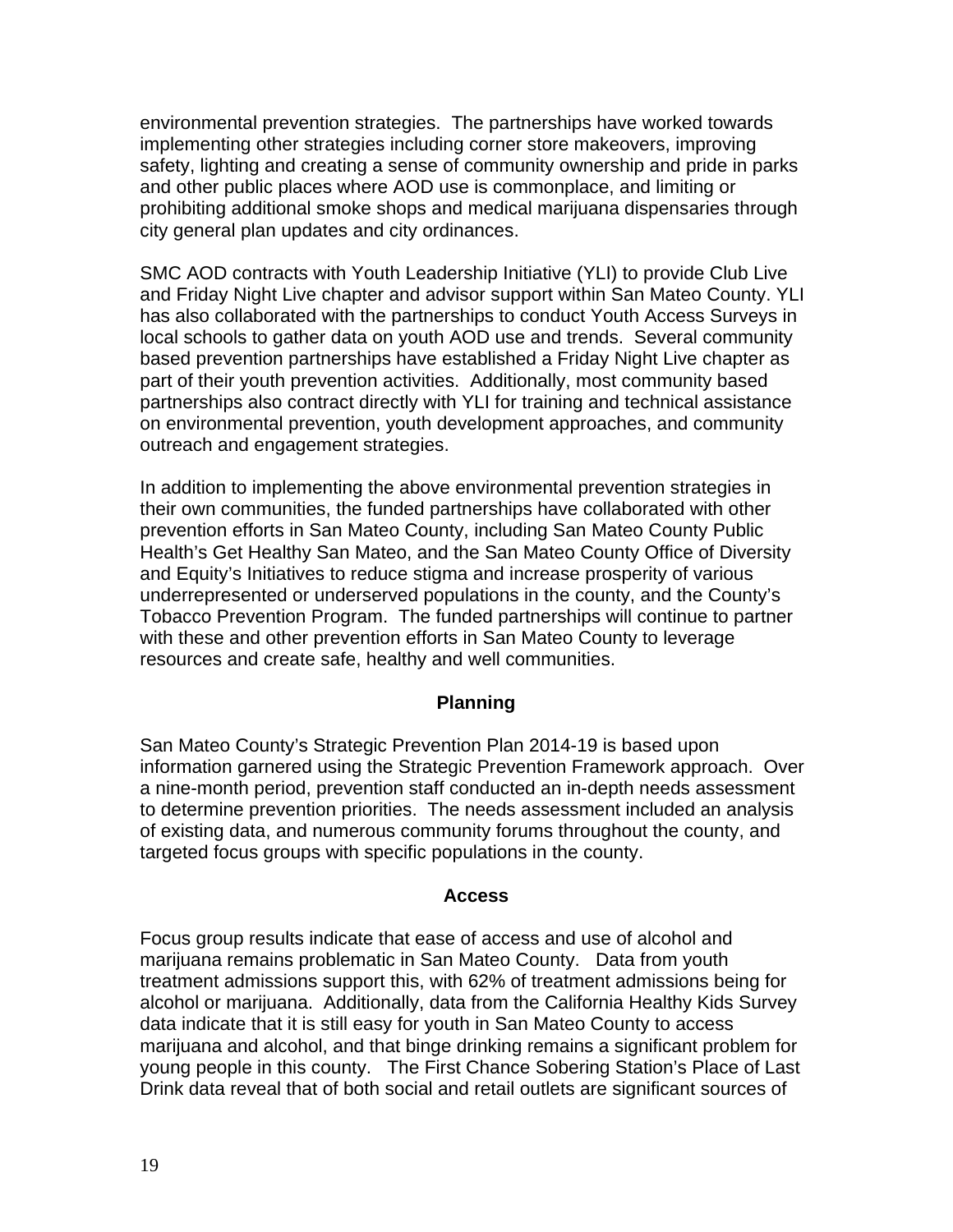alcohol for young people. In fiscal year 2011-2012, 86% of people under 21 arrested for DUI reported their last drink was served to them either their own or someone else's home. The other 14% reported being served their last drink at an establishment. The most commonly identified establishments in San Mateo County were: The Residence Inn of San Mateo, The Village Pub in Woodside, and Classic Bowling Center in Daly City. Police youth decoy operations confirm that certain establishments are continuing to sell alcohol to minors.

### **Disparities**

Adult treatment admissions show disparity among the race and ethnicity of individuals entering treatment, with Latino or Hispanic and African American individuals significantly over-represented, and Asian and Pacific Islander individuals are under-represented. As the data indicates, in San Mateo County, white Caucasians are more likely to be hospitalized for substance use, whereas people of color are more likely to be arrested (Indicators of Alcohol and Other Drug Risk 2010).

Data findings from the community stakeholder forums and focus groups support and supplement the above data findings, with many of the community stakeholder meeting suggestions including strategies to reduce alcohol sales to youth, and to create opportunities for youth, particularly those that are at-risk or marginalized. Youth focus group participants reported that marijuana and alcohol are still the primary substances used by youth in San Mateo County. Youth often use alcohol alone or mix it with over-the-counter cough medicines containing dextromethorphan and other ingredients. Ecstasy may be rising in popularity, but it is not as commonly used as alcohol and marijuana. Youth focus groups also confirmed that the most common means by which alcohol and drugs are obtained are primarily social – at parties or in their homes, from friends or family members.

# **Family Dynamics**

Both youth and adults in the focus groups spoke to family dynamics as contributing to problem substance use among youth. Some of the focus group participants identified communication problems between parents and youth and dysfunctional or problematic family relationships as reasons why youth use substances. Parents participating in focus groups also cited a general lack of awareness/knowledge around alcohol and drugs, and a lack of knowledge of how to discuss it with their children. The focus group participants also spoke of stigma associated with problem alcohol and drug use, citing feelings of shame and judgment from others when seeking help.

These findings confirm that the problems, goals and objectives used in the previous Strategic Prevention Framework 2007 remain relevant today. Youth and young adults continue to frequently access and use alcohol and other drugs.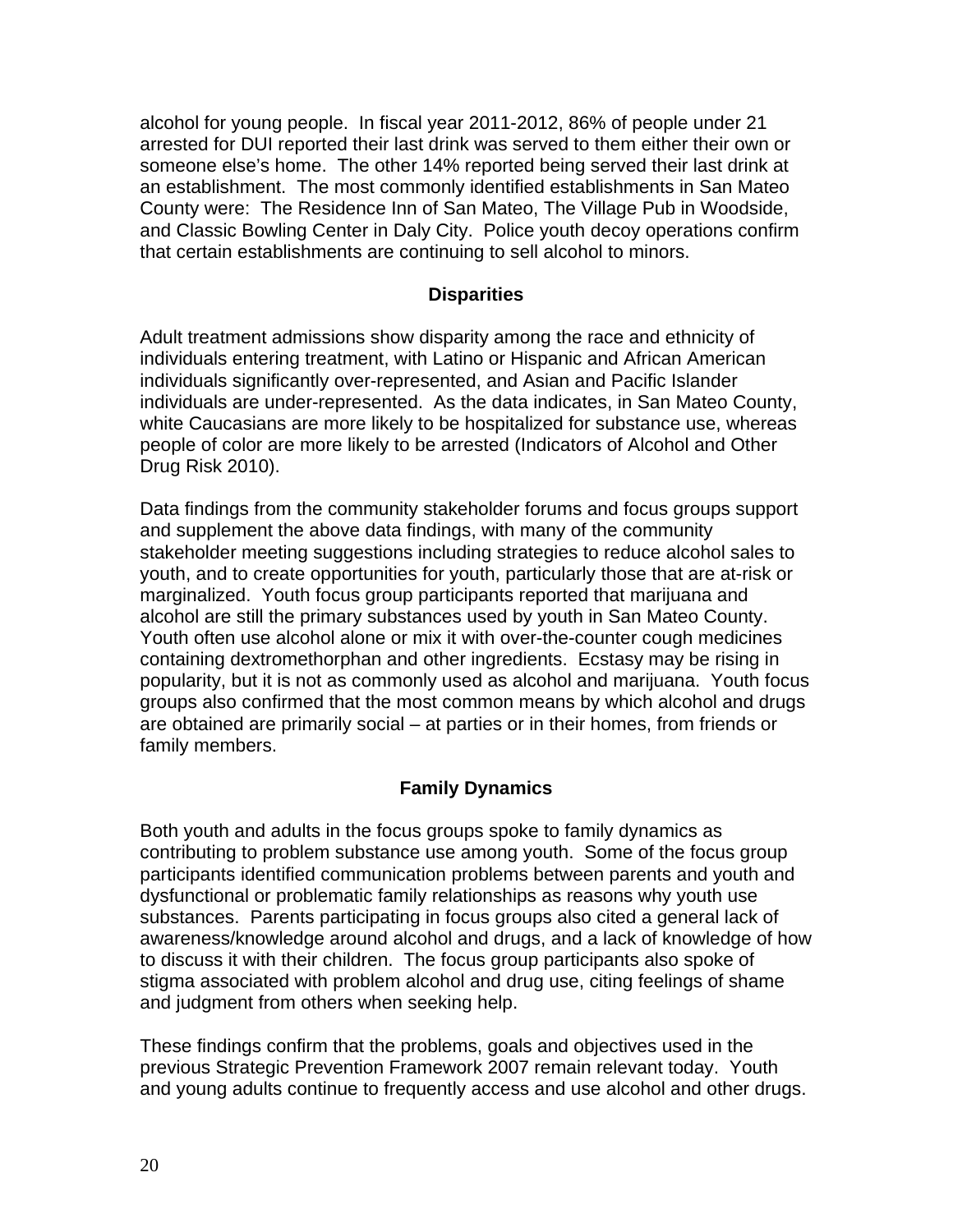Binge drinking rates remain high, and youth alcohol and marijuana use is still seen as "normal" or a "rite of passage" by many. The alcohol and media industries still spend billions of dollars annually to promote their messages, while there is limited funding for alcohol and other drug prevention activities. The principle still holds true that not investing in prevention "upstream" leads to increased costs and impacts on people, families, and communities "downstream" (e.g., arrests, injuries, disease, and other social and legal problems.)

These priority areas and the associated problem statements were derived from an analysis of the above quantitative and qualitative data. They are further detailed in the logic model and serve as the basis for the work plan's objectives and goals.

### **Priority Area 1: Access and Availability to Alcohol and Other Drugs**  BHRS Prevention Framework focus area: Enhancing Place

### Problem Statements:

San Mateo County young people under age 21 have easy access to alcohol in retail and social settings, resulting in binge drinking and other harmful consequences.

San Mateo County youth and adults have easy access to marijuana in retail and social settings, resulting in harmful consequences.

San Mateo County adult binge drinking rates are higher than the state average, resulting in harmful consequences.

### **Priority Area 2: Community Connections and Supports**

BHRS Prevention Framework focus areas: Connecting People and Fostering **Prosperity** 

### Problem Statements:

San Mateo County has vulnerable communities of people who face stigma and inequitable consequences from alcohol and other drug use, and whose isolation and marginalization may contribute to problem substance use.

Many parents and caregivers struggle to effectively address the challenging and risky behavior of their children in a positive way, especially during adolescence.

#### **Priority Area 3: Building the Capacity of an Effective Prevention System**  BHRS Prevention Framework focus area: Expanding Partnerships

### Problem Statements:

There is limited capacity for local communities to address the environmental and cultural norms which contribute to problem alcohol and other drug use.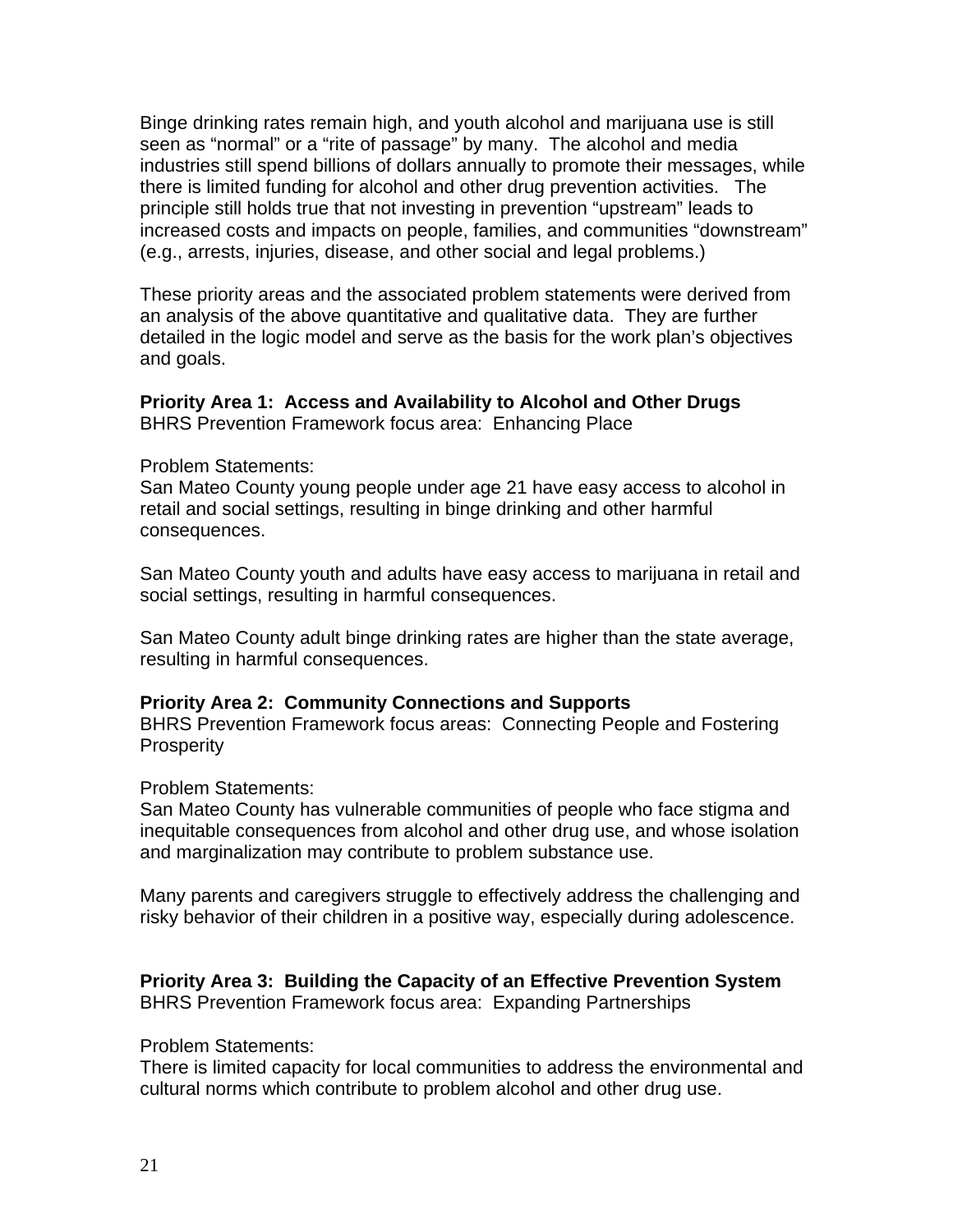### **Implementation**

San Mateo County prevention funding is contracted through a Request for Proposals process to community based partnerships. Each funded community based partnership conducts their own SPF process in their community, and develops a Logic Model and Work Plan that aligns with the County SPF Plan.

San Mateo County BHRS Alcohol and Other Drug Services is responsible for implementing Priority Area 3, with a goal of building an effective prevention system in San Mateo County using the strategies detailed in the Work Plan.

Each community based partnership is responsible for carrying out the goals and objectives in its own SPF. Community based partnerships are comprised of local government, parents, educators, law enforcement, businesses, faith based leaders, health providers and other community activists who are mobilizing at the local level to make their communities safer, healthier and to reduce the problems associated with alcohol and other drugs. A community based partnership is an evidenced based strategy that promotes coordination and collaboration and makes efficient use of limited resources. By connecting multiple sectors of the community in a comprehensive approach, community based partnerships are able to plan, coordinate and achieve measurable outcomes.

Community based partnerships are expected to develop and utilize environmental strategies based on a community systems perspective that views a community as a set of persons engaged in shared social, cultural, political, and economic processes. Environmental strategies are based on the belief that substance abuse is a product of multiple environmental conditions and circumstances. According to this view, individuals do not engage in substance abuse solely on the basis of personal characteristics, but rather as a result of a complex set of factors in their environment. These include: the rules and regulations of the social institutions to which individuals belong, the norms of the communities in which they live, the mass media messages to which they are exposed, and the accessibility and availability of alcohol and other drugs. Therefore, effective prevention requires "intervention" in various facets of community life that are designed to change individuals and the environment in which they live.

Environmental strategies incorporate prevention efforts aimed at changing or influencing community conditions, standards, institutions, structures, systems, and policies. Environmentally based approaches reach entire populations and reduce collective risk, making them cost effective prevention strategies. If a community based partnership has identified a community need for individualized or small-group targeted directed activities, practices, strategies or interventions, these should be leveraged in coordination with local partners and/or funded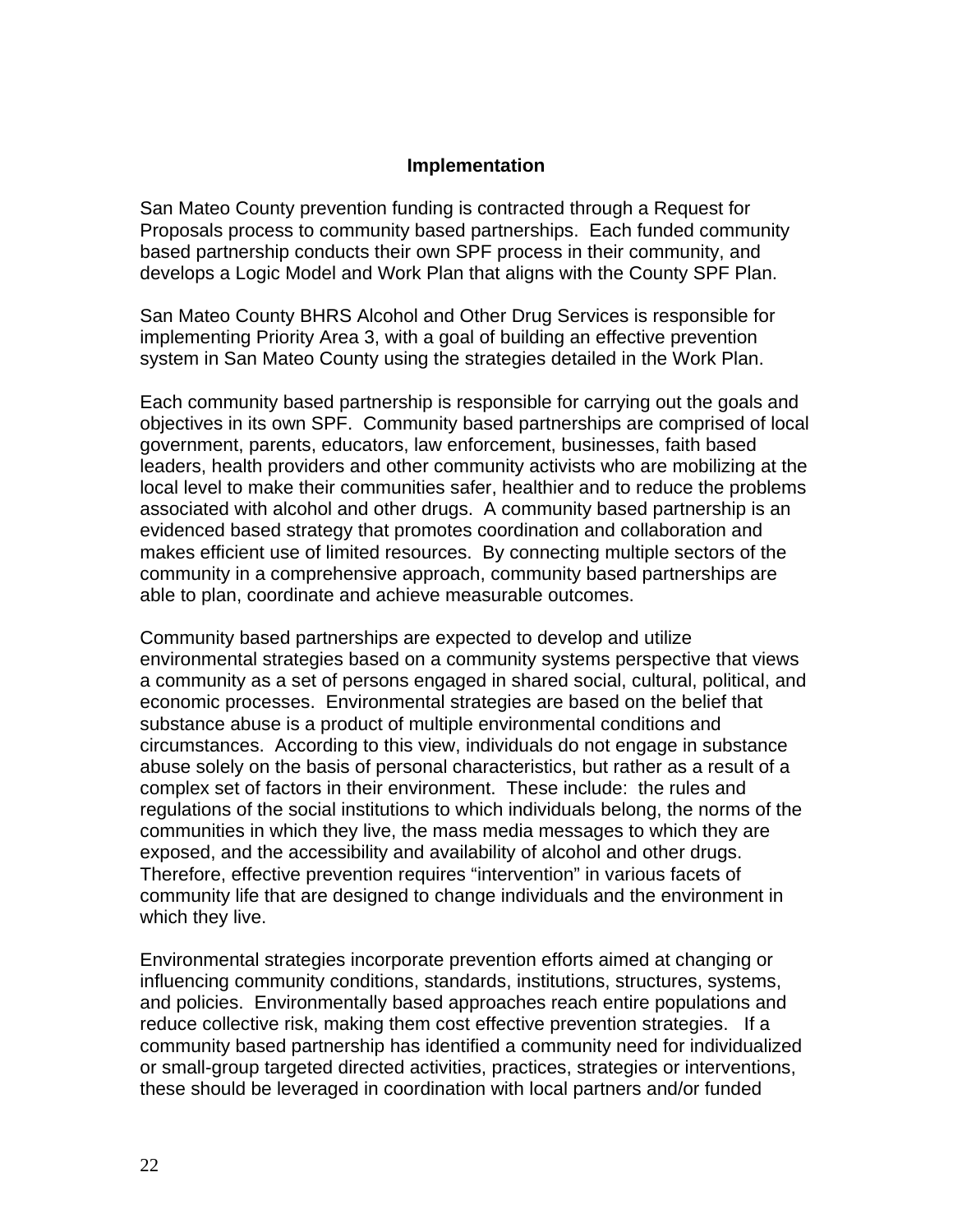primarily utilizing non-county and/or in-kind match dollars. The primary purpose of county and SAPT funding is to strengthen the capacity of partnerships to reduce and prevent youth and adult substance abuse in the community by generating positive, lasting changes to local policies, organizational practices, the consistent enforcement of laws and policies, and sustaining community efforts over time.

Each funded community based partnership will develop an SFP specific to their own community. The partnerships are required to submit and regularly update their logic model, work plan, budget and budget narrative that detail which strategies they will implement to meet each goal and objective. Each partnership's work plan will contain benchmarks to measure progress, and evaluation components. Each partnership must work towards the goals and objectives that align with San Mateo County's logic model and work plan.

### **Evaluation**

Each funded community based prevention partnership is required to evaluate progress towards their goals and objectives. They are required to set aside funding to evaluate the efficacy of their partnership, and to establish measurement indicators and baseline data from which to measure the effectiveness of the implemented strategies on local conditions and other changes over time.

In addition to the evaluation of each funded community based partnership's progress, San Mateo County will identify an evaluator to measure progress in Priority Area 3, with a goal of building an effective prevention system in San Mateo County. Progress will be reported to the funded community based partnerships, to the San Mateo County Health System, and to the California Department of Alcohol and Drug Programs regularly.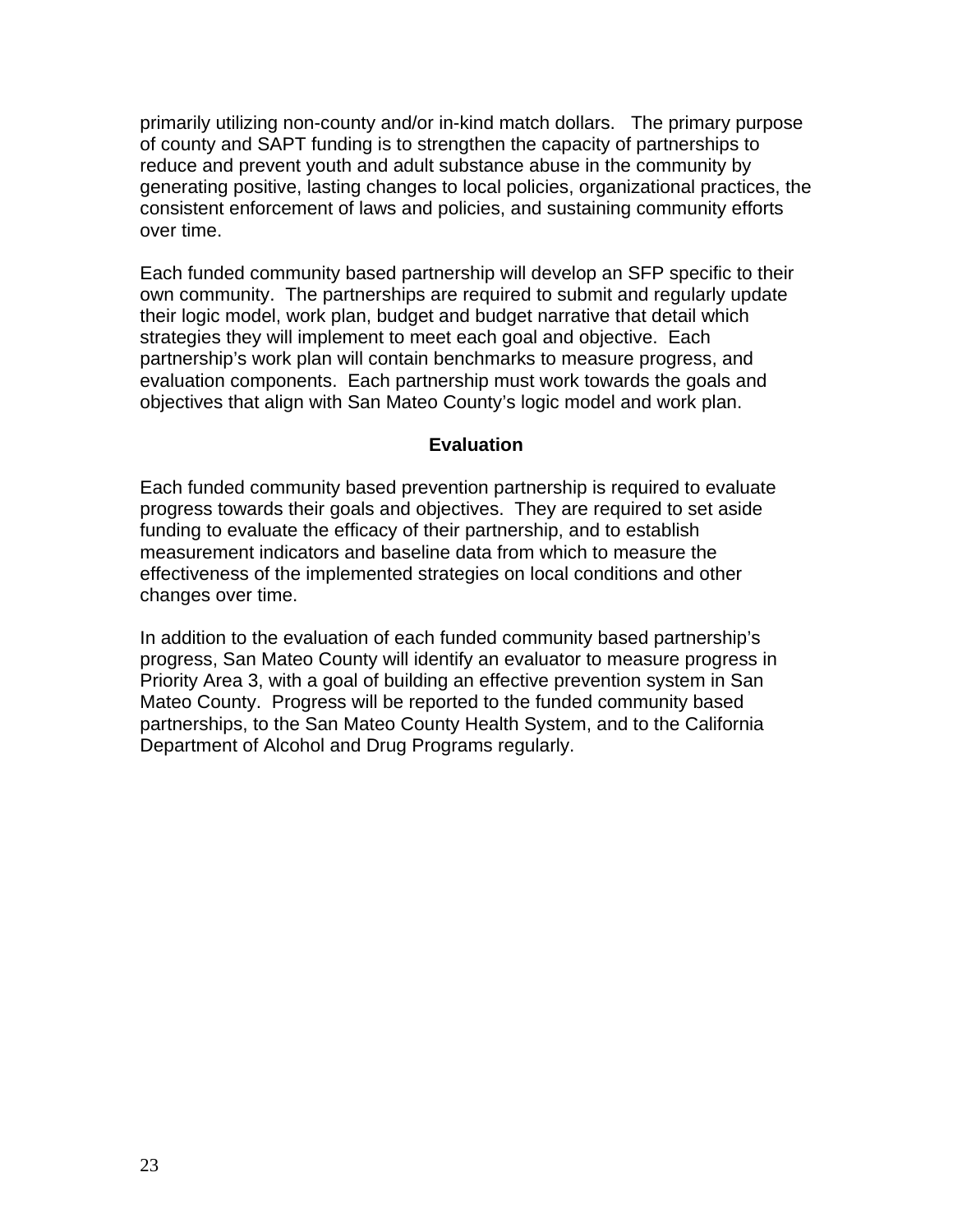# **Logic Model**

| <b>Problem</b>              | Why?         | <b>But Why Here?</b>                                                                                                                                                                                                                                                                                                                                             | <b>Intervention Strategies</b>                                                                                                                                                                                                                                                                                                                                                                                                                                                                                                                                                                                                                                                                                                                   |
|-----------------------------|--------------|------------------------------------------------------------------------------------------------------------------------------------------------------------------------------------------------------------------------------------------------------------------------------------------------------------------------------------------------------------------|--------------------------------------------------------------------------------------------------------------------------------------------------------------------------------------------------------------------------------------------------------------------------------------------------------------------------------------------------------------------------------------------------------------------------------------------------------------------------------------------------------------------------------------------------------------------------------------------------------------------------------------------------------------------------------------------------------------------------------------------------|
|                             | (Root Cause) | (Local Conditions)                                                                                                                                                                                                                                                                                                                                               |                                                                                                                                                                                                                                                                                                                                                                                                                                                                                                                                                                                                                                                                                                                                                  |
| Underage<br><b>Drinking</b> | Easy Access  | Youth are easily able to access<br>alcohol in social settings (private<br>homes, schools, parks, beaches) from<br>friends, friends' parents, and family<br>members.<br>Youth are easily able to access<br>alcohol from retail environments<br>(stores, restaurants, bars, festivals).<br>Alcohol outlet density is high in certain<br>communities in the county. | Increase the number of jurisdictions with<br>Social Host Ordinances.<br>Increase the enforcement of and<br>compliance with existing Social Host<br>Ordinances.<br>Increase the number of jurisdictions with<br>land use zoning or Conditional Use<br>Permits around reducing youth alcohol<br>access.<br>Decrease the number of on sale and off<br>sale merchants that sell alcohol to youth<br>and young people under 21 through<br>youth decoy operations or similar law<br>enforcement efforts.<br>Increase the number of jurisdictions with<br>RBST or similar protocol training<br>requirements for alcohol merchants.<br>Increase the number of community<br>event/festival organizations that have<br>policies restricting alcohol sales. |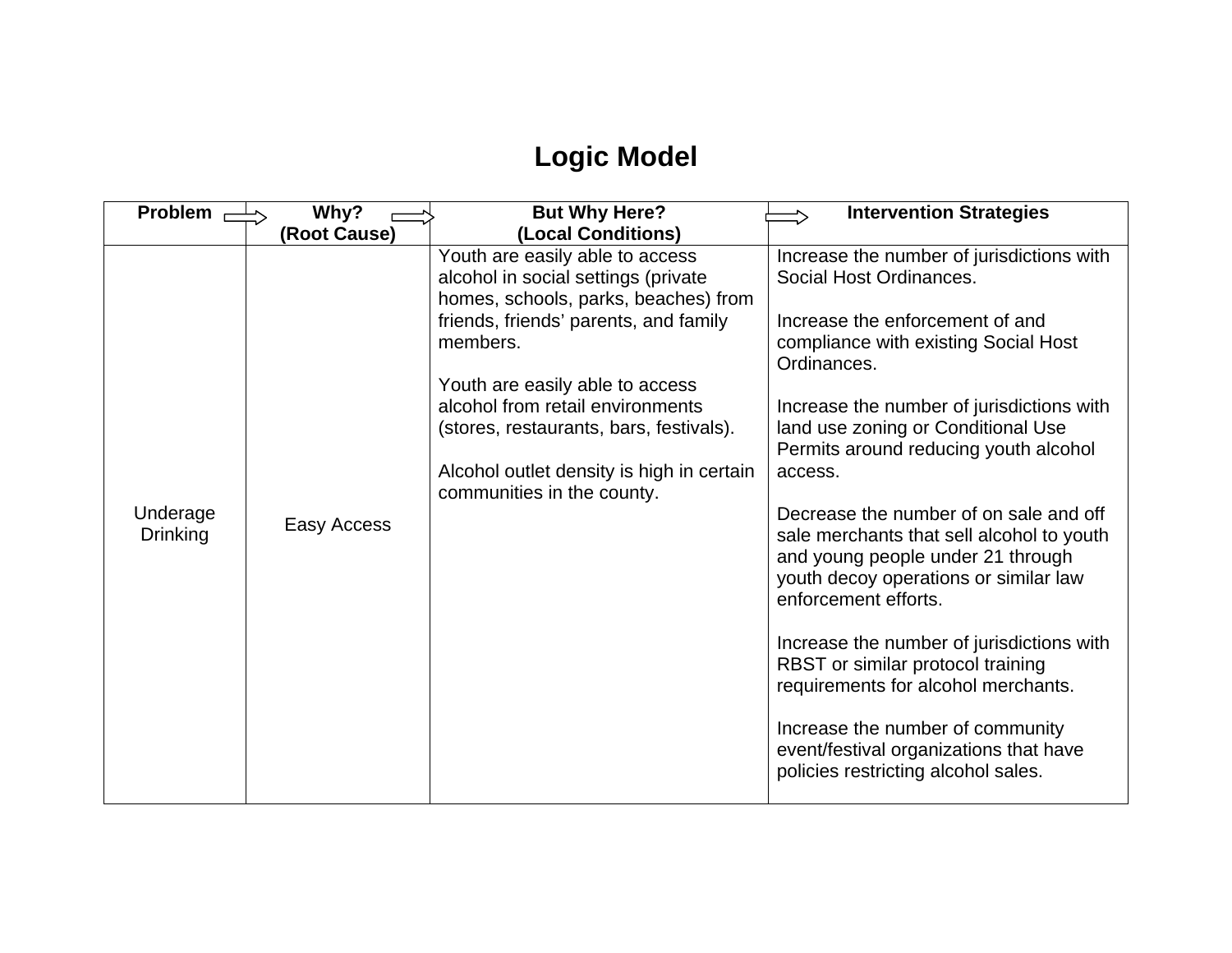|                                        | Alcohol advertisements are prolific and<br>targets young people.<br>Media (songs, music videos, etc.)<br>promotes using alcohol and mixing<br>alcohol with OTC or prescription cough<br>medicines for an enhanced effect.<br>Youth use social media to promote<br>both their own and their friends' use of | Increase the number of alcohol<br>merchants in compliance with the Lee<br>Law and other alcohol advertisement<br>regulations.<br>Increase the number of jurisdictions with<br>ordinances restricting alcohol<br>advertisements near youth facilities<br>(schools, park playgrounds, libraries, |
|----------------------------------------|------------------------------------------------------------------------------------------------------------------------------------------------------------------------------------------------------------------------------------------------------------------------------------------------------------|------------------------------------------------------------------------------------------------------------------------------------------------------------------------------------------------------------------------------------------------------------------------------------------------|
|                                        | alcohol and alcohol mixed with other                                                                                                                                                                                                                                                                       | $etc.$ )                                                                                                                                                                                                                                                                                       |
| <b>Media Promotion</b>                 | drugs.                                                                                                                                                                                                                                                                                                     | Partner with schools to develop policies<br>and protocols around alcohol-involved<br>occurrences happening on or near<br>school campuses.                                                                                                                                                      |
|                                        |                                                                                                                                                                                                                                                                                                            | Increase the number of media messages<br>describing the negative consequences of<br>alcohol abuse in communities, using<br>personal stories of community youth and<br>adults.                                                                                                                  |
|                                        |                                                                                                                                                                                                                                                                                                            | Increase the number of community<br>event/festival organizations that adopt<br>policies restricting alcohol<br>advertisements.                                                                                                                                                                 |
|                                        | Community attitudes do not recognize<br>youth AOD use as problematic.                                                                                                                                                                                                                                      | Enhance knowledge in targeted<br>communities and cultural groups about                                                                                                                                                                                                                         |
| Cultural and<br><b>Community Norms</b> |                                                                                                                                                                                                                                                                                                            | the consequences of AOD abuse, with                                                                                                                                                                                                                                                            |
|                                        | There is a cultural gap between some<br>immigrant parents and US laws.                                                                                                                                                                                                                                     | an emphasis on changing cultural<br>attitudes, norms and behaviors.                                                                                                                                                                                                                            |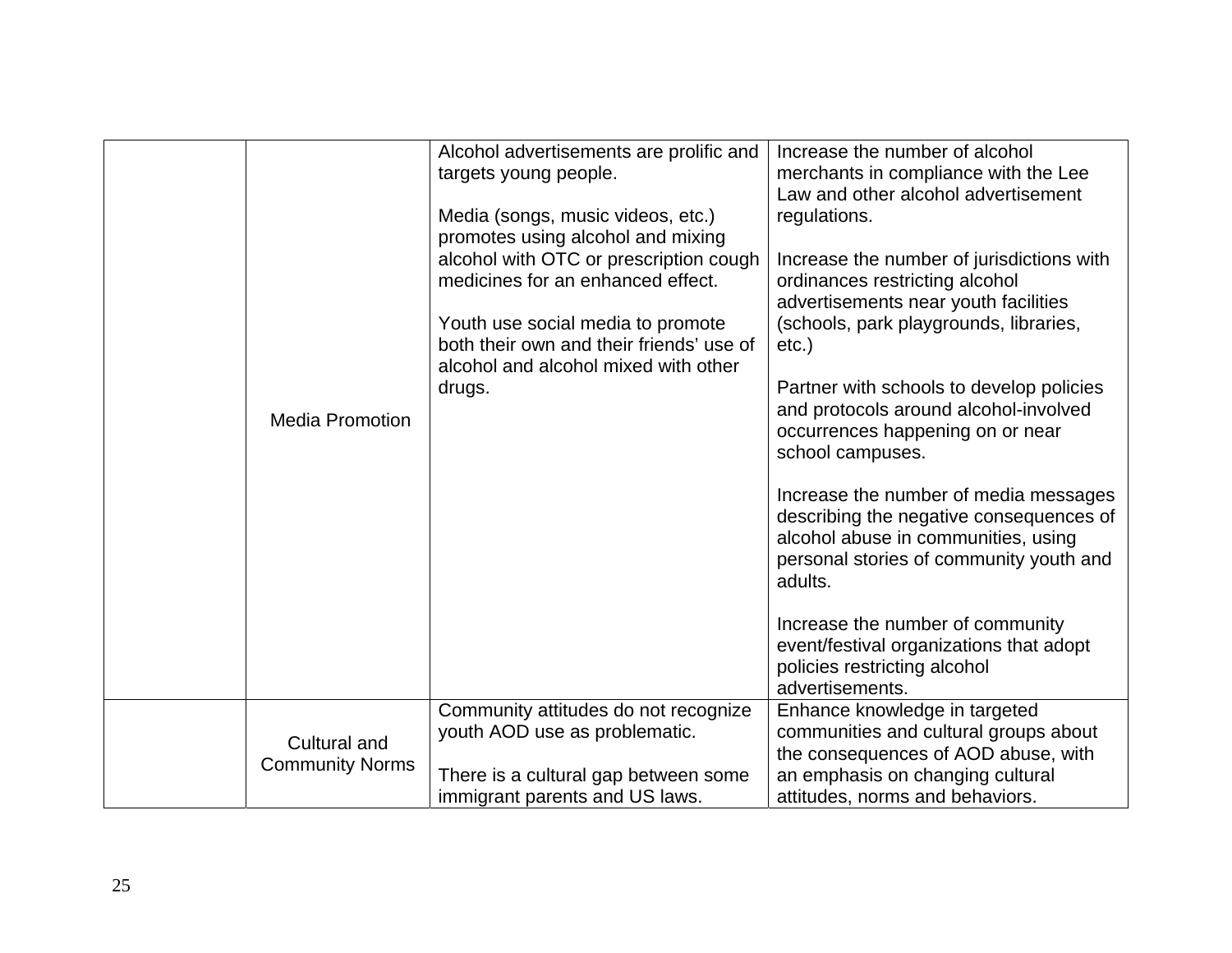|                         | Youth alcohol use laws are less<br>stringent in some countries than in the<br>US.<br>Using certain substances (such as<br>kava) is a legal, accepted traditional<br>practice in some cultures. Youth from<br>these cultures will mix the legal<br>substance with alcohol, or substitute it<br>entirely with alcohol and parents are<br>either unaware or don't know how to<br>respond. | Increase the number of businesses and<br>community-based organizations<br>providing internship and job opportunities<br>to at-risk youth and to people in recovery.<br>Increase the number of media messages<br>describing the effects of the community<br>and cultural norms on AOD use,<br>addiction and recovery using personal<br>stories of community youth and adults.<br>Partner with community organizations,<br>faith-based organizations, schools, local<br>government, and others to identify AOD<br>prevention service gaps. Provide training<br>and support to increase the number of<br>organizations offering evidenced-based,<br>culturally responsive curriculums and<br>AOD prevention services to communities. |
|-------------------------|----------------------------------------------------------------------------------------------------------------------------------------------------------------------------------------------------------------------------------------------------------------------------------------------------------------------------------------------------------------------------------------|-----------------------------------------------------------------------------------------------------------------------------------------------------------------------------------------------------------------------------------------------------------------------------------------------------------------------------------------------------------------------------------------------------------------------------------------------------------------------------------------------------------------------------------------------------------------------------------------------------------------------------------------------------------------------------------------------------------------------------------|
| Family<br>Relationships | Parents do not recognize the negative<br>consequences of youth AOD use, and<br>will allow their youth to drink alcohol in<br>their homes.<br>Some parents are unaware of the<br>signs and symptoms of substance use<br>in their children, or don't know what to<br>do if their child is using AOD.                                                                                     | Increase the number of community-<br>based and faith-based organizations<br>providing evidenced-based, culturally<br>and linguistically appropriate parental<br>skill building groups to parents and other<br>caregivers.<br>Increase the number of community-<br>based and faith-based organizations<br>providing evidenced-based, culturally                                                                                                                                                                                                                                                                                                                                                                                    |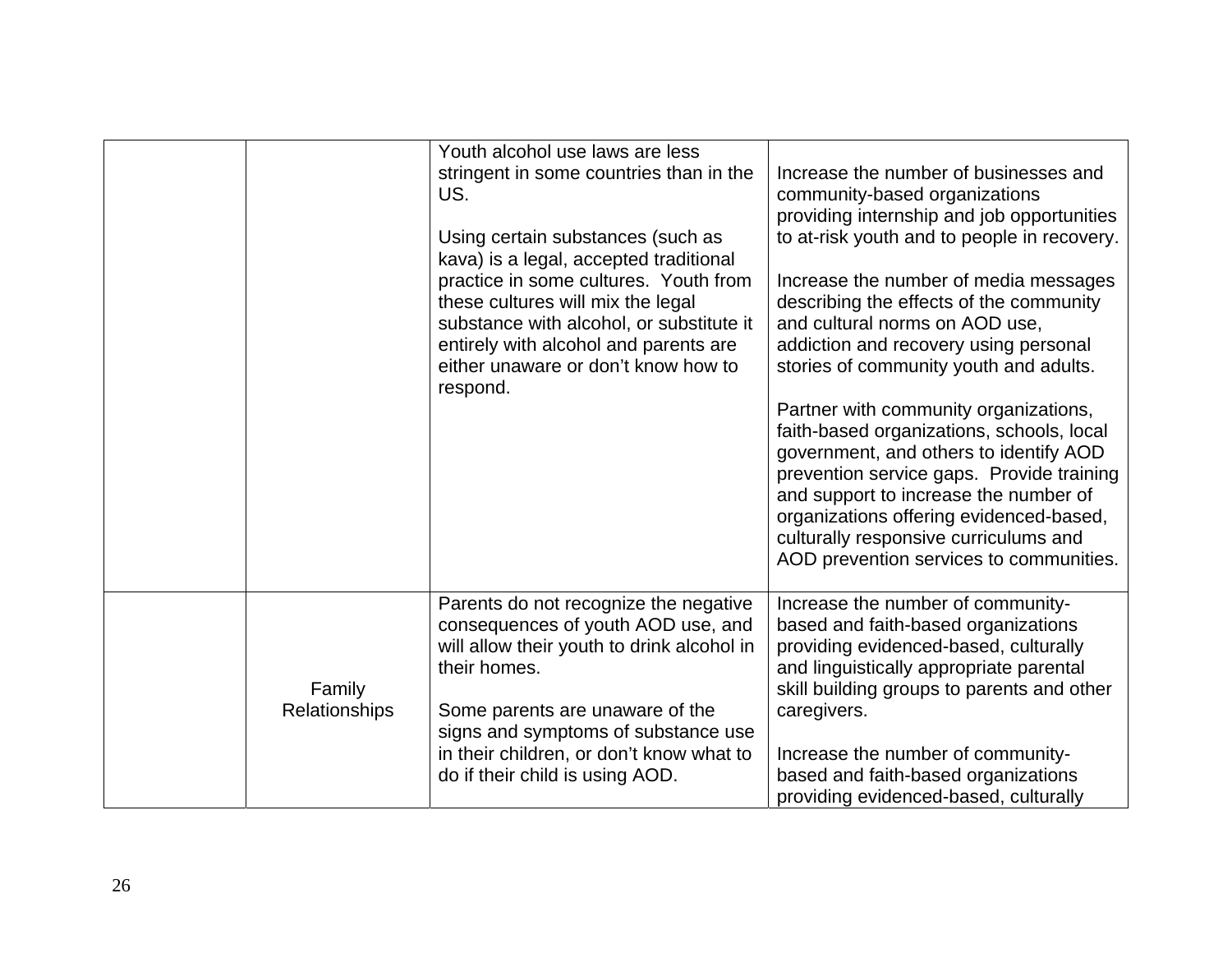|                       |                        | Some parents don't know how to<br>handle their children's rebellious<br>behaviors.                                                                                                                                                                                                                                                                               | and linguistically appropriate mentoring<br>programs to youth.                                                                                                                                                                                                                                                                                             |
|-----------------------|------------------------|------------------------------------------------------------------------------------------------------------------------------------------------------------------------------------------------------------------------------------------------------------------------------------------------------------------------------------------------------------------|------------------------------------------------------------------------------------------------------------------------------------------------------------------------------------------------------------------------------------------------------------------------------------------------------------------------------------------------------------|
| Marijuana Use         | Easy Access            | Marijuana is readily available and<br>easily accessed.<br>Medical marijuana cards are easily<br>obtained and not well-regulated.                                                                                                                                                                                                                                 | Increase the number of jurisdictions with<br>land use zoning regulations for medical<br>marijuana dispensaries.<br>Increase the number of jurisdictions with<br>land use zoning regulations for head<br>shops/ smoke shops.                                                                                                                                |
|                       | <b>Media Promotion</b> | Media (songs, music videos) promote<br>using marijuana to youth.<br>Youth use social media to promote<br>both their own and their friends' use of<br>marijuana and other drugs.                                                                                                                                                                                  | Increase the number of media messages<br>describing the negative consequences of<br>marijuana and other drug use in<br>communities using the personal stories<br>of youth and adults.                                                                                                                                                                      |
| <b>Binge Drinking</b> | Easy Access            | Numerous merchants in San Mateo<br>County sell alcohol to intoxicated<br>patrons.<br>Alcohol outlet density is high in certain<br>communities in San Mateo County.<br>Community events and festivals have<br>reputations for being places where<br>people can have multiple drinks to the<br>point of intoxication, with nicknames<br>such as "drunken festival" | Decrease the number of alcohol<br>merchants who sell to intoxicated<br>patrons.<br>Increase the number of law enforcement<br>agencies using the TRACE protocol.<br>Increase the number of jurisdictions with<br>RBST or similar protocol trainings for<br>alcohol merchants.<br>Increase the number of community<br>event/festival organizations that have |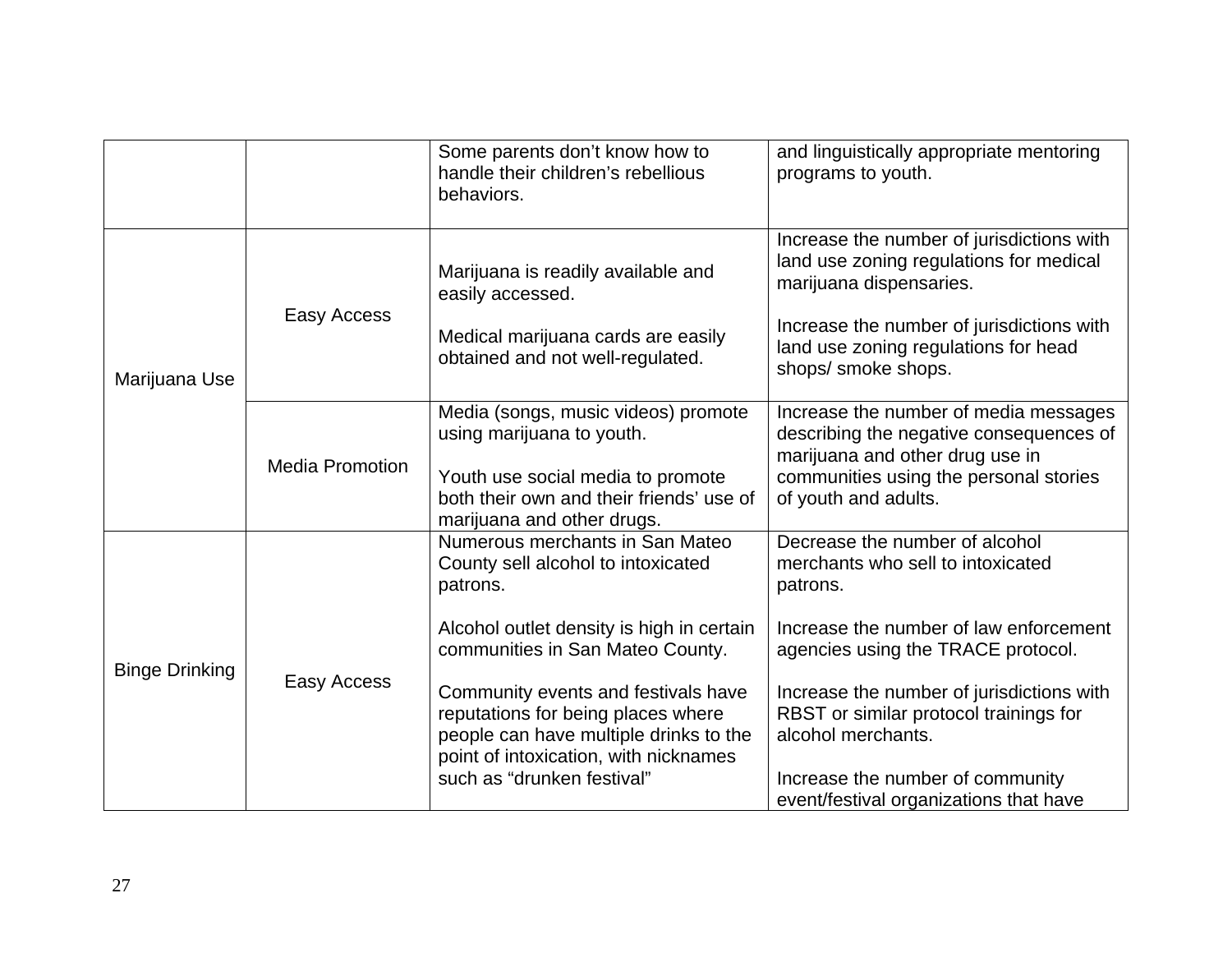|  |                        |                                                                                                                                                                                                                                                                                                                                                                                                                                                                                  | policies restricting alcohol sales.                                                                                                                                                                               |
|--|------------------------|----------------------------------------------------------------------------------------------------------------------------------------------------------------------------------------------------------------------------------------------------------------------------------------------------------------------------------------------------------------------------------------------------------------------------------------------------------------------------------|-------------------------------------------------------------------------------------------------------------------------------------------------------------------------------------------------------------------|
|  | <b>Media Promotion</b> | Alcohol advertisements are prolific.<br>Media (songs, music videos, etc.)<br>promotes using alcohol and mixing<br>alcohol with OTC or prescription cough<br>medicines for an enhanced effect.                                                                                                                                                                                                                                                                                    | Increase the number of media messages<br>describing the negative consequences of<br>binge drinking in communities using<br>personal stories of community youth and<br>adults.<br>Increase the number of community |
|  |                        | Youth use social media to promote<br>both their own and their friends' use of<br>alcohol and alcohol mixed with other<br>drugs.                                                                                                                                                                                                                                                                                                                                                  | event/festival organizations that have<br>policies restricting alcohol<br>advertisements.                                                                                                                         |
|  | <b>Community Norms</b> | Communities widely view binge<br>drinking and frequent drinking as<br>acceptable and normal.<br>At the same time, communities widely<br>view individuals whose alcohol use<br>becomes problematic as having a<br>weak character/morals, or as<br>deserving of negative consequences<br>because of having made poor<br>decisions. This increases feelings of<br>shame, isolation and depression and<br>may exacerbate and encourage both<br>frequent drinking and binge drinking. | Increase the number of media messages<br>describing the negative consequences of<br>binge drinking in communities using<br>personal stories of community youth and<br>adults.                                     |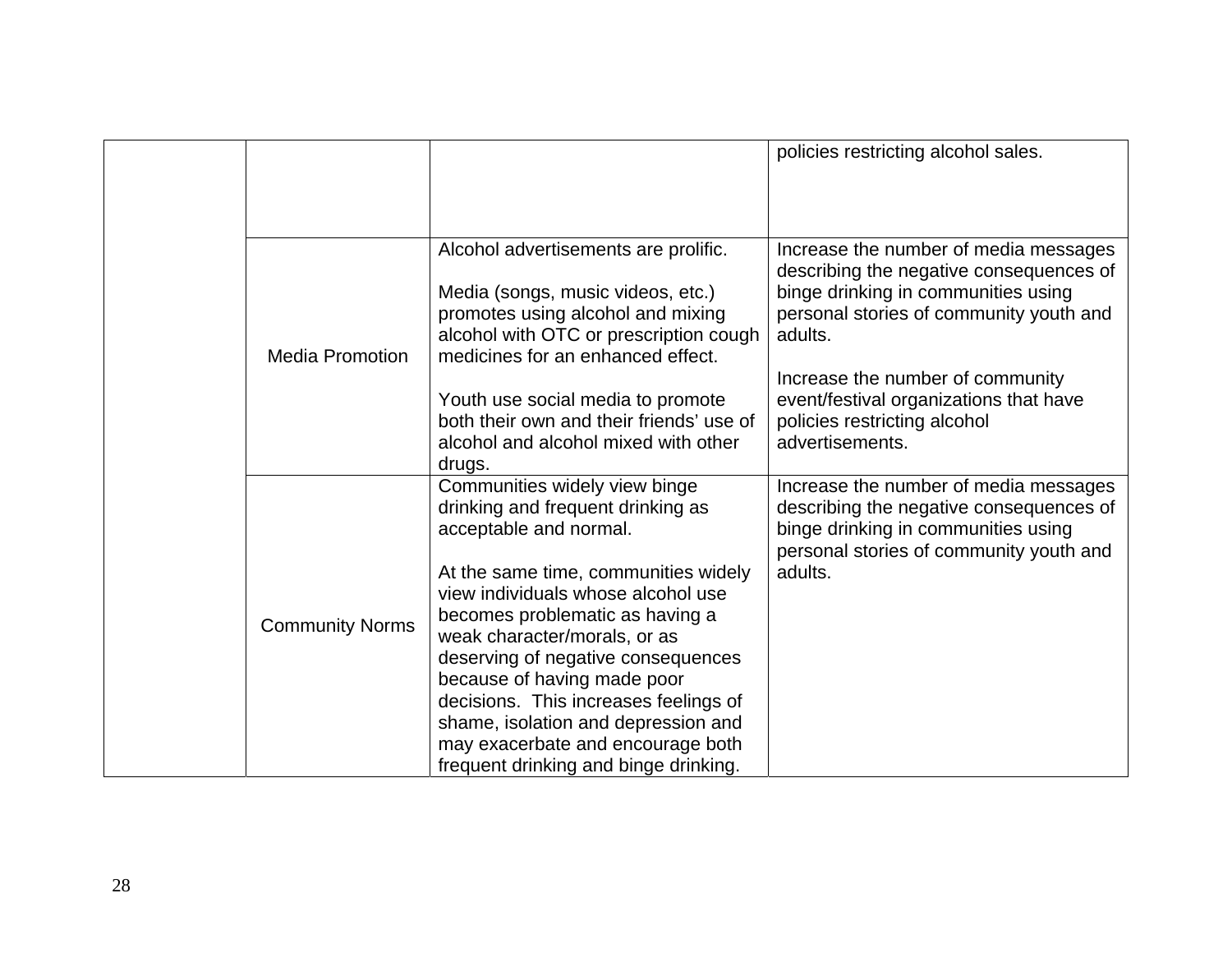| Vulnerable<br>communities of<br>people | Stigma | People who currently use alcohol and<br>drugs face stigmatization as "bad" or<br>morally deficient people.<br>People who have used alcohol and<br>drugs in the past face continued<br>stigmatization and are prevented from | Combine AOD prevention efforts with<br>groups that are already working on<br>stigma reduction.<br>Approach Chamber of Commerce or<br>other non-traditional partners for job or<br>internship opportunities for at-risk youth,<br>and for people with recent histories of<br>substance use problems. |
|----------------------------------------|--------|-----------------------------------------------------------------------------------------------------------------------------------------------------------------------------------------------------------------------------|-----------------------------------------------------------------------------------------------------------------------------------------------------------------------------------------------------------------------------------------------------------------------------------------------------|
|                                        |        | accessing jobs, housing, and social<br>services.                                                                                                                                                                            | Evidenced-based, culturally responsive<br>mentoring opportunities for youth.                                                                                                                                                                                                                        |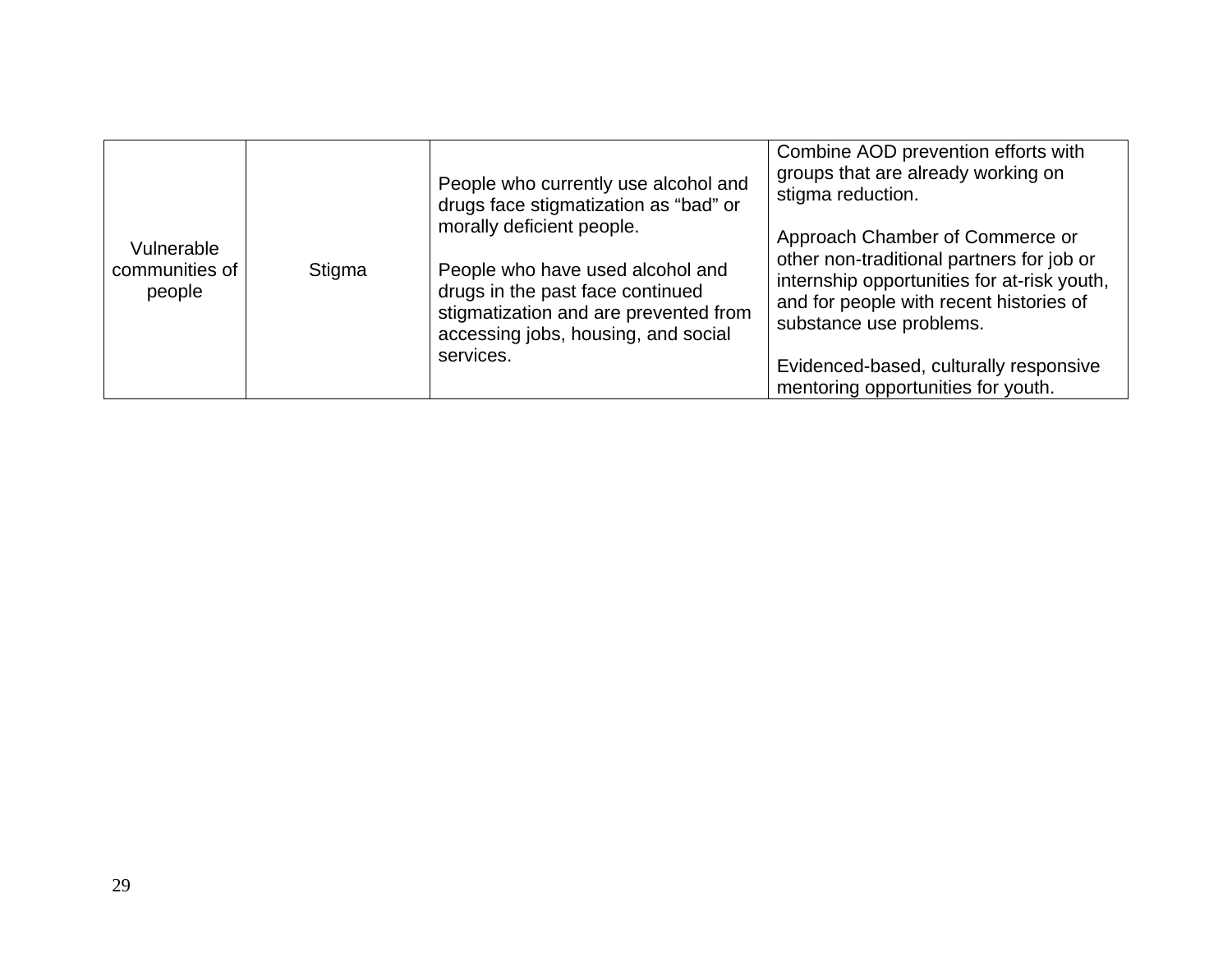# **2014-2019 Work Plan**

# **PRIORITY AREA 1: Access and Availability to Alcohol and Other Drugs (Enhancing Place)**

### **Problem Statement 1:**

San Mateo County young people under age 21 have easy access to alcohol in retail and social settings, resulting in binge drinking and other harmful consequences.

**Goal 1:** Reduce underage alcohol use

**Objective 1:** Specific objectives for this priority area cannot yet be identified.

### **Problem Statement 2:**

San Mateo County youth and adults have easy access to marijuana in retail and social settings, resulting in harmful consequences.

**Goal 2:** Reduce non-medical use of marijuana.

**Objective 2:** Specific objectives for this priority area cannot yet be identified.

### **Problem Statement 3:**

San Mateo County adult binge drinking rates are higher than the state average, resulting in harmful consequences. **Goal 3:** Reduce binge drinking among San Mateo County adults.

**Objective 3:** Specific objectives for this priority area cannot yet be identified.

### **Responsible Party:**

Each community based partnership must develop at least one objective in this priority area to address local conditions contributing to the problem statement(s) through their own SPF process. A minimum of three identified strategies must be used to address the problem statements and achieve partnership objective(s). The County identified priority areas, problem statements, and intervention strategies based on qualitative and quantitative data collected as part of the County SPF process. Partnerships may identify new problem areas and statements within this Priority Area that are unique to the local community based on local qualitative and quantitative data; the County SFP can be amended to include new problem areas. All partnership problems statements, goals, and objectives must be approved by the County.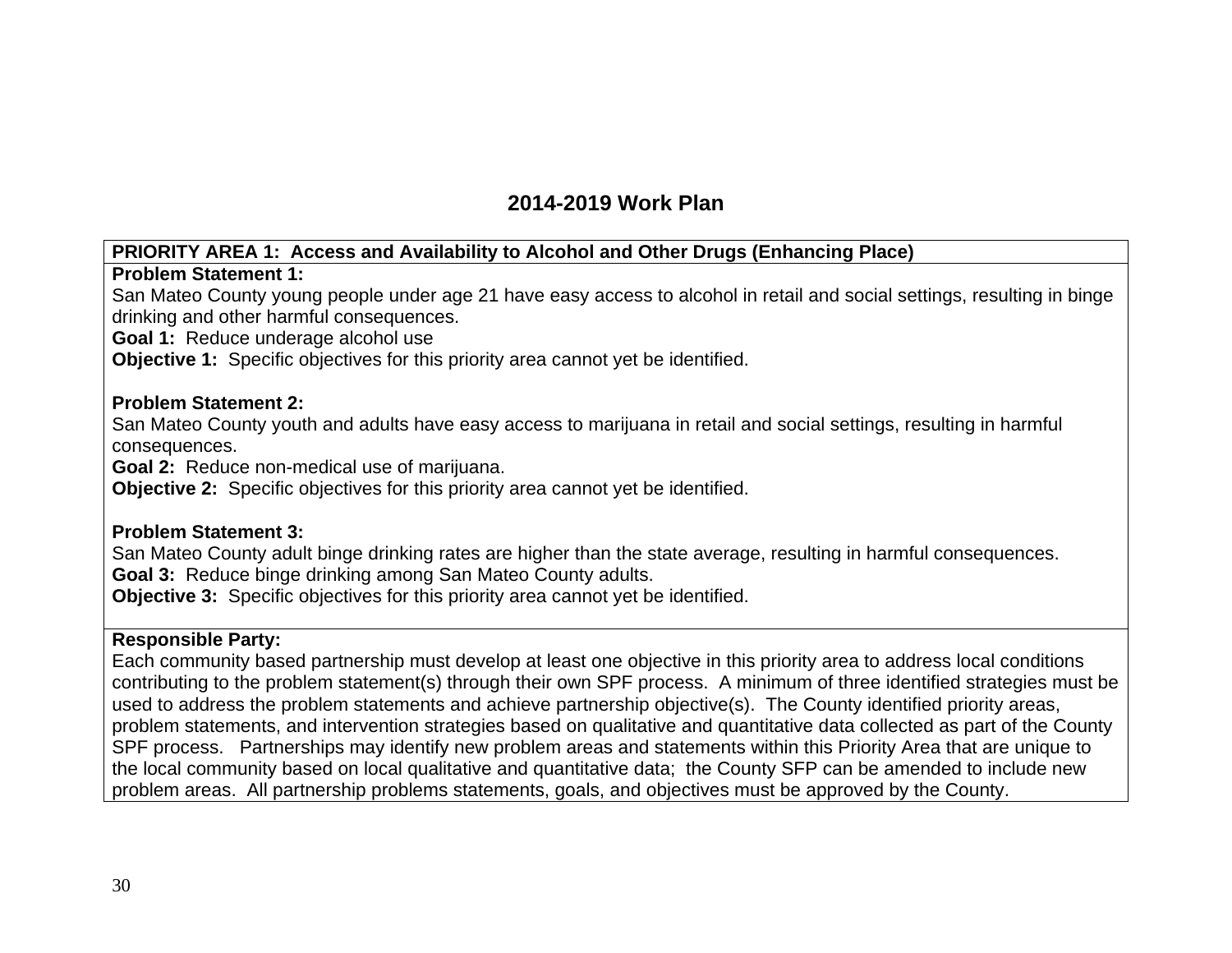### **Timeframe:**

July 1, 2013 through December 31, 2013

San Mateo County will conduct an RFP for community-based partnerships to create their own SPF plan, with an annual Work Plan which includes measurable objectives for this priority area.

# January 1, 2014 through June 30, 2019

The County SPF will be updated upon selection of community-based partnerships and the identification of objectives by each funded community partnership. Although the Work Plans are annual, intermediate and long term outcomes and goals will be included.

### **Outcomes/Measures:**

Each community based partnership must identify the measurement indicators and measurement tools to establish baseline data and demonstrate changes over time.

### **Intervention/Strategies:**

- Strengthen the community prevention partnership's capacity to change the settings and local conditions that enable underage access and risky use of alcohol, marijuana, and other drugs through education, trainings, and coalition building.
- Implement a community education and/or media campaign to enhance public knowledge and understanding about the consequences of underage access to alcohol, binge drinking, and/or marijuana use with an emphasis on changing community and cultural attitudes, norms and behaviors. Individual and community consequences including but not limited to school performance, addiction, alcohol poisonings, deaths, DUI statistics, and sexual assault may be addressed. Use media strategically to counteract advertising and other media which promote alcohol and drug use through digital storytelling, photo voice, social media campaigns, paid media, and/or other media methods.
- Collaborate with law enforcement and other partners to increase compliance with and enforcement of underage alcohol sales laws in retail establishments using strategies such as Responsible Beverage Service Training (RBST), alcohol merchant awards, TRACE, and decoy operations. Seek to ensure sustainability of these efforts over time.
- Collaborate with law enforcement and other partners to increase education, compliance with and enforcement of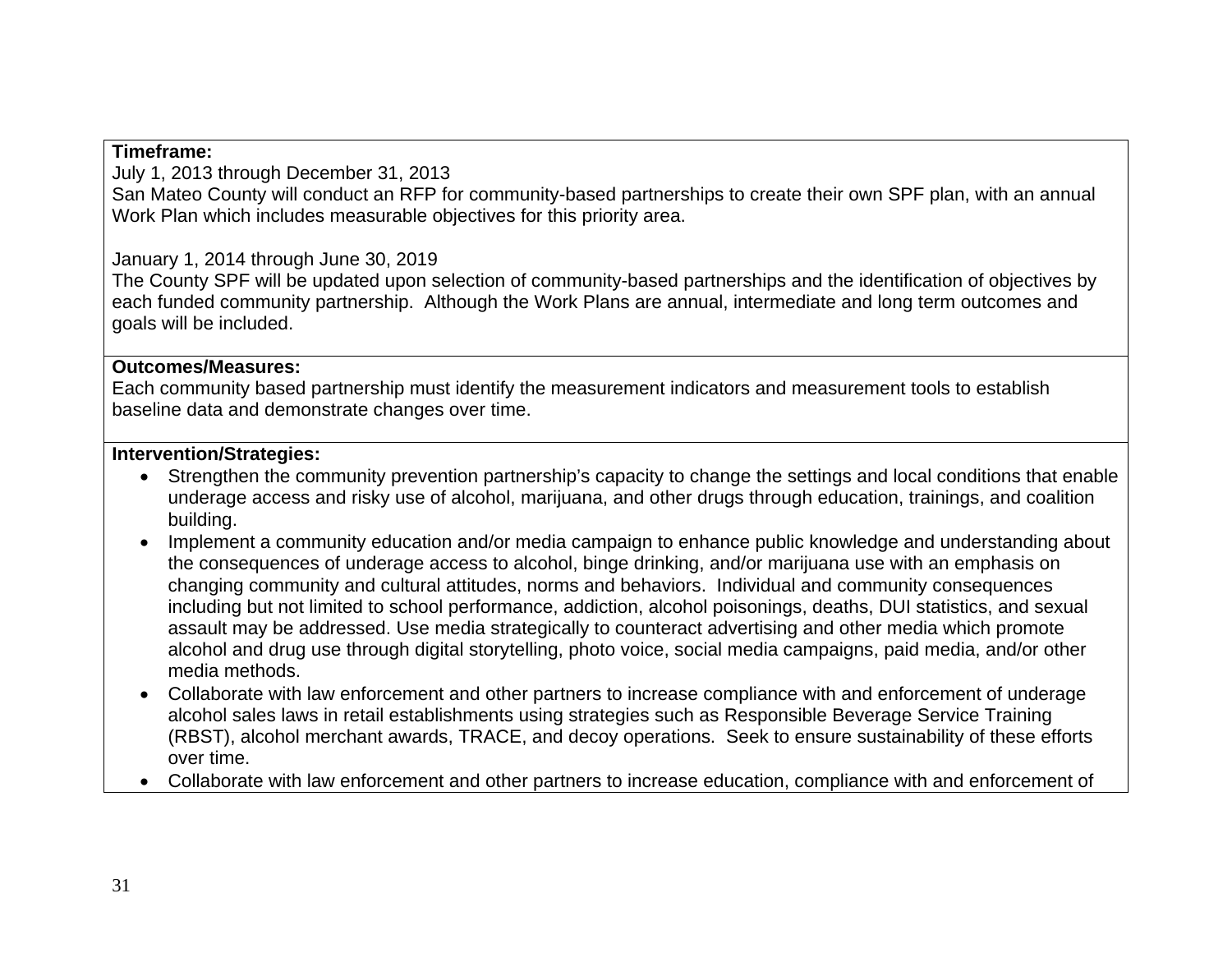laws prohibiting alcohol service to intoxicated patrons using strategies such as Responsible Beverage Service Training (RBST). Seek to ensure sustainability of these efforts over time.

- Implement comprehensive campaign to enhance support for and the adoption and sustained enforcement of Social Host Ordinances, Conditional Use Permits, and/or Land Use and Zoning regulations to reduce alcohol and/or marijuana availability and/or alcohol advertising in community settings.
- Engage youth from Friday Night Live and other local youth organizations in community change strategies to address marijuana use and access, binge drinking, underage access to alcohol, and marijuana. Partner with school personnel and districts to address binge drinking and underage alcohol access and/or marijuana use and access through school settings with both students and parents.
- Conduct assessments of community gathering areas such as festivals, beaches, parks, and other places or events to alter alcohol sales and other factors that contribute to youth alcohol access, binge drinking, or marijuana use; identify and implement community change strategies to reduce access in problem areas.
- Reduce alcohol advertising and marketing in retail and public settings through increased compliance with the Lee Law and/or advocate to strengthen Lee Law restrictions to reduce storefront advertising and/or other strategies to limit advertising at community events and festivals, and other advertising reduction strategies.

# **PRIORITY AREA 2: Community Connection and Supports (Connecting People and Fostering Prosperity)**

### **Problem Statement 1:**

San Mateo County has vulnerable communities of people who face stigma and inequitable consequences from alcohol and other drug use, and whose isolation and marginalization may contribute to problem substance use.

**Goal 1(a):** Increase assets and resilience of vulnerable populations

**Goal 1(b):** Reduce social stigma of vulnerable populations.

**Objective 1:** Specific objectives for this priority area cannot yet be identified.

# **Problem Statement 2:**

Many parents and caregivers struggle to effectively address the challenging and risky behavior of their children in a positive way, especially during adolescence.

**Goal 2:** Support positive relationships between parents/caregivers and their children.

**Objective 2:** Specific objectives for this priority area cannot yet be identified.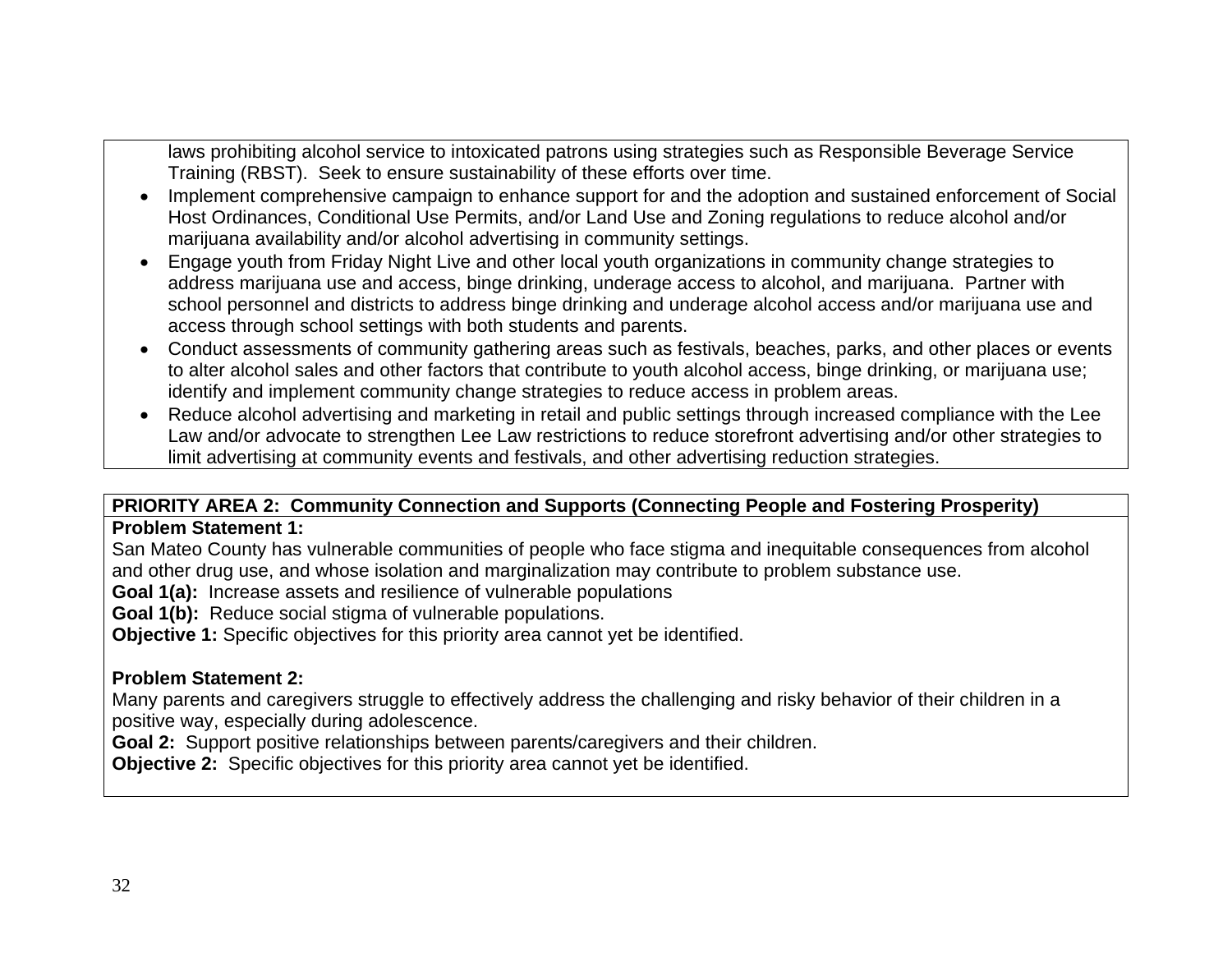### **Responsible Party:**

Each community based partnership must develop at least one objective in this priority area to address local conditions contributing to the problem statement(s) through their own SPF process. A minimum of three identified strategies must be used to address the problem statements and achieve partnership objective(s). The County identified priority areas, problem statements, and intervention strategies based on qualitative and quantitative data collected as part of the County SPF process. Partnerships may identify new problem areas and statements within this Priority Area that are unique to the local community based on local qualitative and quantitative data; the County SFP can be amended to include new problem areas. All partnership problem statements, goals, and objectives must be approved by the County.

### **Timeframe:**

July 1, 2013 through December 31, 2013

San Mateo County will conduct an RFP for community-based partnerships to create their own SPF plan, with an annual Work Plan which includes measurable objectives for this priority area.

### January 1, 2014 through June 30, 2019

The County SPF will be updated upon selection of community-based partnerships and the identification of objectives by each funded community partnership. Although the Work Plans are annual, intermediate and long term outcomes and goals will be included.

# **Outcomes/Measures:**

Each community based partnership must identify the measurement indicator(s) and measurement tool(s) to establish baseline data and demonstrate change(s) over time.

### **Intervention/Strategies:**

- Increase skills and developmental assets and/or resiliency of youth or other vulnerable groups through culturally responsive, evidenced-based practices or curriculums, such as mentoring and youth leadership.
- Improve skills for caregivers and parents who want help to address their children's challenging behaviors using culturally and linguistically appropriate, evidenced-based practices or curriculums such as The Parent Project or Nurturing Parent.
- Provide training and technical support to increase the number of organizations offering evidenced-based practices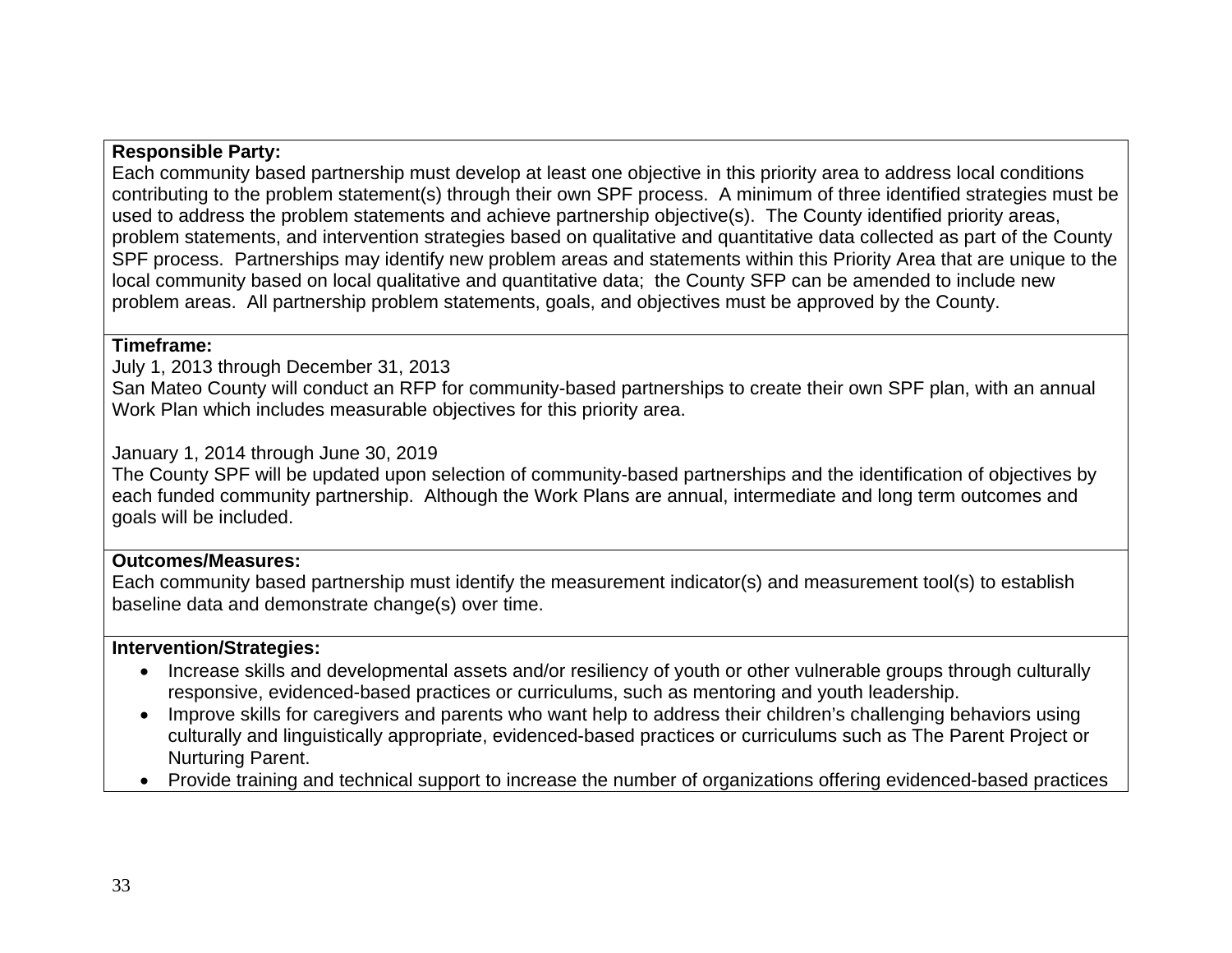and curriculums such as mentoring, youth leadership, parent/caregiver skill building programs to increase skills, assets, and resiliency of community members. Ensure efforts are culturally and linguistically appropriate.

- Implement a community education campaign to reduce stigma of vulnerable communities; include the use of social and other earned media (i.e., press conferences, letters to the editor, etc.) to educate targeted communities about the individual and community risks of stigma.
- Implement a community education and media campaign to counteract advertising and other media which promote alcohol and drug use through digital storytelling, photo voice, social media campaigns, paid media, and/or other media methods. Partner with community service organizations, schools, faith based organizations, and others to engage community members in education and media campaign.

#### **PRIORITY AREA 3: Build the Capacity of an Effective Prevention System (Expanding Partnerships) Problem Statements 1:**

There is limited capacity for local communities to address the environmental and cultural norms which contribute to problem alcohol and other drug use.

**Goal 1:** Build an effective prevention system in San Mateo County.

**Objective 1:** San Mateo County Alcohol and Other Drug Services (AOD) will sustain capacity efforts guided by the SPF at the County and local community level through June 30, 2019.

### **Responsible Party:**

San Mateo County AOD is responsible for implementing Objective 1 in Priority Area 3.

Each community based partnership must develop at least one objective for each priority area to address local conditions contributing to the problem statement(s) through their own SPF process. A minimum of three identified strategies must be used to address the problem statements and achieve partnership objective(s). The County identified priority areas, problem statements, and intervention strategies based on qualitative and quantitative data collected as part of the County SPF process. Partnerships may identify new problem areas and statements within this Priority Area that are unique to the local community based on local qualitative and quantitative data; the County SFP can be amended to include new problem areas. All partnership problem statements, goals, and objectives must be approved by the County.

### **Timeframe:**

July 1, 2013 through June 30, 2019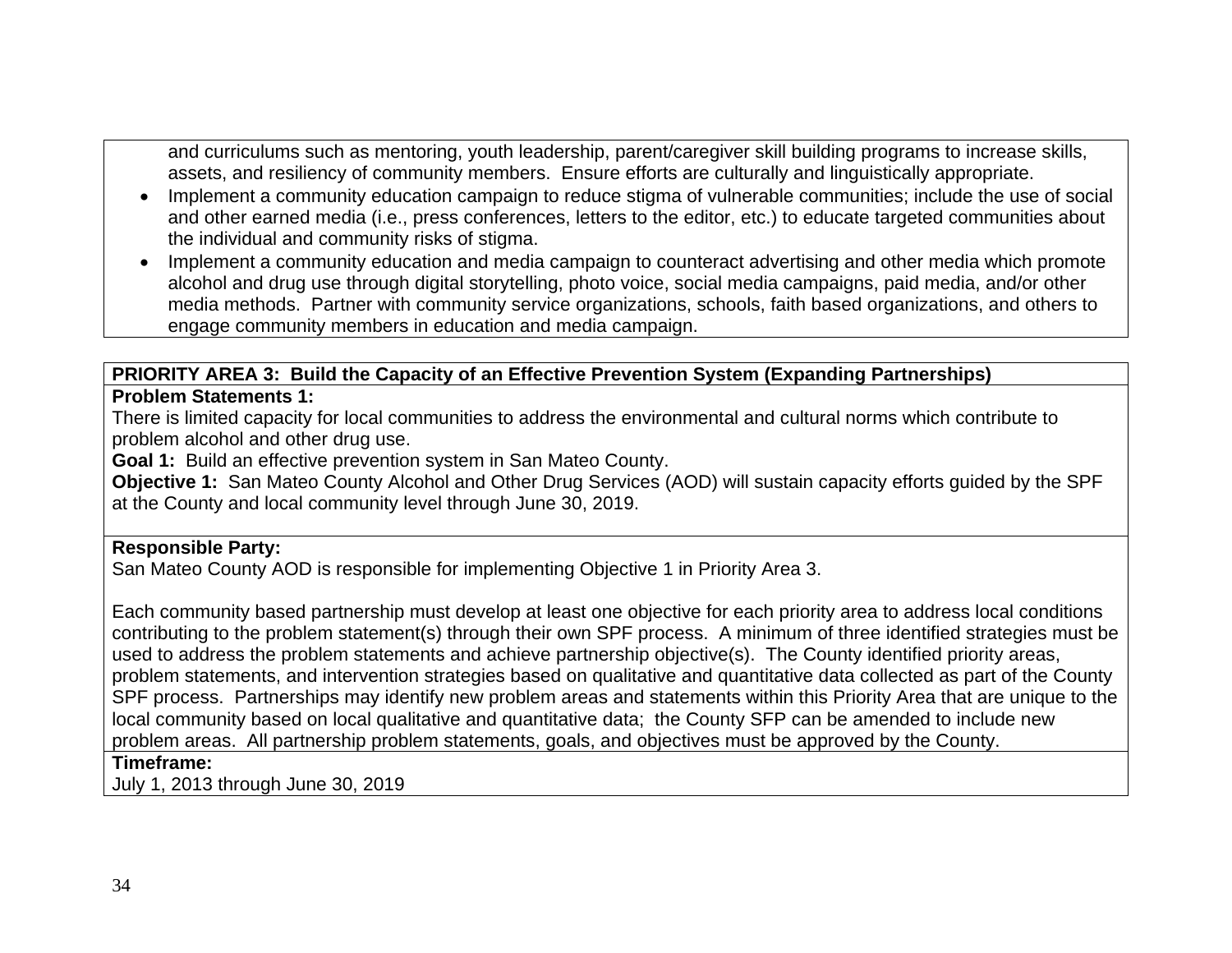San Mateo County will conduct an RFP to solicit proposals from distinct communities to form or maintain a community based partnership. Each partnership must develop an annual Work Plan that aligns with the County SPF plan. Although the Work Plans are annual, they will include both long term (3-5 year) goals and shorter term (6 month – 1 year) objectives.

### **Outcomes/Measures:**

San Mateo County will work with an evaluator identify the measurement indicator(s) and measurement tool(s) to establish baseline data and demonstrate change(s) over time.

### **Intervention/Strategies:**

### **San Mateo County Alcohol and Other Drug Services will:**

- Conduct an RFP to solicit proposals from communities to use the SPF process to create their own SPF plan to address unique community needs. SMCAOD identified priority areas, problem statements, and intervention strategies based on qualitative and quantitative data collected as part of the County SPF process. Each community based partnership must develop at least one objective in each priority area to address local conditions contributing to the problem statement(s). If a partnership identifies a problem statement not included in the County SPF plan, the County plan may be amended to include it.
- Develop, implement and monitor contracts with lead agencies to coordinate a community based prevention partnership in 5-7 communities to address the problems statements and goals identified in this SFP plan.
- Develop and implement an evaluation plan for the County SPF which includes indicators and measurement tools.
- Increase knowledge and skills among partnerships to implement work plan strategies through a multi-year training and communications plan.
- Expand use of "My Prevention Community" website and/or other vehicles to facilitate communication and share resources among prevention partnerships and other prevention experts.
- Establish and convene a countywide prevention advisory committee to collaborate and leverage countywide prevention issues such as obesity prevention, tobacco prevention, violence prevention.
- Solicit, attend and participate in training and technical assistance opportunities offered by San Mateo County, the State of California, the Center for Applied Research Solutions (CARS), and other agencies.
- Develop agreements with prevention and evaluation experts to provide technical assistance and training on evaluation plan development, environmental prevention, youth/adult allies, youth development, coalition building and community organizing, work plan implementation, and data gathering/ Youth Access Survey implementation.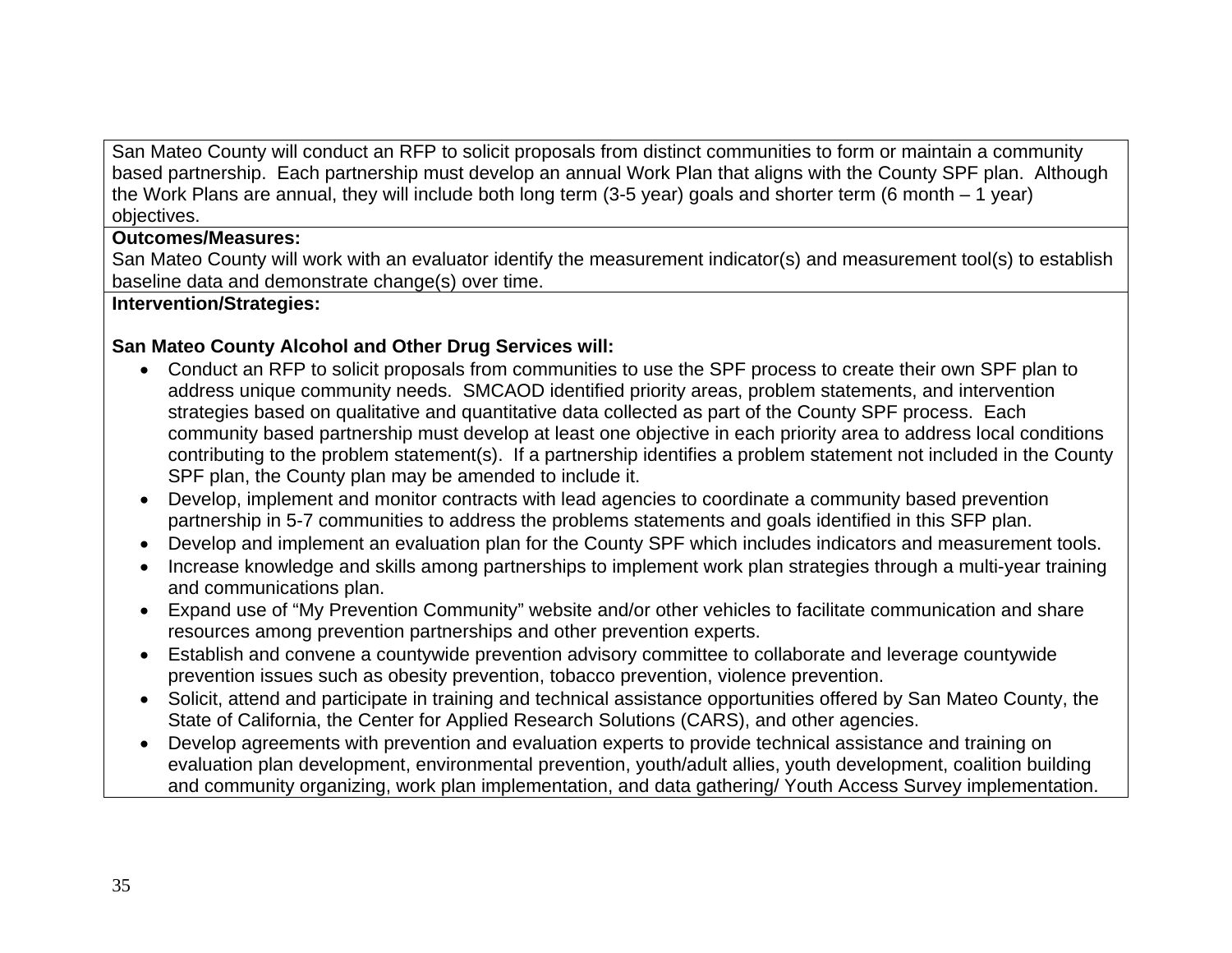- Facilitate coordination among various community partnerships in the county make available training opportunities hosted by other partnerships, to leverage resources and coordinate work plans when addressing similar interventions/strategies.
- Partnerships will expand to include active members from each of the following sectors of the community: youth, parents, businesses/workplaces, media, schools, youth serving organizations, law enforcement, faith-based organizations, civic or volunteer groups, healthcare, and organizations involved in reducing substance abuse.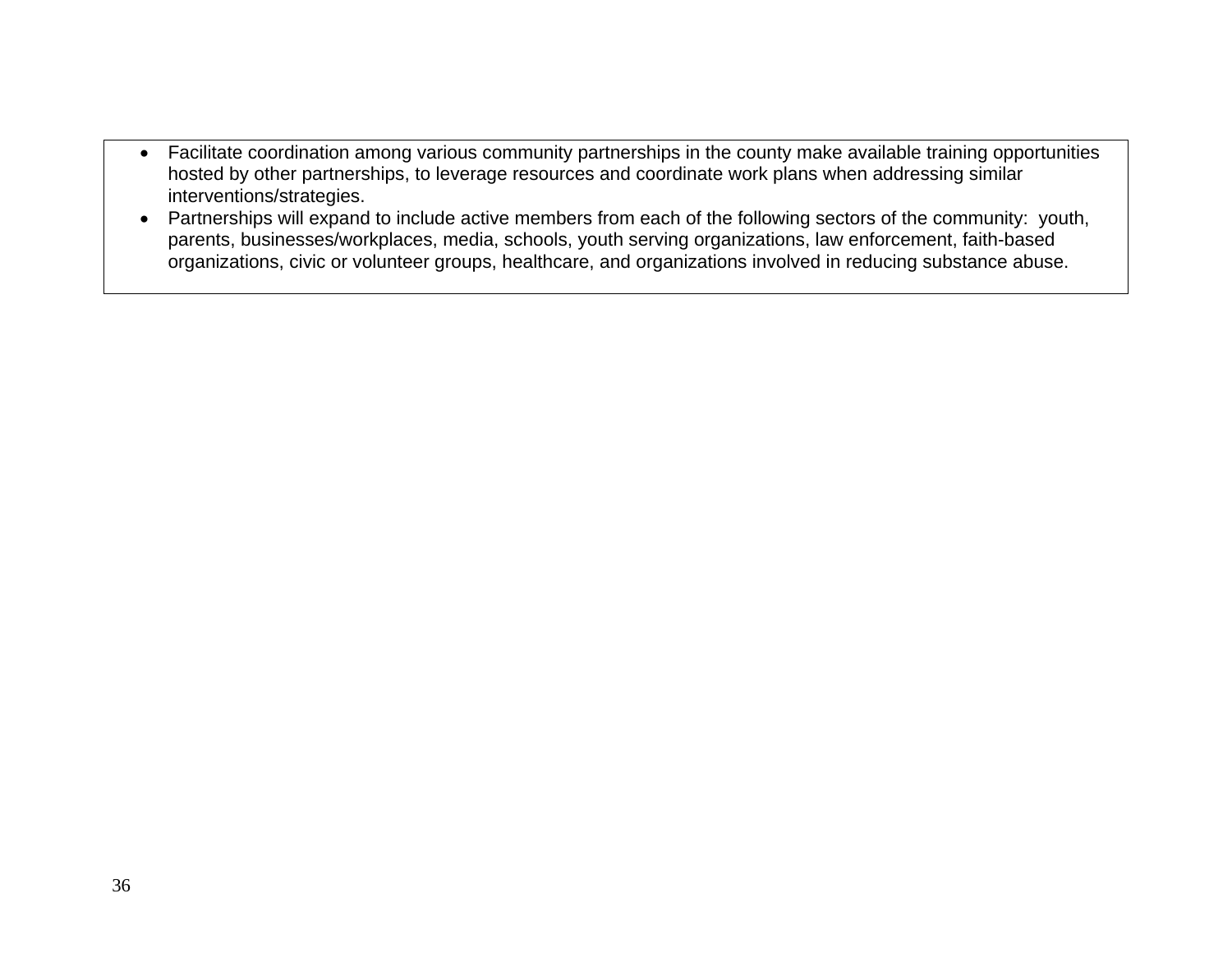### **Data Report References**

California Healthy Kids Survey, San Mateo County Secondary 2007-2009 Main Report

Indicators of Alcohol and Other Drug Risk and Consequences for California Counties – San Mateo County 2010

StarVista First Chance Program Annual Report – July 1, 2011 through June 30, 2012

The Daily Journal, San Mateo County December 14, 2012 (newspaper)

A Sample of San Mateo County Health Disparities Data, Daniel Brown, MPH and Bradley Jacobsen, MPH - San Mateo County Health Department Epidemiologists, September 2008 (presentation)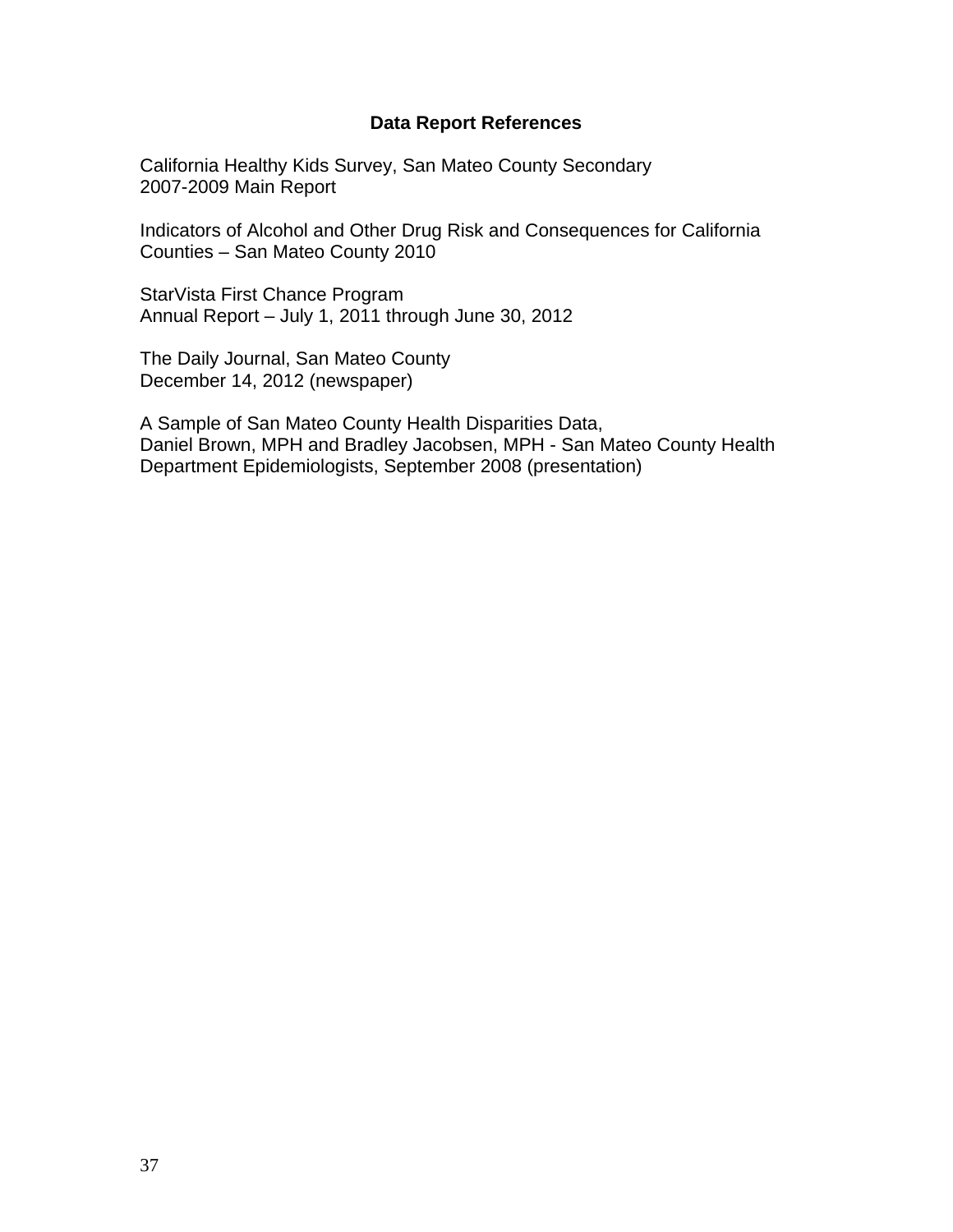# **Attachment A**

Participants in the Enhance Place breakout groups were asked: What is the most important thing we can all do to a) decrease access to alcohol and other drugs, b) decrease harm associated with the misuse of alcohol and other drugs, and c) increase supportive and healthy environments for people?

Participants suggest strategies at all levels of the Prevention Institute's Spectrum of Prevention:

| <b>Prevention Spectrum Level</b>                           | <b>Suggested Enhance Place Activity</b>                                                                                                                       |
|------------------------------------------------------------|---------------------------------------------------------------------------------------------------------------------------------------------------------------|
| <b>Influencing Policy and</b>                              | Restrict alcohol advertisements outside of<br>$\bullet$                                                                                                       |
| Legislation: Developing                                    | stores.                                                                                                                                                       |
| strategies to change laws<br>and policies to influence     | Restrict alcohol sales to certain times of the<br>$\bullet$                                                                                                   |
| outcomes in health and                                     | day and certain days of the week.                                                                                                                             |
| safety.                                                    | Require merchants who have sold alcohol or<br>$\bullet$<br>tobacco to minors to purchase and use ID<br>scanners.                                              |
|                                                            | Limit/prohibit additional alcohol outlets, smoke<br>$\bullet$<br>shops, medical marijuana dispensaries,<br>hookah lounges etc. in cities and near<br>schools. |
|                                                            | Land use planning/zoning to include more<br>$\bullet$<br>community gathering places.                                                                          |
|                                                            | Use personal stories when advocating for city<br>$\bullet$<br>- include varying cultural perspectives to work<br>to reduce stigma.                            |
|                                                            | No alcohol allowed at events using public<br>$\bullet$                                                                                                        |
|                                                            | halls, etc. where a certain percentage or more<br>of attendees are under 21.                                                                                  |
|                                                            | Pass Social Host Ordinances.<br>$\bullet$                                                                                                                     |
|                                                            | Heavier fines for those merchants selling<br>alcohol to minors.                                                                                               |
| <b>Changing Organizational</b>                             | Do not display alcohol/tobacco<br>$\bullet$                                                                                                                   |
| <b>Practices: Adopting</b>                                 | advertisements at eye level.                                                                                                                                  |
| regulations and procedures<br>to improve health and safety | Law enforcement to adopt procedures to use<br>$\bullet$<br>the TRACE protocol.                                                                                |
| and create new standards for<br>organization               | More frequent police decoy operations to find<br>$\bullet$<br>out which merchants are selling alcohol to<br>minors.                                           |
|                                                            | Require conditional use permits at festivals<br>$\bullet$<br>and fairs; also increase enforcement of<br>existing CUP.                                         |
|                                                            | Have schools include AOD prevention in their<br>strategic planning processes.                                                                                 |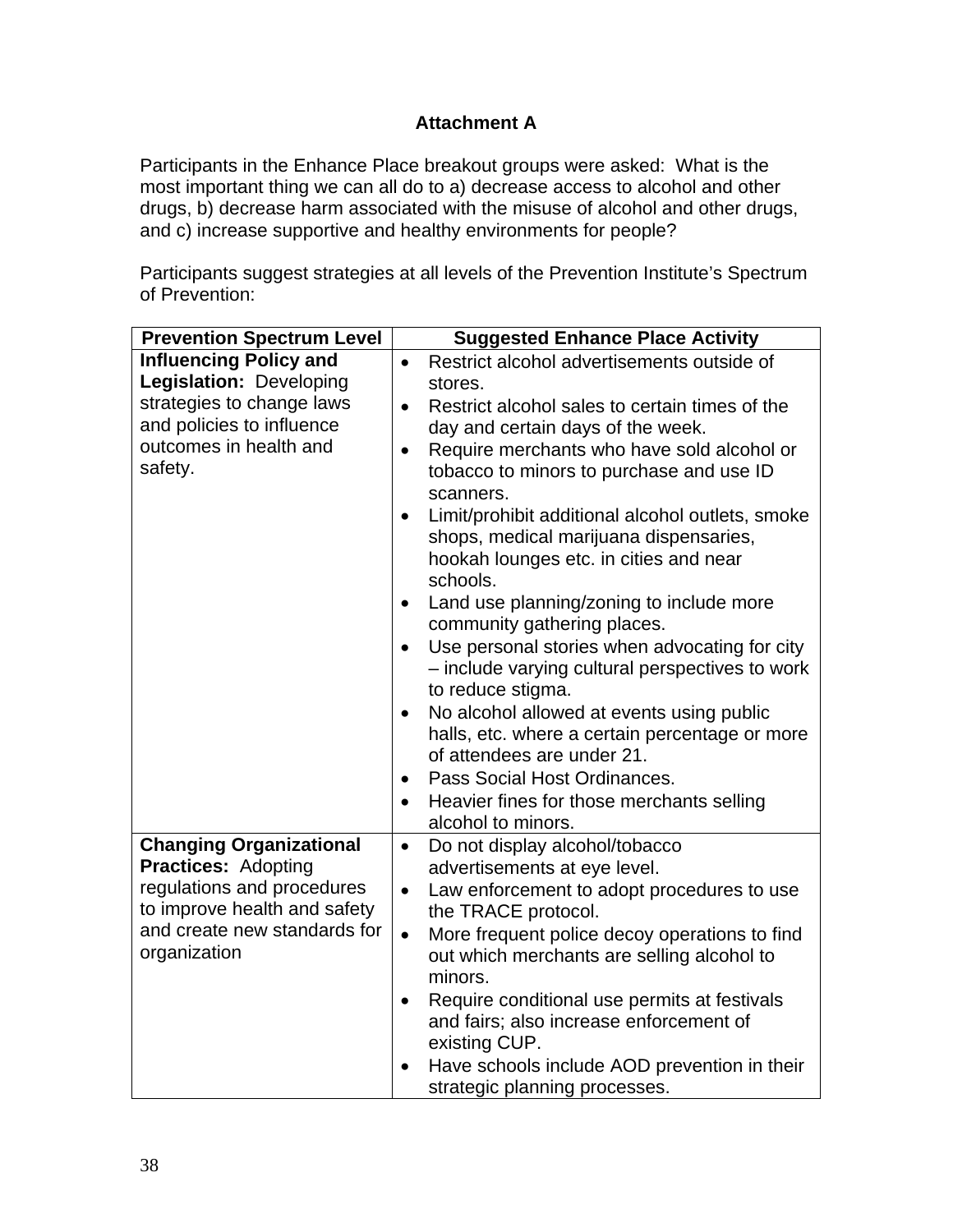|                                                                                                                                                                                                           | No alcohol sponsorships at events involving<br>$\bullet$<br>youth.                                                                                                                                                                                                                                                                                                                                                                                                                                                                                                                                                                                                                                                                           |
|-----------------------------------------------------------------------------------------------------------------------------------------------------------------------------------------------------------|----------------------------------------------------------------------------------------------------------------------------------------------------------------------------------------------------------------------------------------------------------------------------------------------------------------------------------------------------------------------------------------------------------------------------------------------------------------------------------------------------------------------------------------------------------------------------------------------------------------------------------------------------------------------------------------------------------------------------------------------|
| <b>Fostering Coalitions and</b><br>Networks: Bringing together<br>groups and individuals for<br>broader goals and greater<br>impact                                                                       | Responsible Alcohol Merchant Awards<br>$\bullet$<br>(RAMA) or other public recognition of alcohol<br>merchants who do not sale to underage<br>youth.                                                                                                                                                                                                                                                                                                                                                                                                                                                                                                                                                                                         |
| <b>Educating Providers:</b><br>Informing providers who will<br>transmit skills and knowledge<br>to others or to become<br>champions or advocates for<br>your goal.                                        | Responsible Beverage Service Training<br>$\bullet$<br>(RBST) for alcohol outlets.<br>RBST for festivals/fairs.<br>$\bullet$<br>Include AOD prevention curriculum in school<br>$\bullet$<br>and after school programs.                                                                                                                                                                                                                                                                                                                                                                                                                                                                                                                        |
| <b>Promoting Community</b><br><b>Education: Reaching</b><br>groups of people with<br>information and resources to<br>promote healthy eating,<br>activity and safety or to<br>prevent unhealthy practices. | Student displays around the dangers of<br>$\bullet$<br>alcohol and other drug abuse and the benefits<br>of healthy choices at stores selling alcohol.<br>Create an AOD prevention billboard<br>$\bullet$<br>campaign.<br>Community events that educate youth and<br>$\bullet$<br>adults on AOD prevention.<br>Safe rides program for people who have been<br>$\bullet$<br>drinking.<br><b>Teen Centers</b><br>$\bullet$<br>Hotlines and support groups for parents<br>٠<br>Have parents and families sign no alcohol<br>$\bullet$<br>"modeling" pledges                                                                                                                                                                                      |
| <b>Strengthening Individual</b><br><b>Knowledge and Skills:</b><br>Enhancing an individual's<br>capacity to eat healthy, get<br>active or to avoid unhealthy<br>behaviors/environments.                   | Strengthen the self-esteem of youth through<br>$\bullet$<br>counseling, mentoring and education.<br>Conduct youth summits.<br>$\bullet$<br>Build relationships with alcohol merchants.<br>Youth leadership involvement.<br>Increase mobile health service presence.<br>$\bullet$<br>Increase recreational activities and performing<br>$\bullet$<br>arts for older youth.<br>Most youth drink on Thursday, Friday,<br>Saturday nights - increase alternative<br>activities available to them on these nights.<br>Peer mentoring, or have college students<br>mentor high school students<br>Parent education classes on AOD - signs,<br>$\bullet$<br>symptoms, what drugs are common, what to<br>do if they think their child is using, etc. |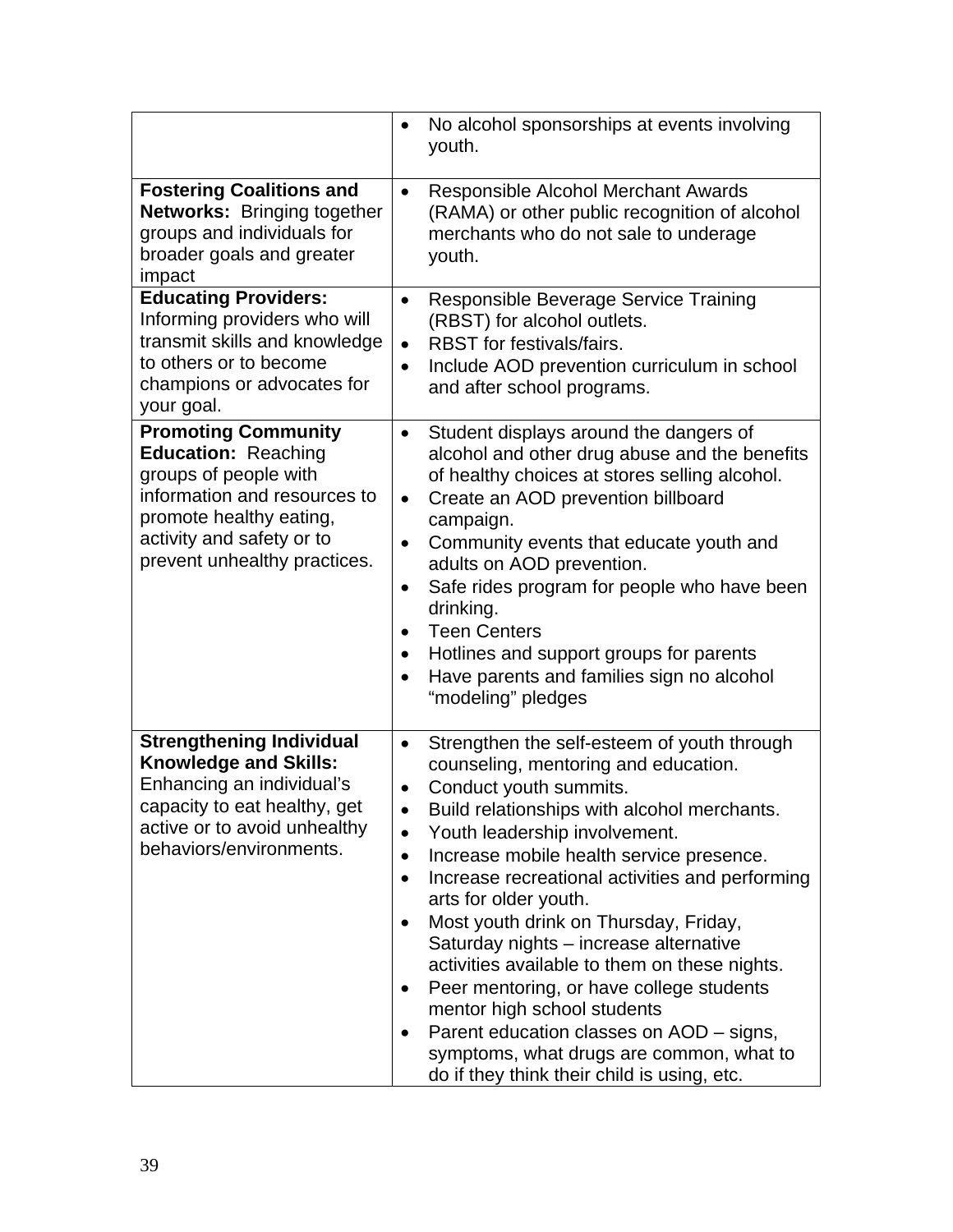Participants in the Connect People breakout groups were asked: What is the most important thing we can all do to a) increase opportunities for social interaction and b) increase supportive schools, cities, faith organizations, service providers and other institutions?

| <b>Spectrum Level</b>                                                                                                                                                      | <b>Suggested Connecting People Activity</b>                                                                                                                                                                                                                                                                                                                                                                                                                                                                                                                                                      |  |
|----------------------------------------------------------------------------------------------------------------------------------------------------------------------------|--------------------------------------------------------------------------------------------------------------------------------------------------------------------------------------------------------------------------------------------------------------------------------------------------------------------------------------------------------------------------------------------------------------------------------------------------------------------------------------------------------------------------------------------------------------------------------------------------|--|
| <b>Influencing Policy and</b><br>Legislation: Developing<br>strategies to change laws<br>and policies to influence<br>outcomes in health and<br>safety.                    |                                                                                                                                                                                                                                                                                                                                                                                                                                                                                                                                                                                                  |  |
| <b>Changing Organizational</b><br><b>Practices: Adopting</b><br>regulations and procedures<br>to improve health and safety<br>and create new standards for<br>organization | Schools to develop policies around alcohol<br>$\bullet$<br>involved events happening on or near<br>campus.<br>Schools to develop alternative to suspension<br>$\bullet$<br>policies<br>Schools require students to volunteer to do<br>$\bullet$<br>tangible, hands-on projects in the community<br>- students end up with a sense of pride in the<br>project, school and community.<br>Schools are the center of neighborhoods -<br>٠<br>after school hours, offer ESL classes, adult<br>education, health services, various clubs and<br>advisory committees, etc. meetings to happen<br>there. |  |
| <b>Fostering Coalitions and</b><br><b>Networks: Bringing together</b><br>groups and individuals for<br>broader goals and greater<br>impact                                 | Approach Chamber of Commerce or other<br>$\bullet$<br>non-traditional partners for volunteer, job, or<br>internship opportunities for students.<br>Neighborhood clean-up activities<br>$\bullet$<br>Community gardens<br>٠<br>Multi-cultural festivals to build trust and<br>$\bullet$<br>connections between people<br>More LGBT friendly spaces<br>$\bullet$<br>Build more neighborhood-based parks so that<br>$\bullet$<br>parents can meet their neighbors. Parents<br>can help design/build the parks.                                                                                      |  |
| <b>Educating Providers:</b><br>Informing providers who will<br>transmit skills and knowledge<br>to others or to become<br>champions or advocates for<br>your goal.         | Restaurants and local businesses hire or<br>$\bullet$<br>provide internships for youth and young adults<br>with criminal convictions so they can build job<br>skills.<br>Connect with Pastors and faith leaders and<br>$\bullet$<br>partner with churches to disseminate<br>information. Have targeted<br>workshops/trainings for faith leaders on AOD                                                                                                                                                                                                                                           |  |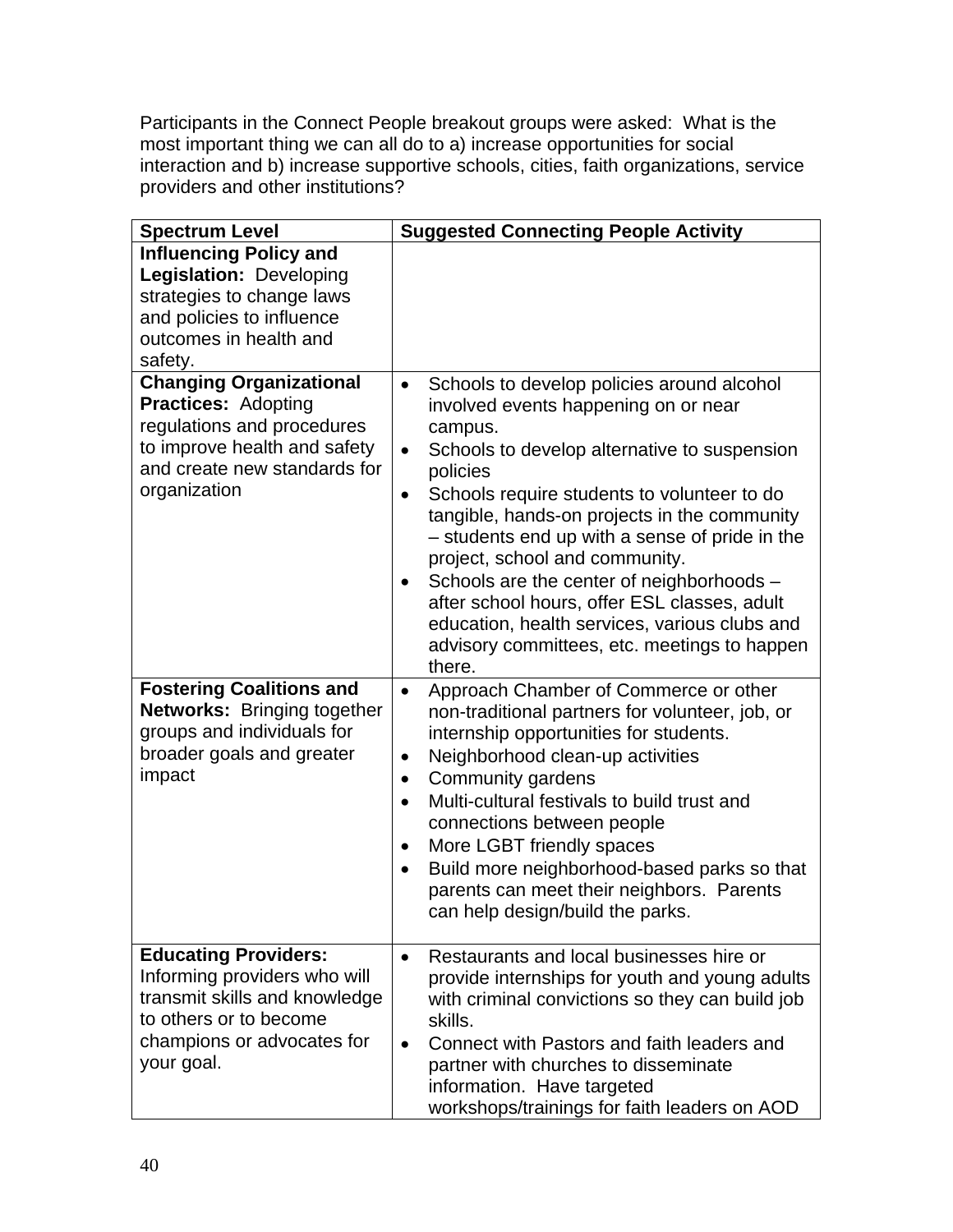|                                                                                                                                                                                                           | - discuss with them AOD beliefs, youth,<br>stigma concerns, and denial.                                                                                                                                                                                                                                                                                    |
|-----------------------------------------------------------------------------------------------------------------------------------------------------------------------------------------------------------|------------------------------------------------------------------------------------------------------------------------------------------------------------------------------------------------------------------------------------------------------------------------------------------------------------------------------------------------------------|
| <b>Promoting Community</b><br><b>Education: Reaching</b><br>groups of people with<br>information and resources to<br>promote healthy eating,<br>activity and safety or to<br>prevent unhealthy practices. | Reach out to alcohol merchants and get them<br>$\bullet$<br>involved in AOD prevention efforts.<br>AOD-free block parties<br>$\bullet$<br>Community bulletin boards advertising events,<br>information, rideshare opportunities                                                                                                                            |
| <b>Strengthening Individual</b><br><b>Knowledge and Skills:</b><br>Enhancing an individual's<br>capacity to eat healthy, get<br>active or to avoid unhealthy<br>behaviors/environments.                   | Mentoring opportunities for youth with<br>$\bullet$<br>professionals in a vocation the youth is<br>interested in.<br>Create school-based job programs for youth,<br>$\bullet$<br>including baby-sitting, lawn mowing, etc - the<br>community contacts the school program and<br>the school sends the youth. Helps youth earn<br>money and feel successful. |

Participants in the Foster Prosperity breakout groups were asked: What is the most important thing we can all do to a) increase job/volunteer opportunities and supportive businesses and services and b) decrease stigma of addiction and other AOD health issues?

| <b>Spectrum Level</b>                                                                                                                                                      | <b>Suggested Foster Prosperity Activity</b>                                                                                                                                                                                                                                                                                                                                                                                                                                                                                                        |  |
|----------------------------------------------------------------------------------------------------------------------------------------------------------------------------|----------------------------------------------------------------------------------------------------------------------------------------------------------------------------------------------------------------------------------------------------------------------------------------------------------------------------------------------------------------------------------------------------------------------------------------------------------------------------------------------------------------------------------------------------|--|
| <b>Influencing Policy and</b><br>Legislation: Developing<br>strategies to change laws<br>and policies to influence<br>outcomes in health and<br>safety.                    |                                                                                                                                                                                                                                                                                                                                                                                                                                                                                                                                                    |  |
| <b>Changing Organizational</b><br><b>Practices: Adopting</b><br>regulations and procedures<br>to improve health and safety<br>and create new standards for<br>organization | Have local businesses provide<br>$\bullet$<br>jobs/internships to individuals coming out of<br>the criminal justice system so they can build<br>job skills.<br>Implement STEM training in schools for youth.<br>$\bullet$<br>Reach out to corporations like Google,<br>$\bullet$<br>YouTube, Facebook etc. to provide<br>internships or volunteer activities to youth.<br>Example: Facebook accepts interns from<br>Menlo-Atherton HS.<br>Corporations to implement AOD treatment<br>programs for their employees.<br><b>Cornerstore Makeovers</b> |  |
| <b>Fostering Coalitions and</b><br><b>Networks:</b> Bringing together                                                                                                      | Use digital storytelling to talk about stigma,<br>٠<br>generational use, cultural concerns, etc.                                                                                                                                                                                                                                                                                                                                                                                                                                                   |  |